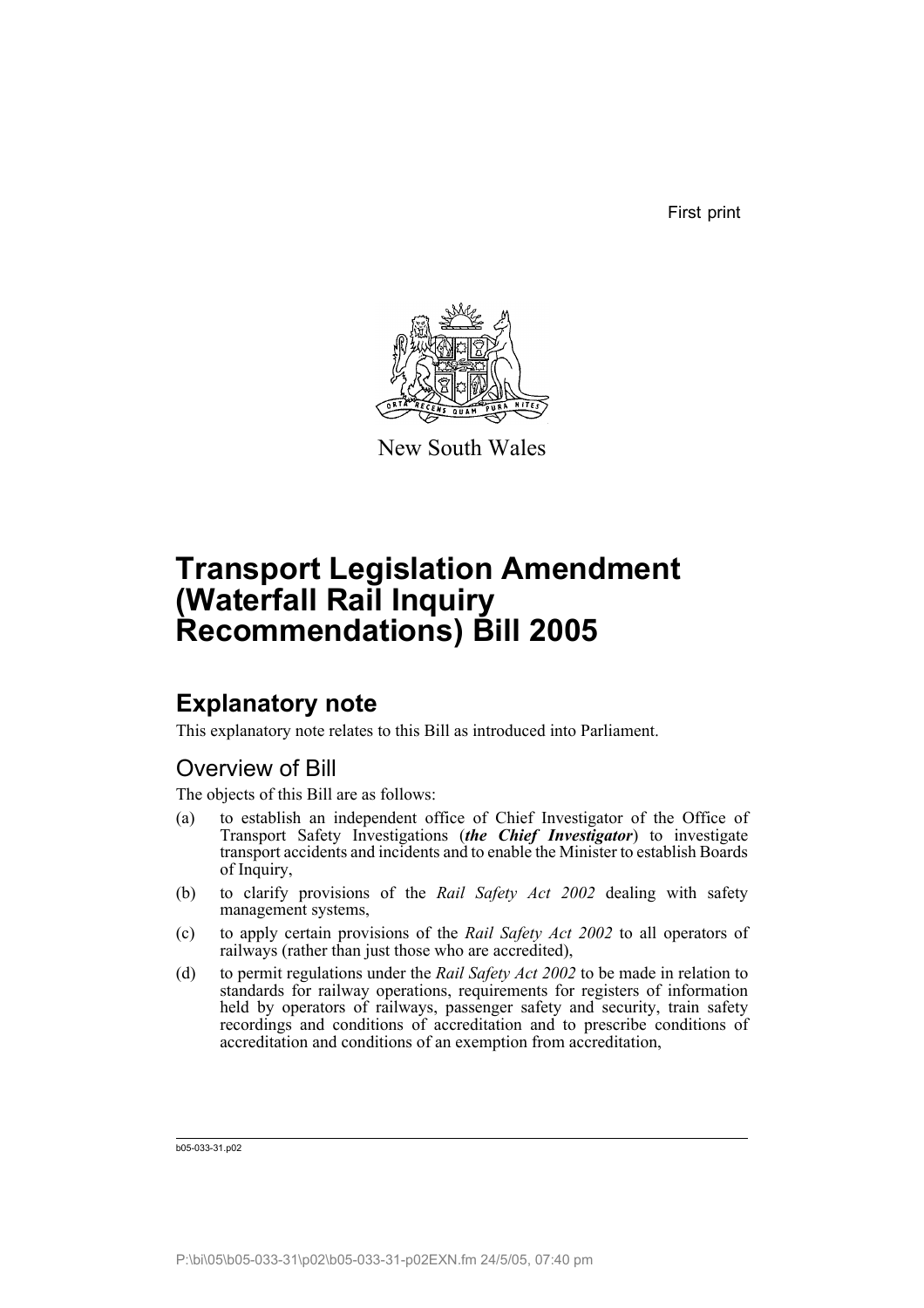Explanatory note

- (e) to provide for the issuing of guidelines under the *Rail Safety Act 2002*,
- (f) to provide for certain regulatory functions that were previously undertaken by the Independent Transport Safety and Reliability Regulator (*the ITSRR*) to be undertaken by the Waterways Authority in relation to public passenger services carried on by means of a ferry and by the Director-General of the Ministry of Transport (*the Director-General*) in relation to public passenger services carried on by means of a bus,
- (g) to permit the ITSRR to enter into information sharing arrangements with certain other agencies in relation to rail operations, and to make similar provision with respect to the Director-General and the Waterways Authority in relation to bus and ferry operations respectively,
- (h) to provide for the appointment of authorised officers,
- (i) to make a number of other minor amendments,
- (j) to provide for savings and transitional matters.

## Outline of provisions

**Clause 1** sets out the name (also called the short title) of the proposed Act.

**Clause 2** provides for the commencement of the proposed Act on the date of assent except for certain provisions which are to commence on a day or days to be appointed by proclamation.

**Clause 3** is a formal provision that gives effect to the amendments to the Acts and regulation set out in Schedules 1–4.

## **Schedule 1 Amendment of Transport Administration Act 1988 No 109**

**Schedule 1 [6]** removes provisions relating to the Office of Transport Safety Investigations and Chief Investigator from Part 4A of the *Transport Administration Act 1988* (*the Act*). Those provisions established the Office of Transport Safety Investigations and Chief Investigator as part of the ITSRR. **Schedule 1 [13]** establishes the Chief Investigator as an independent office. The Chief Investigator is to be appointed by the Governor on the recommendation of the Minister. The Chief Investigator is to investigate rail and passenger transport accidents or incidents to determine the causes of those accidents or incidents and to report the outcome to the Minister. The Chief Investigator is also to review investigation reports prepared by transport operators. The Chief Investigator is not subject to Ministerial direction and control in the exercise of his or her investigative and reporting functions. However, the Minister can direct the Chief Investigator to investigate and report on a particular rail or passenger transport accident or incident. The Chief Investigator is permitted to disclose information to any other person if the Chief Investigator thinks it necessary for the safe operation of a transport service. **Schedule 1 [1], [2] and [16]** make consequential amendments. **Schedule 1 [15]** provides that the Chief

Explanatory note page 2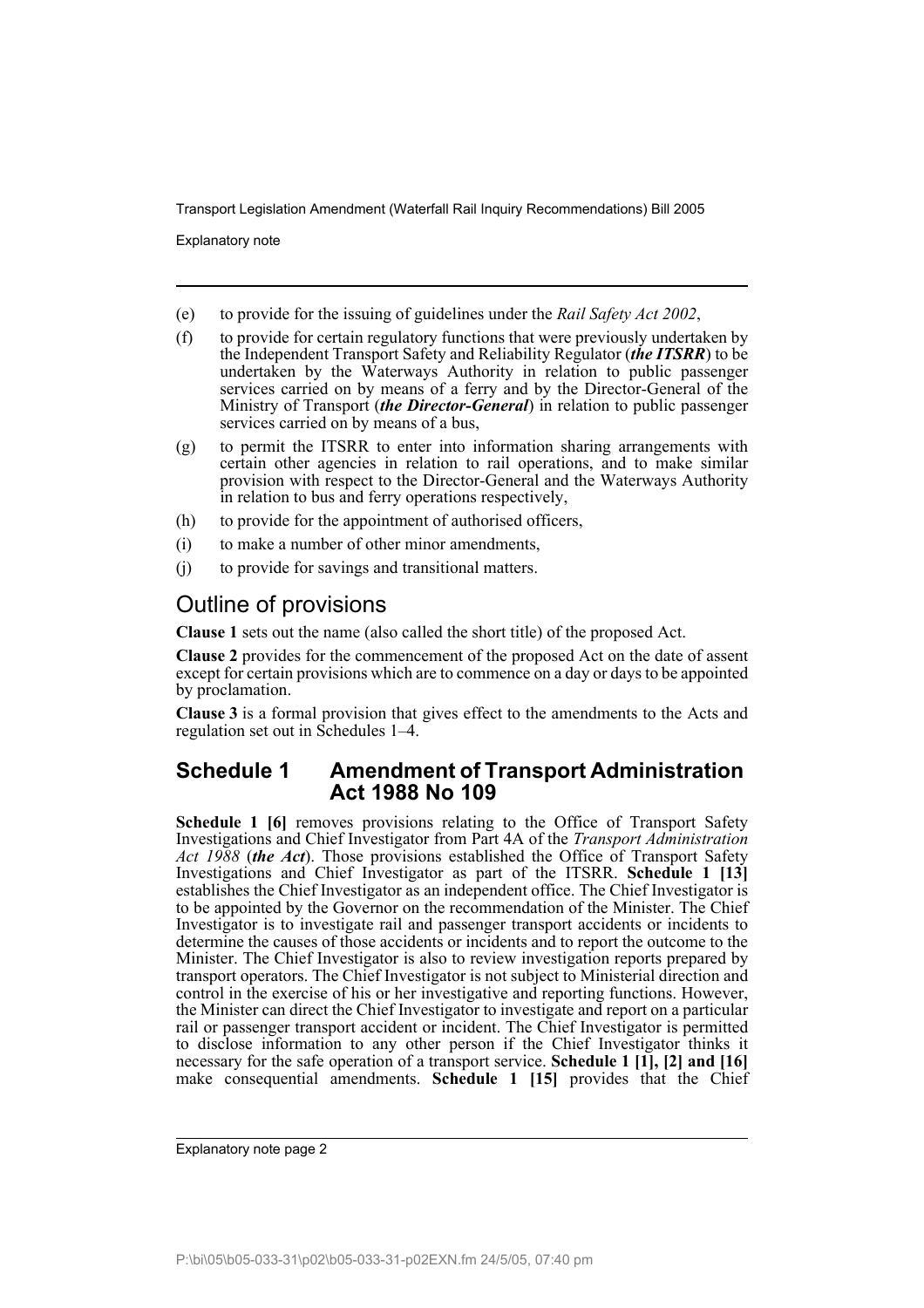Explanatory note

Investigator may appoint such staff as the Chief Investigator requires to exercise the Chief Investigator's functions. Any such staff are taken to be employed by the Government of New South Wales in the service of the Crown. **Schedule 1 [14]** makes a consequential amendment.

**Schedule 1 [3]** replaces the definitions of *rail safety inquiry* and *transport safety inquiry* as a consequence of amendments in Schedules 2 and 3 to the proposed Act.

**Schedule 1 [4]** provides that the ITSRR is to monitor the compliance by transport authorities with any recommendations relating to the safe operation of transport services contained in any report by the Chief Investigator under the Act or any other Act or in a report of a rail safety inquiry or a transport safety inquiry.

**Schedule 1 [5]** removes a provision requiring ITSRR to refer certain reports to the Independent Transport Safety and Reliability Advisory Board (*the Board*) before the report is published. **Schedule 1 [7]** permits the Board to make use of the staff or facilities of the ITSRR. **Schedule 1 [8]** revises the functions of the Board so that the Board's principal function is to advise and make recommendations to the Minister or the ITSRR about any matter. **Schedule 1 [9]** removes the functions of the Chairperson of the Board in relation to investigations and inquiries.

**Schedule 1 [10]–[12]** make provision with respect to the Transport Advisory Group. The Group is now to provide its advice to the Director-General of the Ministry of Transport and a member of staff of the Ministry of Transport is to chair the Group.

**Schedule 1 [17] and [18]** insert a number of savings and transitional provisions.

## **Schedule 2 Amendment of Rail Safety Act 2002 No 96**

**Schedule 2 [7]** amends the *Rail Safety Act 2002* (*the Act*) to require an applicant for accreditation to submit to the ITSRR a document that describes the applicant's safety management system. The applicant must also demonstrate that the applicant possesses the competency and capacity to implement and comply with that safety management system. **Schedule 2 [22]** inserts a new Division into Part 3 of the Act dealing with safety management systems and annual safety reports to make it clear that these are ongoing requirements for accredited persons. It is a condition of a person's accreditation that the person have a safety management system that complies with any requirements prescribed by or under the Act and that the railway operations for which the person is accredited comply with that safety management system. **Schedule 2**  $\overline{2}$ , [5], [6], [13] and  $\overline{15}$ [17] make consequential amendments.

**Schedule 2 [8] and [12]** permit conditions and restrictions to be prescribed by the regulations in relation to accreditation and exemptions from accreditation. **Schedule 2 [9]** provides that a condition or restriction of accreditation that is prescribed by the regulations cannot be varied or revoked by the ITSRR.

Explanatory note page 3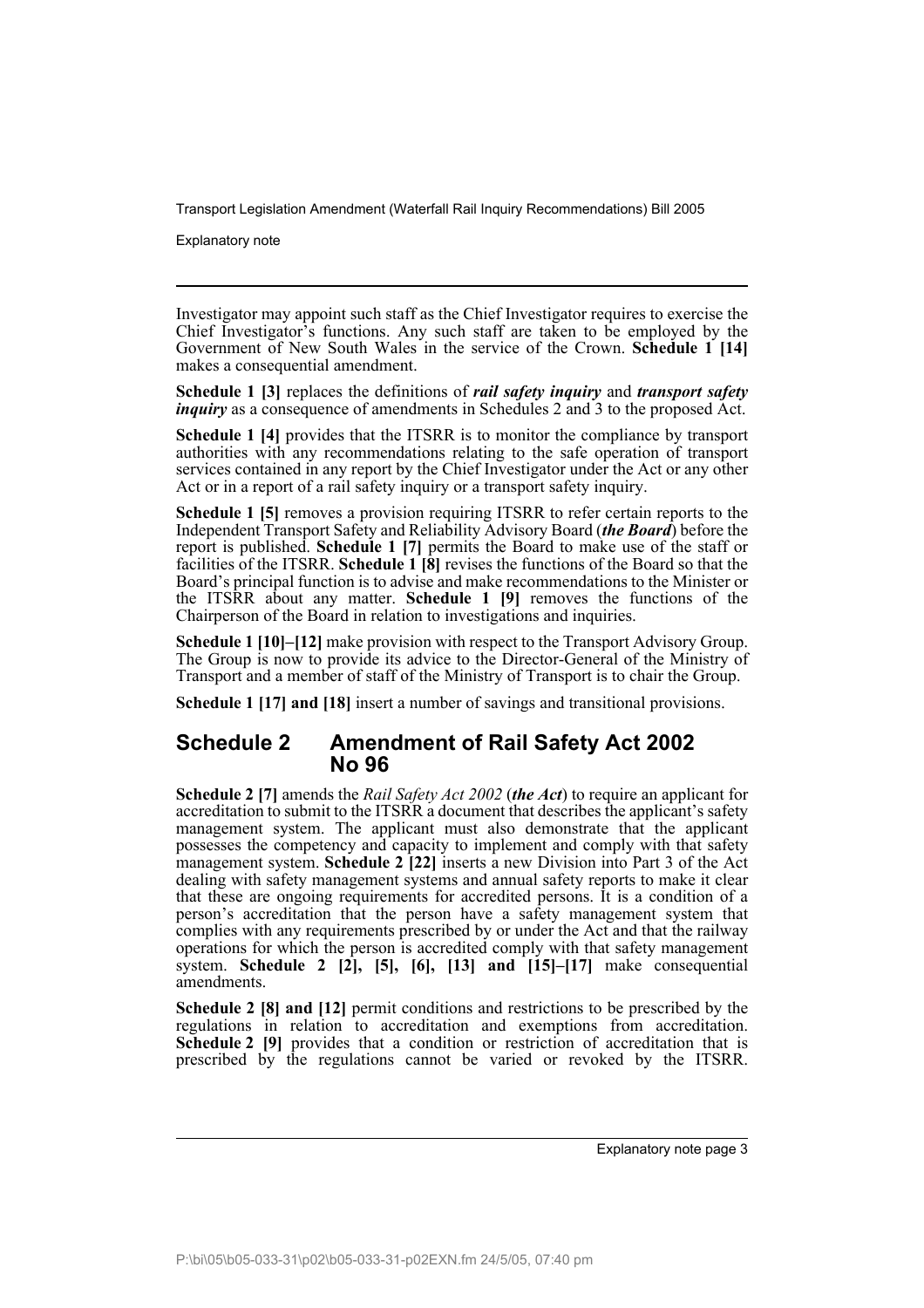Explanatory note

**Schedule 2 [14]** permits the ITSRR to revoke an exemption, or revoke a condition or restriction to which an exemption is subject, at any time, by written notice.

**Schedule 2 [10]** makes it a condition of accreditation that the accredited person comply with any applicable guidelines issued by the ITSRR under the Act.

**Schedule 2 [11] and [18]** remove requirements for matters relating to accreditation to be referred by the ITSRR to the Independent Transport Safety and Reliability Advisory Board. **Schedule 2 [3]** makes a consequential amendment.

**Schedule 2 [20]** includes requirements that were previously contained in the regulations in relation to the employment of railway employees by accredited persons. An accredited person is not to employ a person as a railway employee unless the employee meets any standard contained in guidelines issued by the ITSRR that are applicable to the employee and the accredited person complies with any standard contained in guidelines issued by the ITSRR that are applicable to the accredited person.

**Schedule 2 [15]** provides that the regulations may specify variations, or classes of variation, that may be made to an accredited person's railway operations or safety management system without the need to apply to the ITSRR for a variation or an approval of a variation.

**Schedule 2 [23]–[29]** apply Division 1A (Inspections) of Part 3 to all operators of railways rather than accredited persons. The ITSRR is to cause inspections to be carried out to ensure that operators of railways carry out railway operations safely and comply with any applicable conditions or restrictions of accreditation or conditions or restrictions of exemptions from accreditation.

**Schedule 2 [31]** permits any information collected for the purposes of a rail safety inquiry or an investigation by the Chief Investigator under proposed section 67 to be prescribed by the regulations as part of a train safety record.

**Schedule 2 [32]** replaces section 64 of the Act that deals with notifiable occurrences. The new provision makes it a condition of a person's accreditation that the person report any occurrence, of a kind prescribed by the regulations as a notifiable occurrence, that occurs on railway premises relating to railway operations for which the person is accredited. **Schedule 2 [57]** makes a consequential amendment.

**Schedule 2 [34]** provides for the investigation of, and inquiry into, railway accidents or incidents and other matters that may affect the safe carrying out of railway operations. Inquiries will no longer be conducted by the ITSRR or the Chairperson of the Board, but will instead be conducted by the Chief Investigator.

The Chief Investigator will be able to require an operator of a railway to investigate, and report on, any railway accident or incident that may affect the safe carrying out of railway operations for which the person is responsible. The report of the investigation is to be provided to the Chief Investigator and the ITSRR and the Chief Investigator is to notify the Minister of the report. The investigation is to be on a "no blame" basis, in that any information the Chief Investigator or the ITSRR obtains by

Explanatory note page 4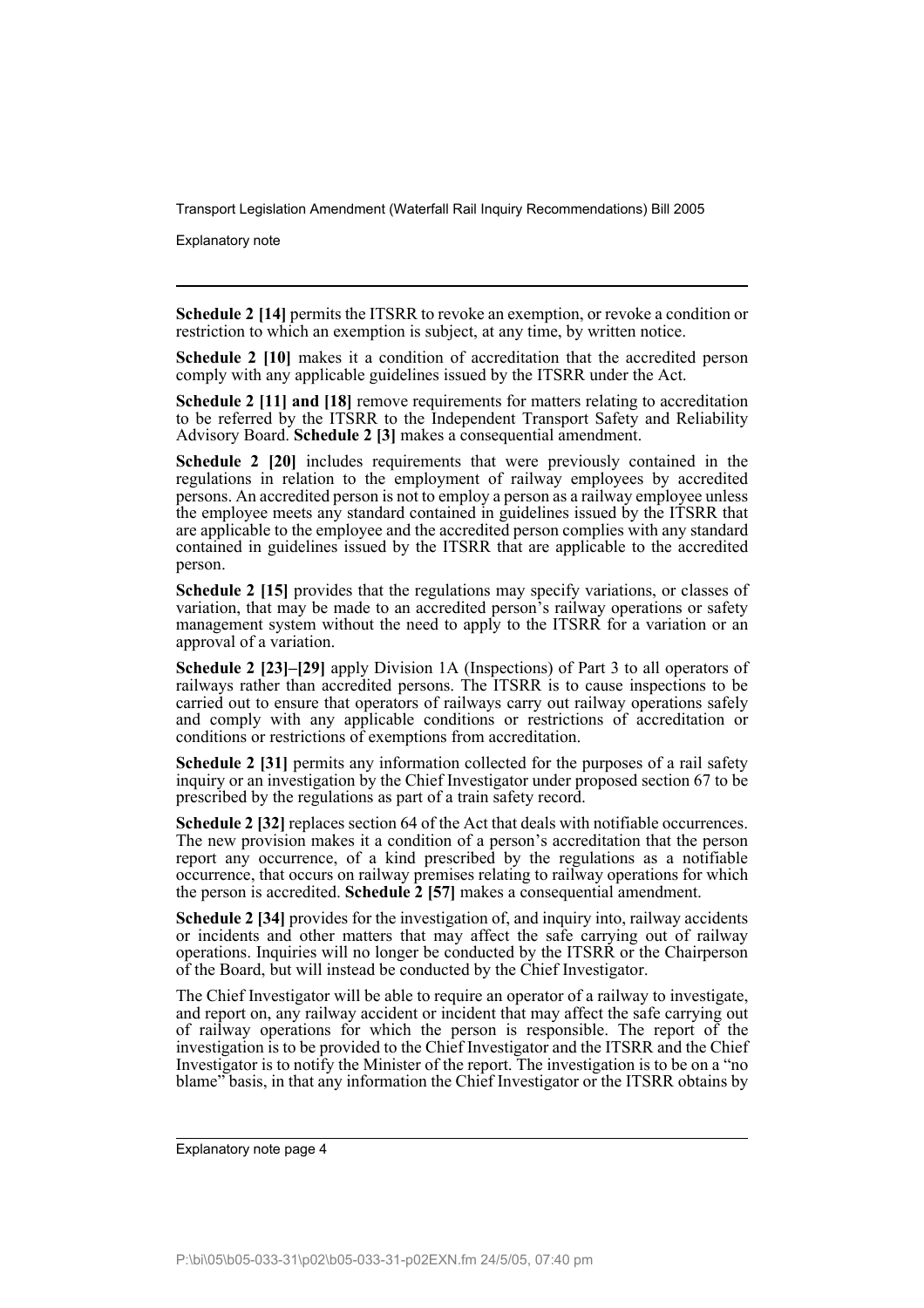Explanatory note

way of a report may not be used in evidence in any civil or criminal proceedings against the operator of a railway, unless a court directs that it is in the public interest to do so. In determining the public interest, the court is to take into account the adverse impact that use of the information may have on future disclosures by operators of railways.

The Chief Investigator is also provided with a power (previously exercised by the ITSRR and the Chairperson of the Board) to investigate any railway accident or incident that may affect the safe carrying out of railway operations. The Chief Investigator may, in relation to such an investigation, require a person to attend any place to answer questions and to produce documents or other things. The Chief Investigator is to provide the Minister with a written report of any such investigation. The Minister is to table the report in each House of Parliament. The Chief Investigator may appoint a person as a transport safety investigator for the purposes of an investigation. The Minister can require the Chief Investigator to investigate and report to the Minister on any railway accident or incident that may affect the safe carrying out of railway operations or the personal security of any railway employee or member of the public using a railway or in or on railway premises.

The Minister is also able to constitute one or more persons as a Board of Inquiry to conduct an inquiry into any railway accident or incident or any other event, occurrence, practice or matter that may affect the safe carrying out of railway operations (a *rail safety inquiry*). A Board of Inquiry is to determine its own procedures and is to sit with assessors if any are appointed by the Minister. A Board of Inquiry may summon persons to appear at a rail safety inquiry and may require persons to answer questions and produce documents. A Board of Inquiry must prepare a report as to the causes of the accident or incident or prepare a report on the other event, occurrence, practice or matter into which it was directed to inquire and provide a copy of the report to the Minister. The Minister is to table the report in each House of Parliament.

The Chief Investigator may, if he or she considers it to be appropriate in the circumstances, give a written notice to the Minister requesting a rail safety inquiry be conducted in relation to any railway accident or incident or certain other events, occurrences, practices or matters. After receiving such a request the Minister is to comply with the request or is to provide the Chief Investigator with written reasons for not doing so and is to table the Chief Investigator's request and the Minister's reasons for refusing in each House of Parliament. **Schedule 2 [1], [2], [4], [30], [33], [35]–[43], [45], [46], [49], [50], [51] and [58]** make consequential amendments.

**Schedule 2 [44]** removes offences of providing false and misleading information as these matters are covered by offences in Division 3 of Part 5 of the *Crimes Act 1900*.

**Schedule 2 [47]** provides for the ITSRR to be able to enter into an information sharing arrangement with other agencies to permit certain information to be exchanged between the ITSRR and that other agency. An information sharing arrangement has effect despite any other Act or other law of the State.

Explanatory note page 5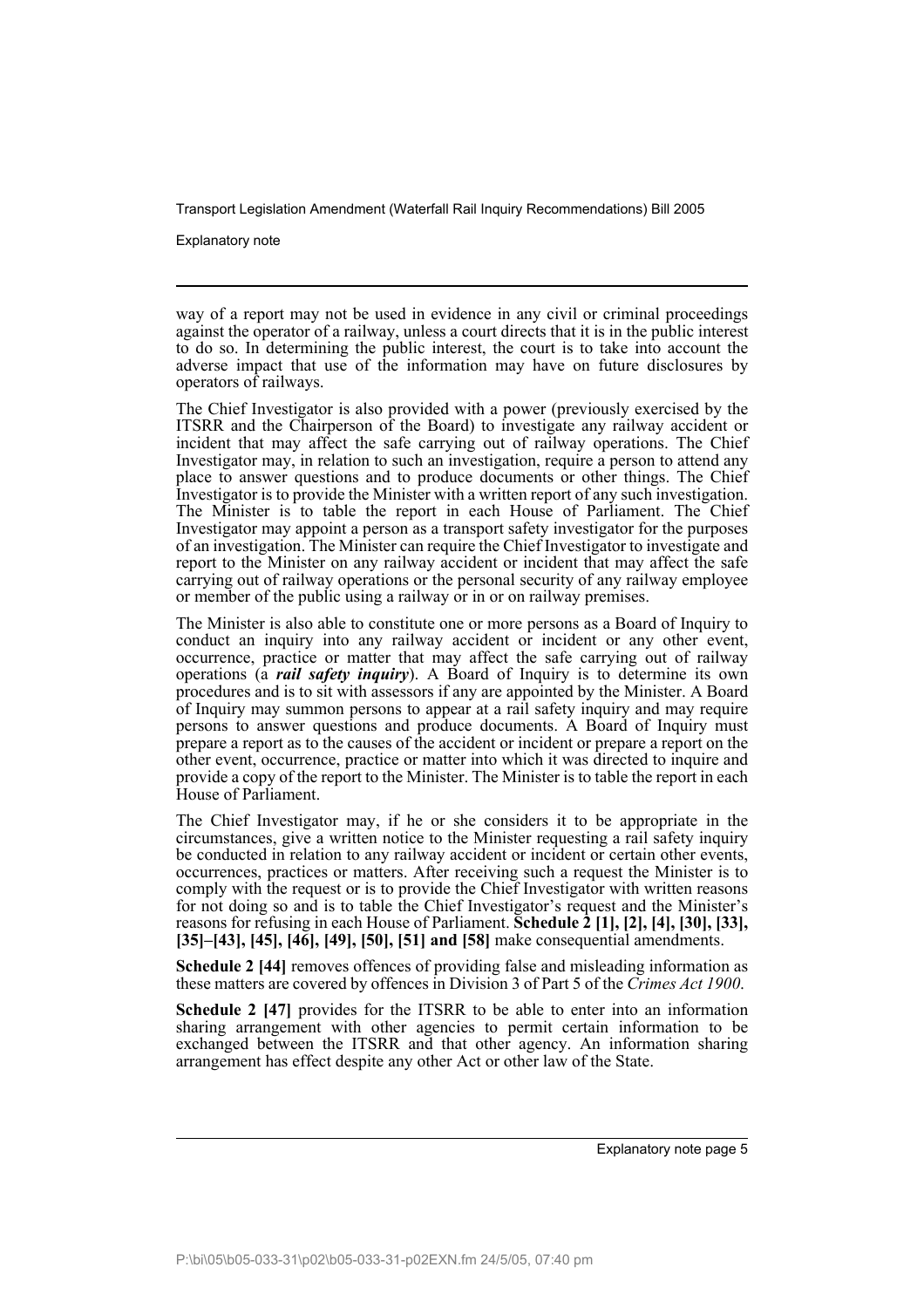Explanatory note

**Schedule 2 [48]** provides that the ITSRR may appoint authorised officers for the purposes of the Act. **Schedule 2 [56]** permits the regulations to provide for the authorisation of persons (including authorised officers) for purposes relating to drug and alcohol testing. **Schedule 2 [1]** makes a consequential amendment.

**Schedule 2 [52]** provides that the ITSRR may issue guidelines for or with respect to any matter for which guidelines may be issued under the Act. Guidelines may be amended or replaced by the ITSRR and any guideline, amendment or revocation takes effect on the date of publication in the Gazette or any later date specified in the guideline. **Schedule 2 [19] and [21]** make consequential amendments.

**Schedule 2 [53]** clarifies that regulations made with respect to the safe construction, operation and maintenance of sidings may apply to private sidings.

**Schedule 2 [54]** permits regulations to be made in relation to standards for railway operations, the requirements for registers of information kept by operators of railways, passenger safety and security, train safety recordings and conditions and restrictions of accreditation.

**Schedule 2 [55]** permits the regulations to provide for the adoption or issuing of guidelines in relation to certain matters in respect of which regulations may be made.

**Schedule 2 [59] and [60]** insert a number of savings and transitional provisions.

## **Schedule 3 Amendment of Passenger Transport Act 1990 No 39**

**Schedule 3 [2]–[4], [8], [10], [13], [17]–[22] and [25]** amend the *Passenger Transport Act 1990* (*the Act*) to standardise references to regulators in relation to public passenger services carried on by means of buses or ferries. The role of regulator is to be carried out solely by the Director-General in relation to a public passenger service carried on by means of a bus and the Waterways Authority in relation to a public passenger service carried on by means of a ferry.

**Schedule 3 [2]** also inserts definitions of *transport safety employee* and *transport safety work* for the purposes of the Act as these definitions are currently contained in a number of different places throughout the Act. **Schedule 3 [7], [9], [14], [15], [26], [27] and [35]** make consequential amendments.

**Schedule 3 [5], [6] and [29]** make amendments by way of statute law revision.

**Schedule 3 [11]** provides for the investigation of, and inquiry into, transport accidents or incidents that may affect the safe provision of a public passenger service carried on by means of a bus or ferry. Inquiries will no longer be conducted by the ITSRR or the Chairperson of the Board, but will instead be conducted by the Chief Investigator.

The Chief Investigator is provided with a power (previously exercised by the ITSRR and the Chairperson of the Board) to investigate any transport accident or incident that may affect the safe provision of a public passenger service carried on by means

Explanatory note page 6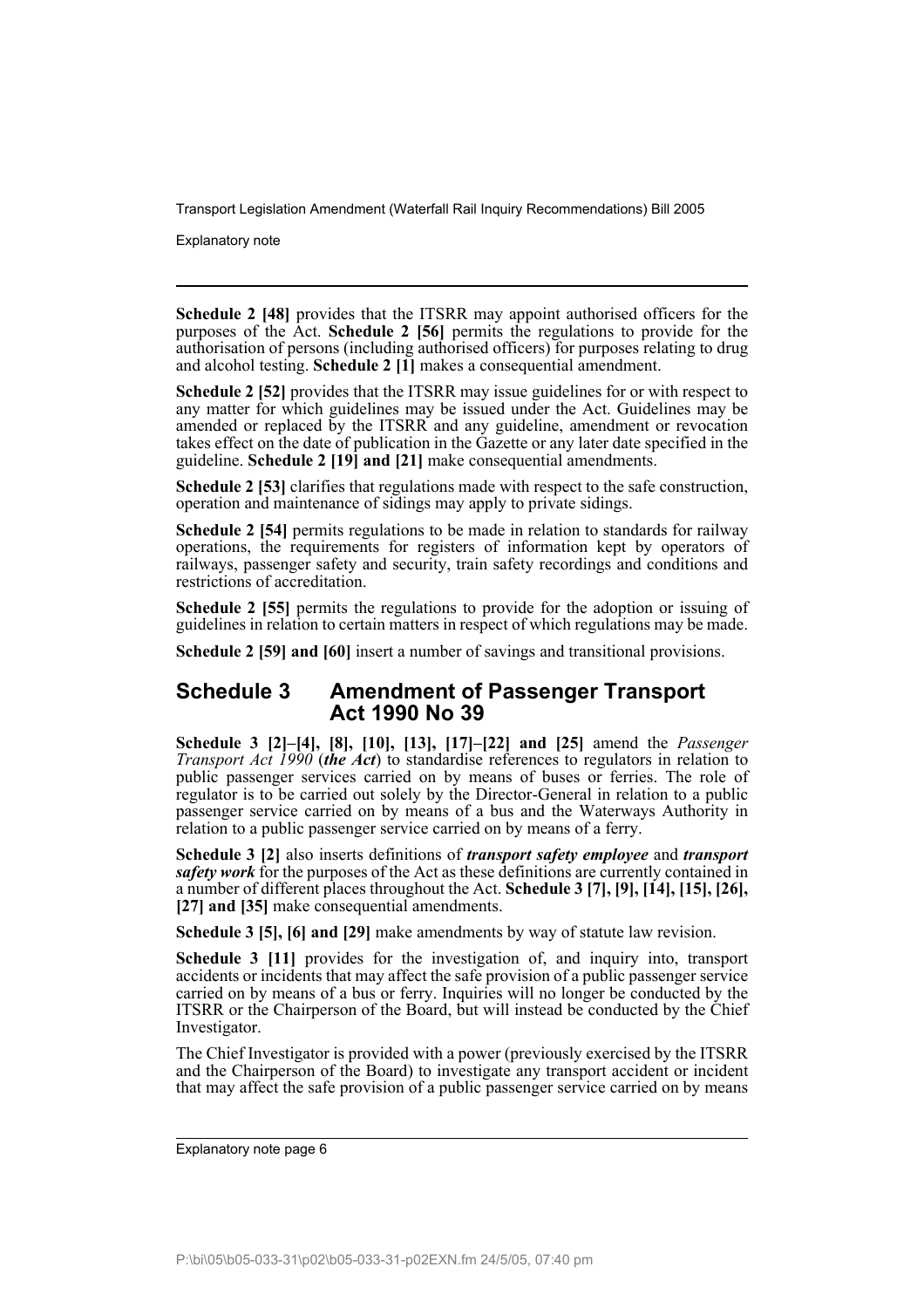Explanatory note

of a bus or ferry. The Chief Investigator may, in relation to such an investigation, require a person to attend any place to answer questions and to produce documents or other things. The Chief Investigator is to provide the Minister with a written report of any such investigation. The Minister is to table the report in each House of Parliament. The Chief Investigator may appoint a person as a transport safety investigator for the purposes of an investigation. The Minister can require the Chief Investigator to investigate and report to the Minister on any transport accident or incident that may affect the safe provision of a public passenger service carried on by means of a bus or ferry. A regulator (the Director-General in the case of buses and the Waterways Authority in the case of ferries) is required to make available to the Chief Investigator all information provided to the regulator under section 46A of the Act (Provision of information relating to safety to regulator).

The Minister is also able to constitute one or more persons as a Board of Inquiry to conduct an inquiry into any transport accident or incident or any other event, occurrence, practice or matter that may affect the safe provision of a public passenger service carried on by means of a bus or ferry (a *transport safety inquiry*). A Board of Inquiry is to determine its own procedures and is to sit with assessors if any are appointed by the Minister. A Board of Inquiry may summon persons to appear at a transport safety inquiry and may require persons to answer questions and produce documents. A Board of Inquiry must prepare a report as to the causes of the accident or incident or prepare a report on the other event, occurrence, practice or matter into which it was to inquire and provide a copy of the report to the Minister. The Minister is to table the report in each House of Parliament.

The Chief Investigator may, if he or she considers it to be appropriate in the circumstances, give a written notice to the Minister requesting a transport safety inquiry be conducted in relation to any transport accident or incident or certain other events, occurrences, practices or matters. After receiving such a request the Minister is to comply with the request or is to provide the Chief Investigator with written reasons for not doing so and is to table the Chief Investigator's request and the Minister's reasons for refusing in each House of Parliament. **Schedule 3 [1]–[3], [12], [14], [31], [32] and [37]** make consequential amendments. **Schedule 3 [28]** provides that the Minister, in consultation with the Waterways Authority, may direct a person who carries on a public passenger service by means of a ferry to comply with a recommendation contained in a report of the Chief Investigator or a Board of Inquiry. Failure to comply with a direction is an offence (maximum penalty  $$110,000$ ).

**Schedule 3 [11]** also provides that persons who carry on public passenger services by means of buses or ferries are required to report to the regulator or other prescribed person any occurrence, of a kind prescribed by the regulations as a notifiable occurrence, affecting the public passenger service. Failure to do so is an offence (maximum penalty \$11,000).

**Schedule 3 [23]** provides that a regulator may appoint authorised officers for the purposes of the Act. **Schedule 3 [1] and [16]** make consequential amendments.

Explanatory note page 7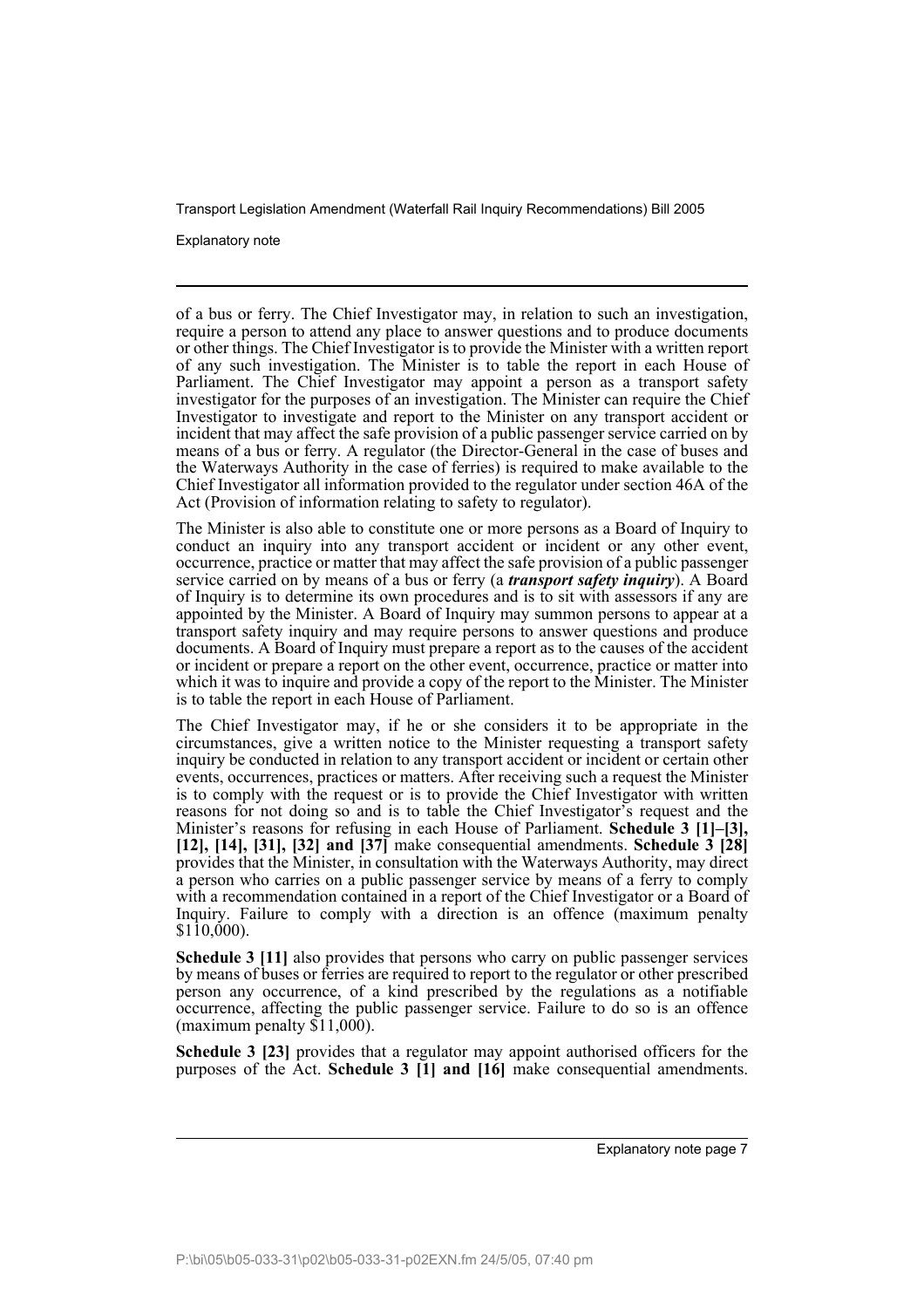Explanatory note

**Schedule 3 [36]** permits the regulations to provide for the authorisation of persons (including authorised officers) for purposes relating to drug and alcohol testing.

**Schedule 3 [24]** provides for a regulator to be able to enter into an information sharing arrangement with other agencies to permit certain information to be exchanged between the regulator and that other agency. An information sharing arrangement has effect despite any other Act or law of the State.

**Schedule 3 [30]** removes offences of providing false and misleading information as these are covered by offences in Division 3 of Part 5 of the *Crimes Act 1900*.

**Schedule 3 [33] and [34]** insert a number of savings and transitional provisions.

## **Schedule 4 Amendment of other Acts and regulation**

**Schedule 4** makes consequential amendments to other Acts and a regulation.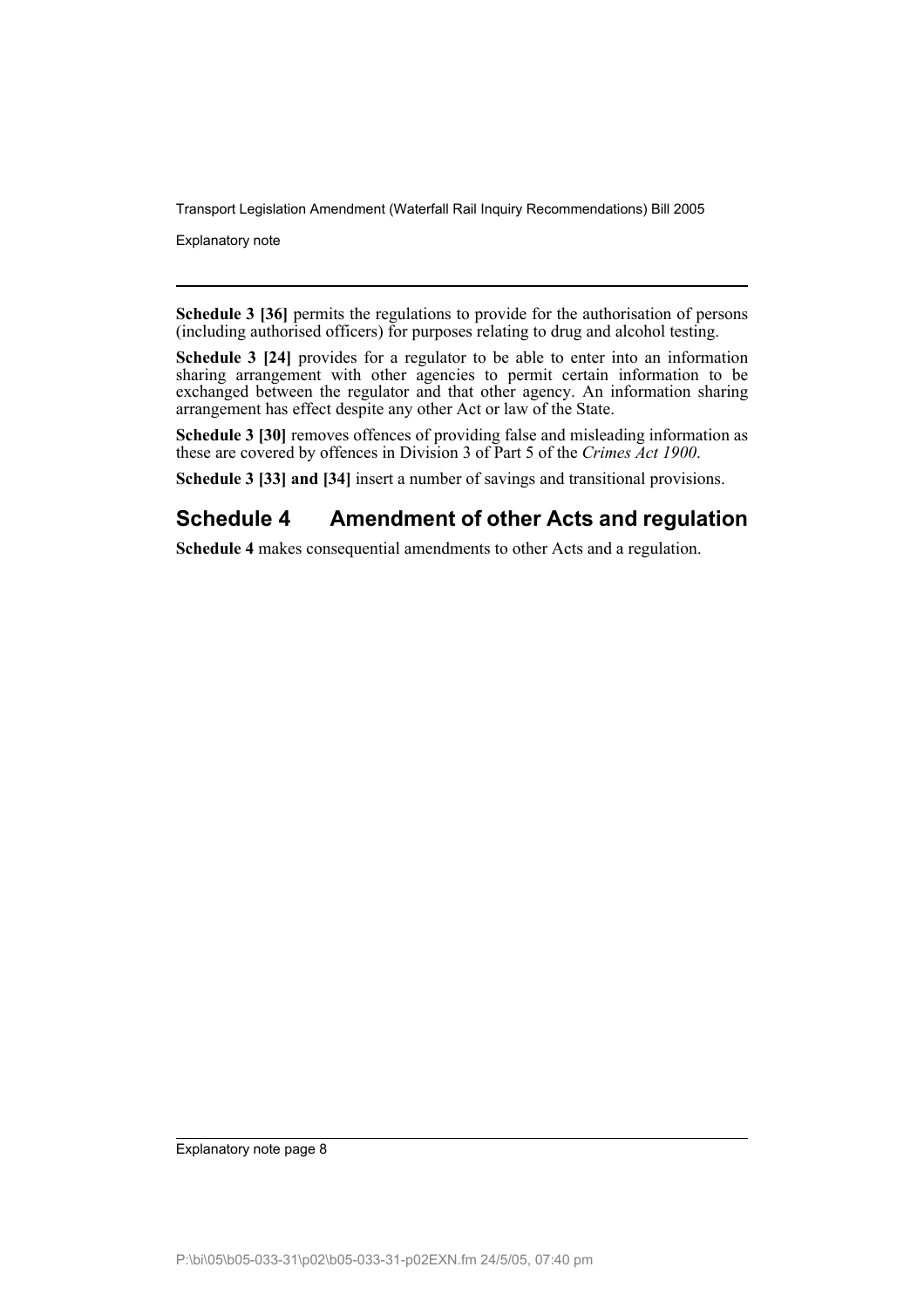First print



New South Wales

# **Transport Legislation Amendment (Waterfall Rail Inquiry Recommendations) Bill 2005**

## **Contents**

|                                                       | Page |
|-------------------------------------------------------|------|
| Name of Act                                           | 2.   |
| Commencement                                          | 2    |
| Amendment of Acts and regulation                      | 2    |
| Amendment of Transport Administration Act 1988 No 109 | 3    |
| Amendment of Rail Safety Act 2002 No 96               | 11   |
| Amendment of Passenger Transport Act 1990 No 39       | 31   |
| Amendment of other Acts and regulation                | 45   |
|                                                       |      |

b05-033-31.p02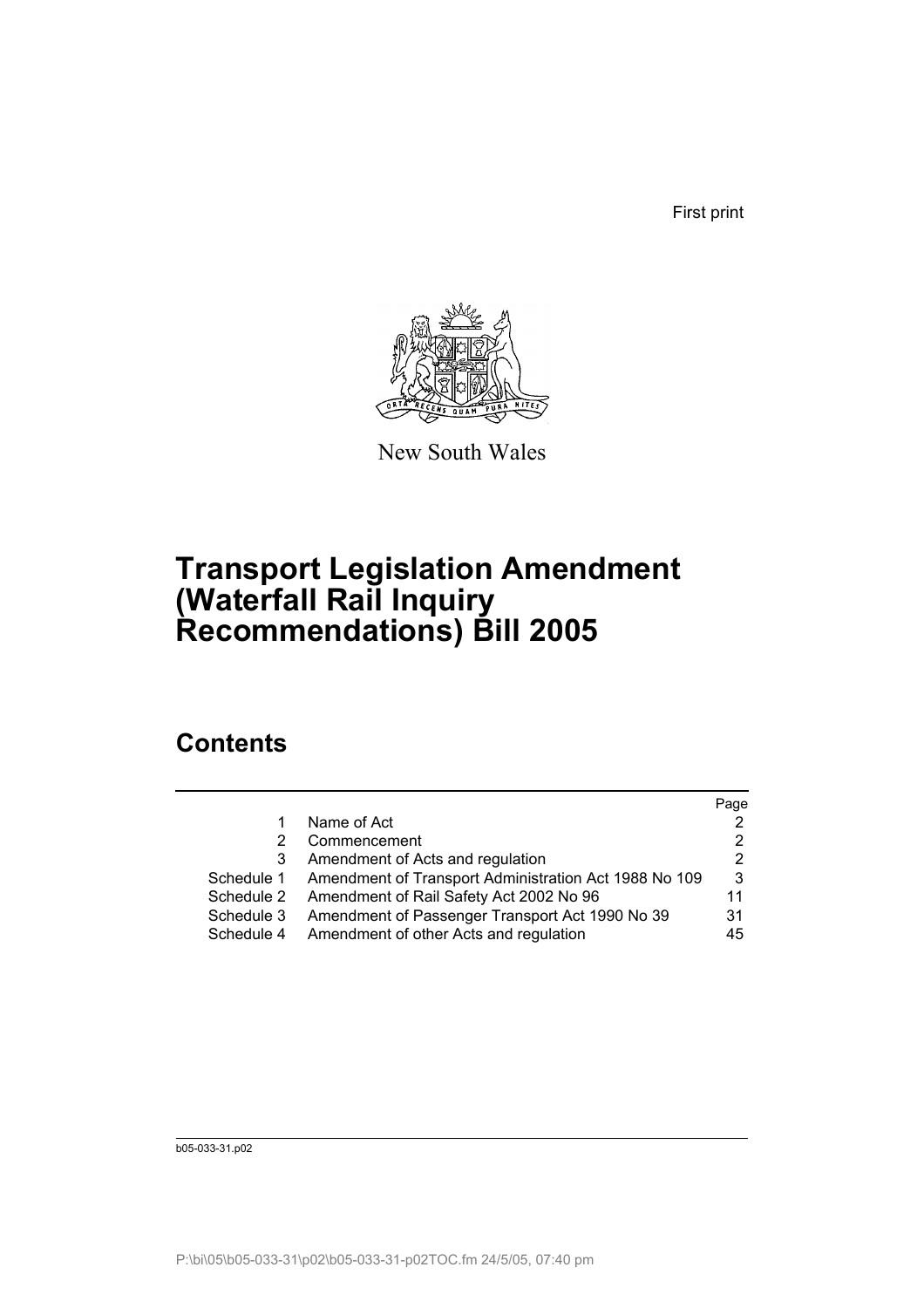Page

Contents page 2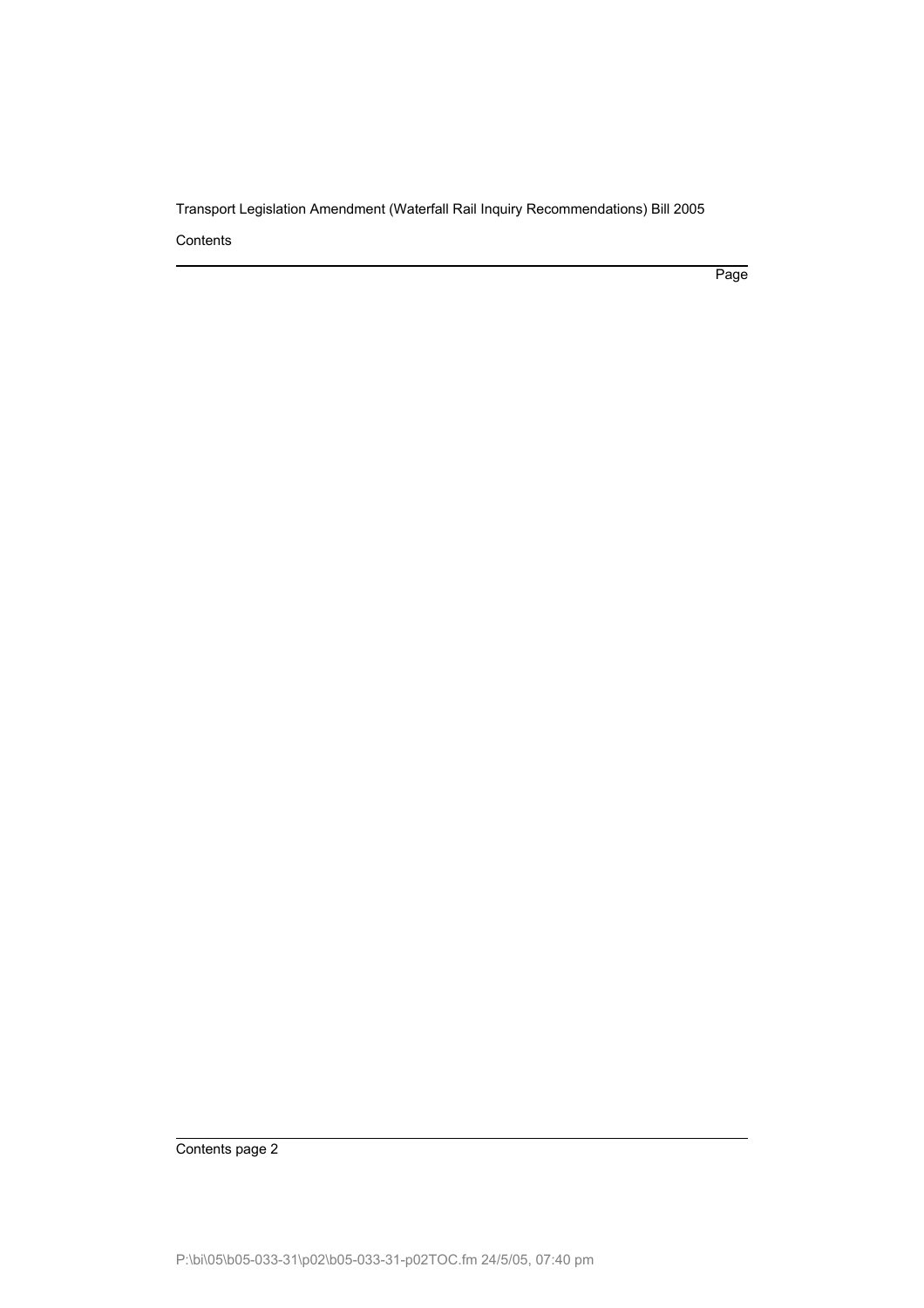

New South Wales

# **Transport Legislation Amendment (Waterfall Rail Inquiry Recommendations) Bill 2005**

No , 2005

## **A Bill for**

An Act to amend the *Transport Administration Act 1988*, the *Rail Safety Act 2002* and the *Passenger Transport Act 1990* with respect to implementing recommendations of the Waterfall Rail Inquiry and the safety of rail and other public transport services; and for other purposes.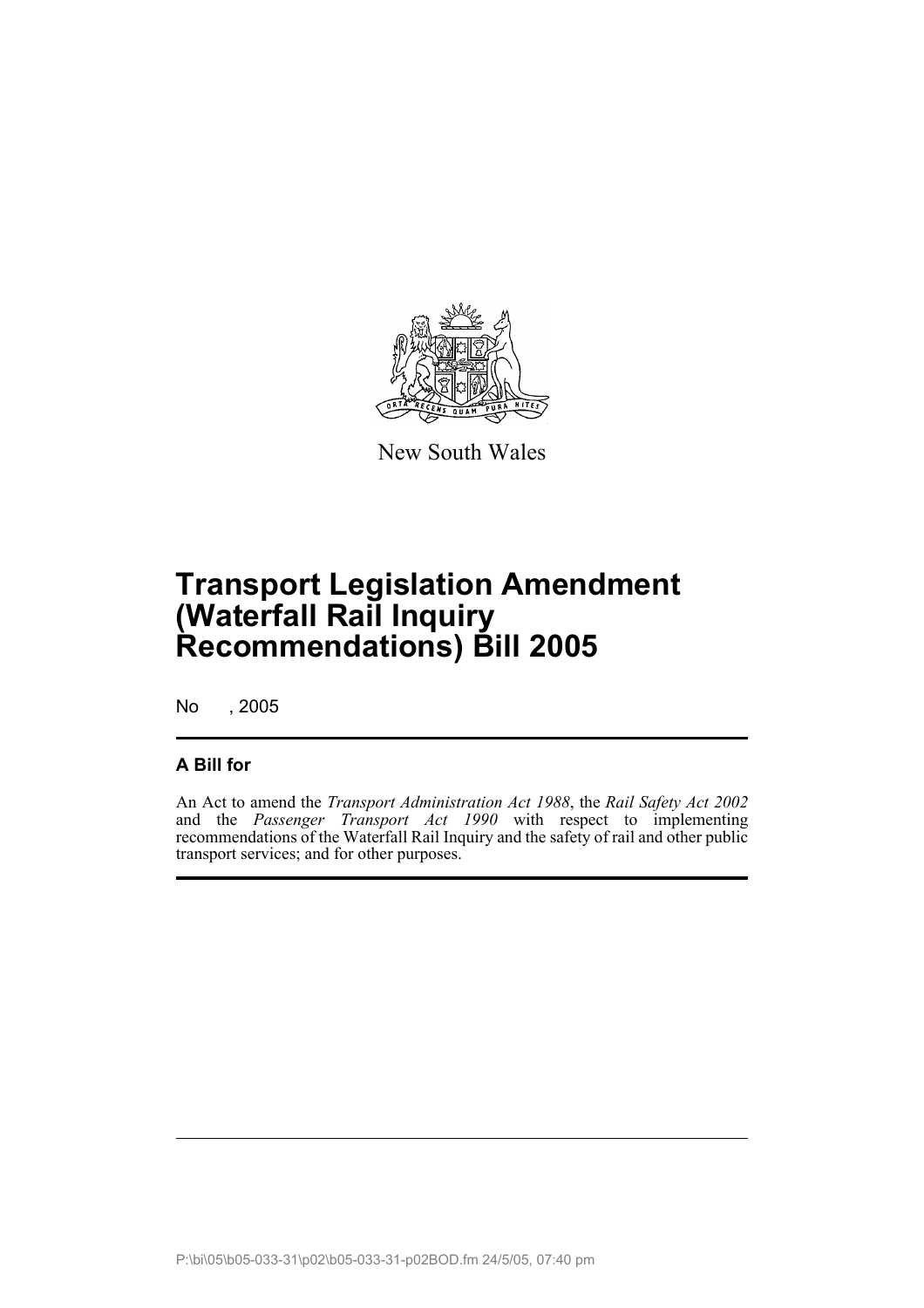<span id="page-11-2"></span><span id="page-11-1"></span><span id="page-11-0"></span>

|              | Name of Act  |                                                                                                              |
|--------------|--------------|--------------------------------------------------------------------------------------------------------------|
|              |              | This Act is the <i>Transport Legislation Amendment (Waterfall Rail</i><br>Inquiry Recommendations) Act 2005. |
| $\mathbf{2}$ | Commencement |                                                                                                              |
| (1)          |              | This Act commences on the date of assent except as provided by<br>subsection $(2)$ .                         |
| (2)          |              | The following provisions of this Act commence on a day or days to be<br>appointed by proclamation:           |
|              | (a)          | Schedule 1 [1]–[4], [6], [9] and [13]–[16],                                                                  |
|              | (b)          | Schedule 2 [1], [3], [4], [30]-[43], [45], [46], [48]-[50] and<br>$[55]-[57],$                               |
|              | (c)          | Schedule $2 \lfloor 2 \rfloor$ in so far as it inserts a definition of <i>Chief</i><br>Investigator,         |
|              | (d)          | Schedule 3 [1], [4], [11], [12], [14], [16], [23], [28], [31], [35] and<br>$[36]$ ,                          |
|              | (e)          | Schedule $3$ [2] in so far as it inserts a definition of <i>Chief</i><br><i>Investigator,</i>                |
|              | (f)          | Schedule 3 [3] in so far as it inserts a definition of <i>transport</i><br>safety inquiry,                   |
|              | (g)          | Schedule 4.1, 4.2 and 4.3.                                                                                   |
|              |              | <b>Amendment of Acts and regulation</b>                                                                      |
|              |              | The Acts and regulation specified in Schedules 1–4 are amended as set<br>out in those Schedules.             |

22 23 24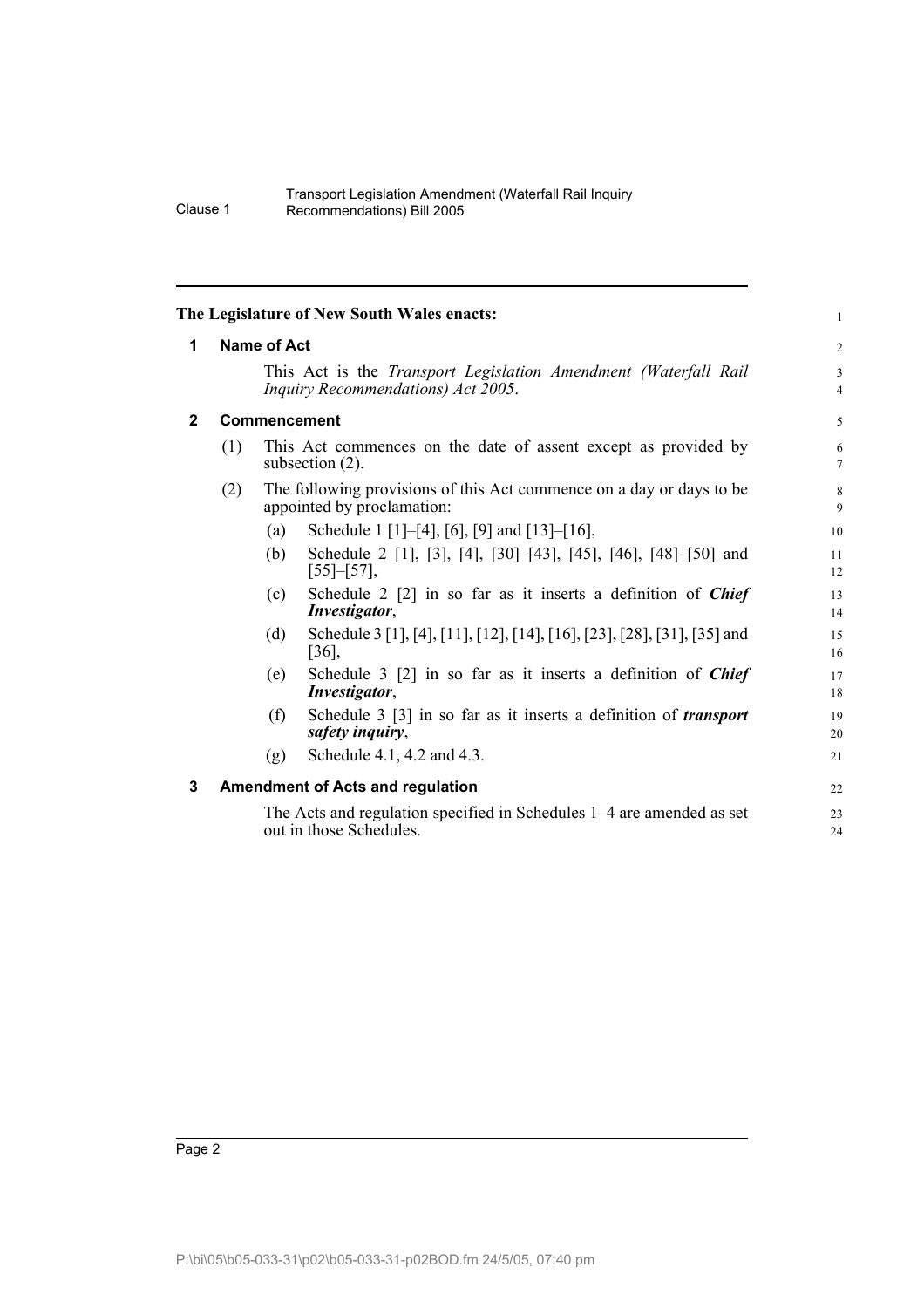Amendment of Transport Administration Act 1988 No 109 Schedule 1

## <span id="page-12-0"></span>**Schedule 1 Amendment of Transport Administration Act 1988 No 109**

(Section 3)

1 2

| (Section 3)                                                                                                                                                                                                                                                                                   | 3                          |
|-----------------------------------------------------------------------------------------------------------------------------------------------------------------------------------------------------------------------------------------------------------------------------------------------|----------------------------|
| <b>Section 3 Definitions</b>                                                                                                                                                                                                                                                                  | $\overline{4}$             |
| Insert in alphabetical order in section $3(1)$ :                                                                                                                                                                                                                                              | 5                          |
| <b>Chief Investigator</b> means the Chief Investigator of the Office of<br>Transport Safety Investigations appointed under section 45.                                                                                                                                                        | 6<br>$\overline{7}$        |
| <b>Section 42A Definitions</b>                                                                                                                                                                                                                                                                | 8                          |
| Omit the definition of <i>Chief Investigator</i> .                                                                                                                                                                                                                                            | $\mathfrak{g}$             |
| Section 42A, definitions of "rail safety inquiry" and "transport safety<br>inquiry"                                                                                                                                                                                                           | 10<br>11                   |
| Omit the definitions. Insert instead:                                                                                                                                                                                                                                                         | 12                         |
| <i>rail safety inquiry</i> has the same meaning that it has in the <i>Rail</i><br>Safety Act 2002.                                                                                                                                                                                            | 13<br>14                   |
| <i>transport safety inquiry</i> has the same meaning that it has in the<br>Passenger Transport Act 1990.                                                                                                                                                                                      | 15<br>16                   |
| Section 42E ITSRR may advise on and monitor safety and reliability                                                                                                                                                                                                                            | 17                         |
| Omit section 42E (2) (c). Insert instead:                                                                                                                                                                                                                                                     | 18                         |
| the compliance by transport authorities with any<br>(c)<br>recommendations relating to the safe operation of<br>transport services contained in any report by the Chief<br>Investigator under this or any other Act or in a report of a<br>rail safety inquiry or a transport safety inquiry, | 19<br>20<br>21<br>22<br>23 |
| Section 42H Referral of reports to Independent Transport Safety and<br><b>Reliability Advisory Board</b>                                                                                                                                                                                      | 24<br>25                   |
| Omit the section.                                                                                                                                                                                                                                                                             | 26                         |
| Part 4A, Division 5 Office of Transport Safety Investigations and Chief<br>Investigator                                                                                                                                                                                                       | 27<br>28                   |
| Omit the Division.                                                                                                                                                                                                                                                                            | 29                         |
| Section 42T Independent Transport Safety and Reliability Advisory<br><b>Board</b>                                                                                                                                                                                                             | 30<br>31                   |
| Insert after section $42T(4)$ :                                                                                                                                                                                                                                                               | 32                         |
| For the purposes of exercising its functions, the Board may<br>(4A)<br>arrange for the use of any staff or facilities of the ITSRR.                                                                                                                                                           | 33<br>34                   |
|                                                                                                                                                                                                                                                                                               |                            |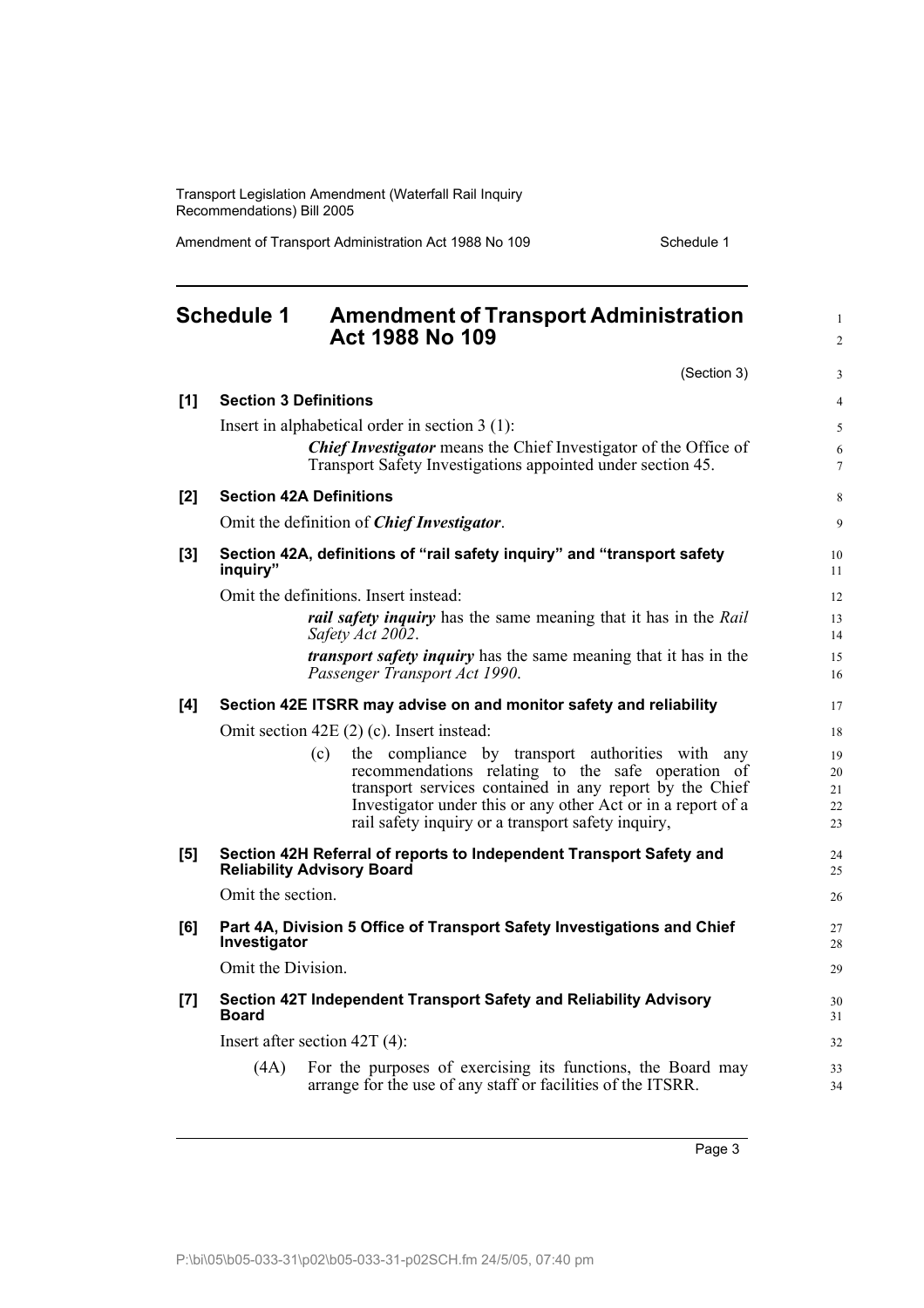| [8]    |                                                                    |     | <b>Section 42U General functions of Board</b>                                                                                            |  | $\mathbf{1}$        |  |  |
|--------|--------------------------------------------------------------------|-----|------------------------------------------------------------------------------------------------------------------------------------------|--|---------------------|--|--|
|        |                                                                    |     | Omit section 42U (2). Insert instead:                                                                                                    |  | $\overline{c}$      |  |  |
|        |                                                                    | (2) | The principal function of the Board is to advise and make<br>recommendations to the Minister or the ITSRR about any matter.              |  | 3<br>$\overline{4}$ |  |  |
| [9]    |                                                                    |     | <b>Section 42V Functions of Chairperson of Board</b>                                                                                     |  | 5                   |  |  |
|        | Omit the section.                                                  |     |                                                                                                                                          |  | 6                   |  |  |
| $[10]$ |                                                                    |     | <b>Section 43 Constitution of Transport Advisory Group</b>                                                                               |  | $\overline{7}$      |  |  |
|        |                                                                    |     | Omit section 43 (2) (a). Insert instead:                                                                                                 |  | 8                   |  |  |
|        |                                                                    |     | a member of staff of the Ministry of Transport, nominated<br>(a)                                                                         |  | 9                   |  |  |
|        |                                                                    |     | by the Director-General, who is to be the Chairperson of<br>the Group,                                                                   |  | 10<br>11            |  |  |
| [11]   | Section 43 (2) (c)                                                 |     |                                                                                                                                          |  | 12                  |  |  |
|        | Omit the paragraph.                                                |     |                                                                                                                                          |  |                     |  |  |
| $[12]$ | <b>Section 44 Functions of Transport Advisory Group</b>            |     |                                                                                                                                          |  |                     |  |  |
|        | Omit "Independent Transport Safety and Reliability Advisory Board" |     |                                                                                                                                          |  |                     |  |  |
|        |                                                                    |     | wherever occurring in section 44 $(1)$ and $(3)$ .                                                                                       |  | 16                  |  |  |
|        |                                                                    |     | Insert instead "Director-General".                                                                                                       |  | 17                  |  |  |
| $[13]$ | Part 5A                                                            |     |                                                                                                                                          |  | 18                  |  |  |
|        | Insert after Part 5:                                               |     |                                                                                                                                          |  | 19                  |  |  |
|        |                                                                    |     | Part 5A Chief Investigator of the Office of                                                                                              |  |                     |  |  |
|        |                                                                    |     | <b>Transport Safety Investigations</b>                                                                                                   |  | 20<br>21            |  |  |
|        |                                                                    |     |                                                                                                                                          |  |                     |  |  |
|        | 45                                                                 |     | <b>Chief Investigator</b>                                                                                                                |  | 22                  |  |  |
|        |                                                                    | (1) | The Governor, on the recommendation of the Minister, may<br>appoint a Chief Investigator of the Office of Transport Safety               |  | 23<br>24            |  |  |
|        |                                                                    |     | Investigations.                                                                                                                          |  | 25                  |  |  |
|        |                                                                    | (2) | The employment of a Chief Investigator is subject to Part 3.1 of<br>the <i>Public Sector Employment and Management Act 2002</i> , but is |  | 26<br>27            |  |  |
|        |                                                                    |     | not subject to Chapter 2 of that Act.                                                                                                    |  | 28                  |  |  |
|        |                                                                    | (3) | The Chief Investigator may be removed from office under                                                                                  |  | 29                  |  |  |
|        |                                                                    |     | section 77 of the Public Sector Employment and Management<br><i>Act 2002</i> only for incapacity, incompetence or misbehaviour.          |  | 30<br>31            |  |  |
|        |                                                                    |     |                                                                                                                                          |  |                     |  |  |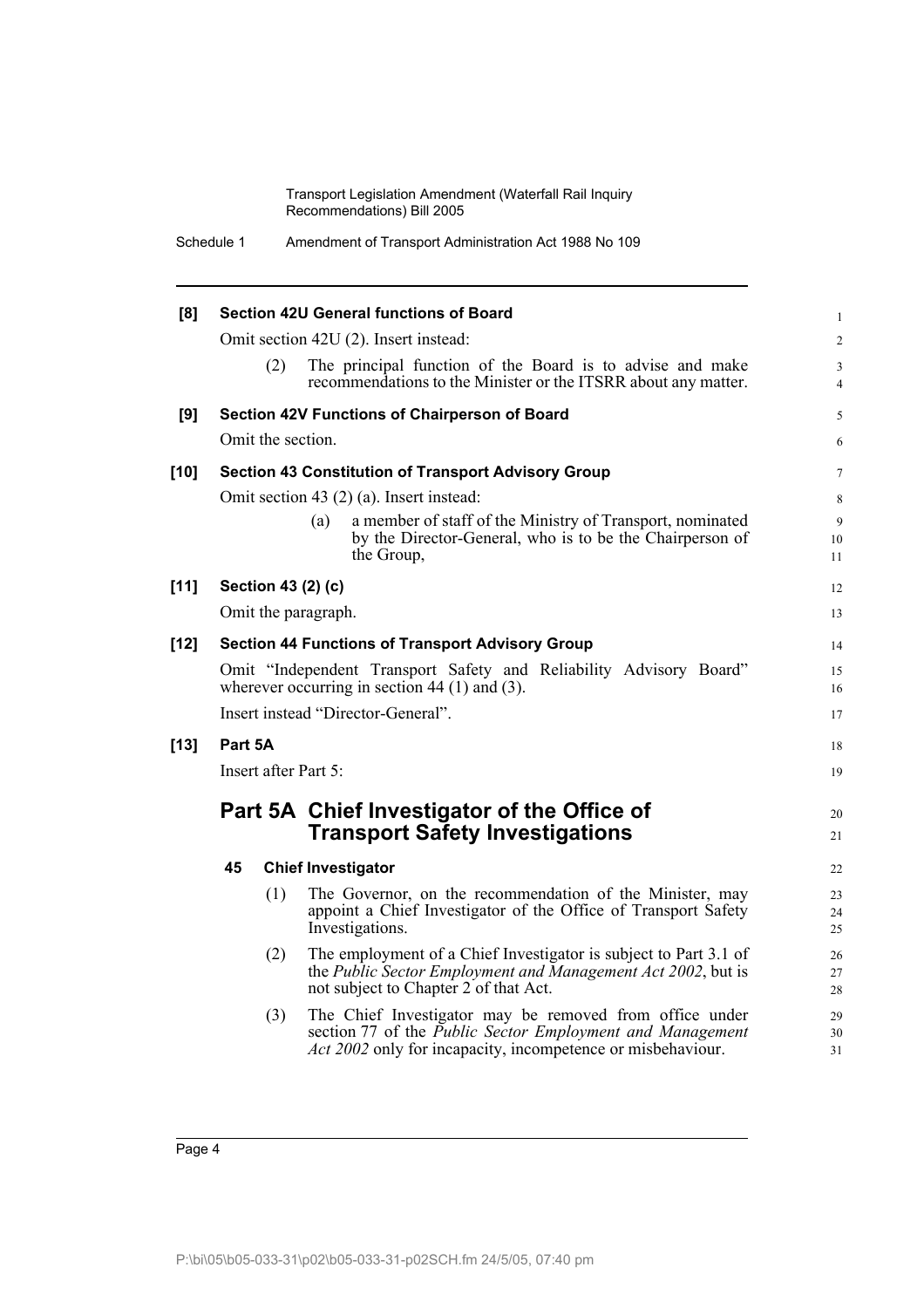|     | (4) | The office of the Chief Investigator may be known as the Office<br>of Transport Safety Investigations.                                                                                                                                                                                    | $\mathbf{1}$<br>$\overline{c}$ |
|-----|-----|-------------------------------------------------------------------------------------------------------------------------------------------------------------------------------------------------------------------------------------------------------------------------------------------|--------------------------------|
| 45A |     | <b>General functions of Chief Investigator</b>                                                                                                                                                                                                                                            | 3                              |
|     | (1) | The Chief Investigator has the functions conferred or imposed on<br>the Chief Investigator by or under this or any other Act.                                                                                                                                                             | $\overline{4}$<br>5            |
|     | (2) | The principal functions of the Chief Investigator are:                                                                                                                                                                                                                                    | 6                              |
|     |     | to conduct investigations into rail and passenger transport<br>(a)<br>accidents or incidents under the Rail Safety Act 2002 and<br>the Passenger Transport Act 1990, and                                                                                                                  | $\tau$<br>8<br>9               |
|     |     | to determine the causes of those accidents or incidents, and<br>(b)                                                                                                                                                                                                                       | 10                             |
|     |     | (c)<br>to report on the outcome of any investigation to the<br>Minister, and                                                                                                                                                                                                              | 11<br>12                       |
|     |     | (d)<br>to review investigation reports prepared by transport<br>authorities and other transport operators.                                                                                                                                                                                | 13<br>14                       |
|     | (3) | The Chief Investigator may, to the extent necessary to carry out<br>his or her functions in this State, exercise the Chief Investigator's<br>functions within or outside this State.                                                                                                      | 15<br>16<br>17                 |
| 45B |     | No Ministerial control of Chief Investigator                                                                                                                                                                                                                                              | 18                             |
|     | (1) | The Chief Investigator is not subject to the direction and control<br>of the Minister in the exercise of the Chief Investigator's<br>investigative and reporting functions.                                                                                                               | 19<br>20<br>21                 |
|     | (2) | Despite subsection (1), the Chief Investigator is to investigate<br>and report on a particular rail or passenger transport accident or<br>incident when given a written direction to do so by the Minister.                                                                               | 22<br>23<br>24                 |
| 45C |     | Disclosure of information by Chief Investigator                                                                                                                                                                                                                                           | 25                             |
|     | (1) | The Chief Investigator may, if he or she thinks it necessary for the<br>safe operation of a transport service, disclose information<br>acquired by the Chief Investigator in the performance of the<br>Chief Investigator's functions under this or any other Act to any<br>other person. | 26<br>27<br>28<br>29<br>30     |
|     | (2) | The Chief Investigator may, if the Chief Investigator thinks it<br>desirable for the promotion of the safe operation of a transport<br>service, publish any information.                                                                                                                  | 31<br>32<br>33                 |
|     | (3) | A publication under subsection (2) must not identify a person by<br>name.                                                                                                                                                                                                                 | 34<br>35                       |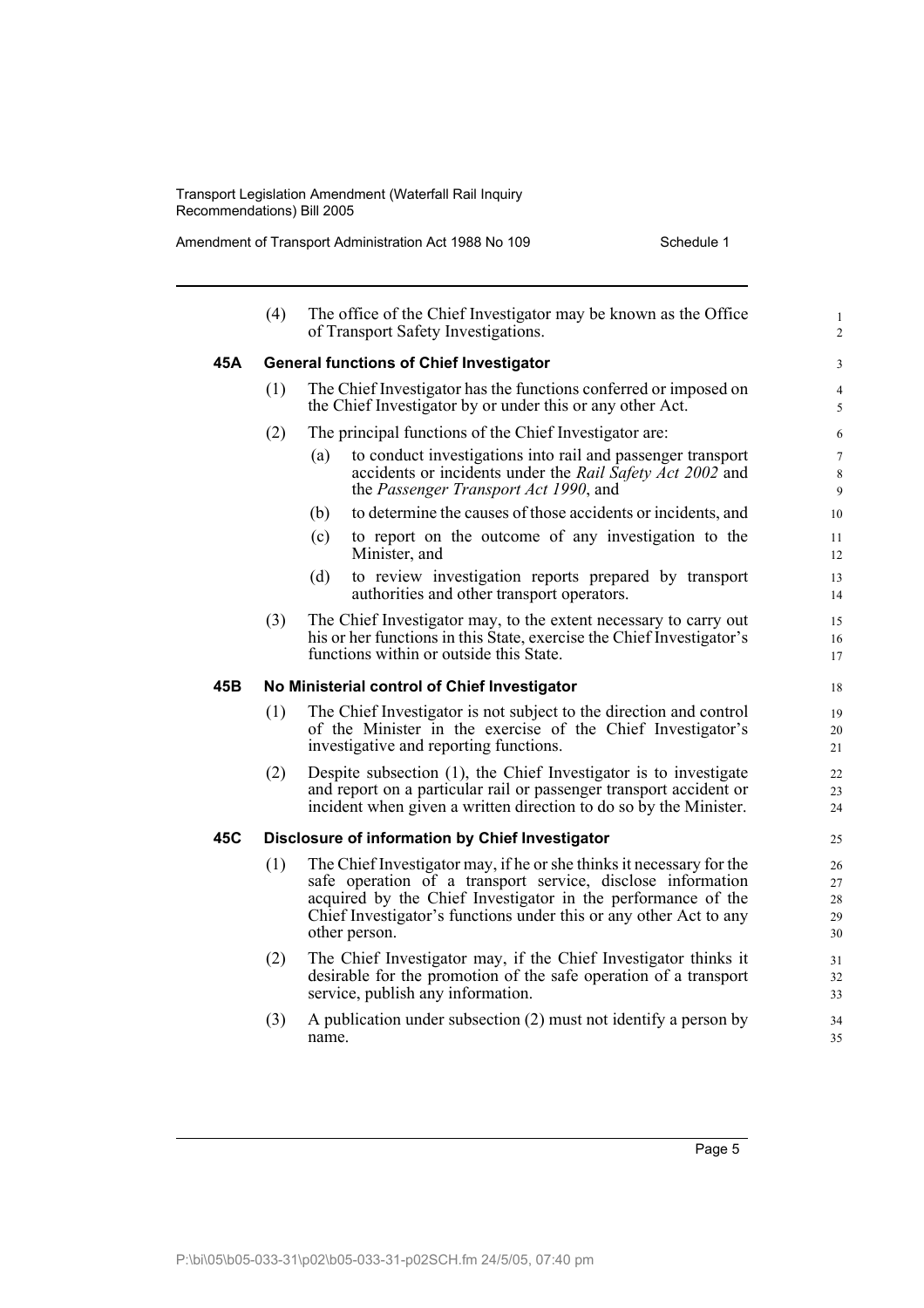Schedule 1 Amendment of Transport Administration Act 1988 No 109

| (4) | This section does not apply to the disclosure of the whole or part |
|-----|--------------------------------------------------------------------|
|     | of a train safety record to the Commonwealth or an authority of    |
|     | the Commonwealth under the Rail Safety Act 2002.                   |

- (5) This section does not permit the disclosure of information in contravention of section 65A of the *Rail Safety Act 2002* or section 46E of the *Passenger Transport Act 1990*.
- (6) Sections 72 and 73 of the *Rail Safety Act 2002* do not apply to a disclosure permitted under this section.

## **45D Acting Chief Investigator**

- (1) The Minister may, from time to time, appoint a person to act in the office of the Chief Investigator during the illness or absence of the Chief Investigator, and the person, while so acting, has all the functions of the Chief Investigator and is taken to be the Chief Investigator.
- (2) The Minister may, at any time, remove any person from an office to which the person was appointed under this section.
- (3) A person while acting in the office of the Chief Investigator is entitled to be paid such remuneration (including travelling and subsistence allowances) as the Minister may from time to time determine in respect of the person.
- (4) For the purposes of this section, a vacancy in the office of the Chief Investigator is to be regarded as an absence from office of the Chief Investigator.

## **45DA Delegation of functions of Chief Investigator**

- (1) The Chief Investigator may delegate to an authorised person any of the functions of the Chief Investigator under this or any other Act, other than this power of delegation.
- (2) A delegate may sub-delegate to an authorised person any function delegated by the Chief Investigator, if the delegate is authorised to do so by the Chief Investigator.

## (3) In this section: *authorised person* means:

- a person appointed by the Chief Investigator under section 65F  $(1)$ , or
- (b) a member of a class of persons prescribed by the regulations.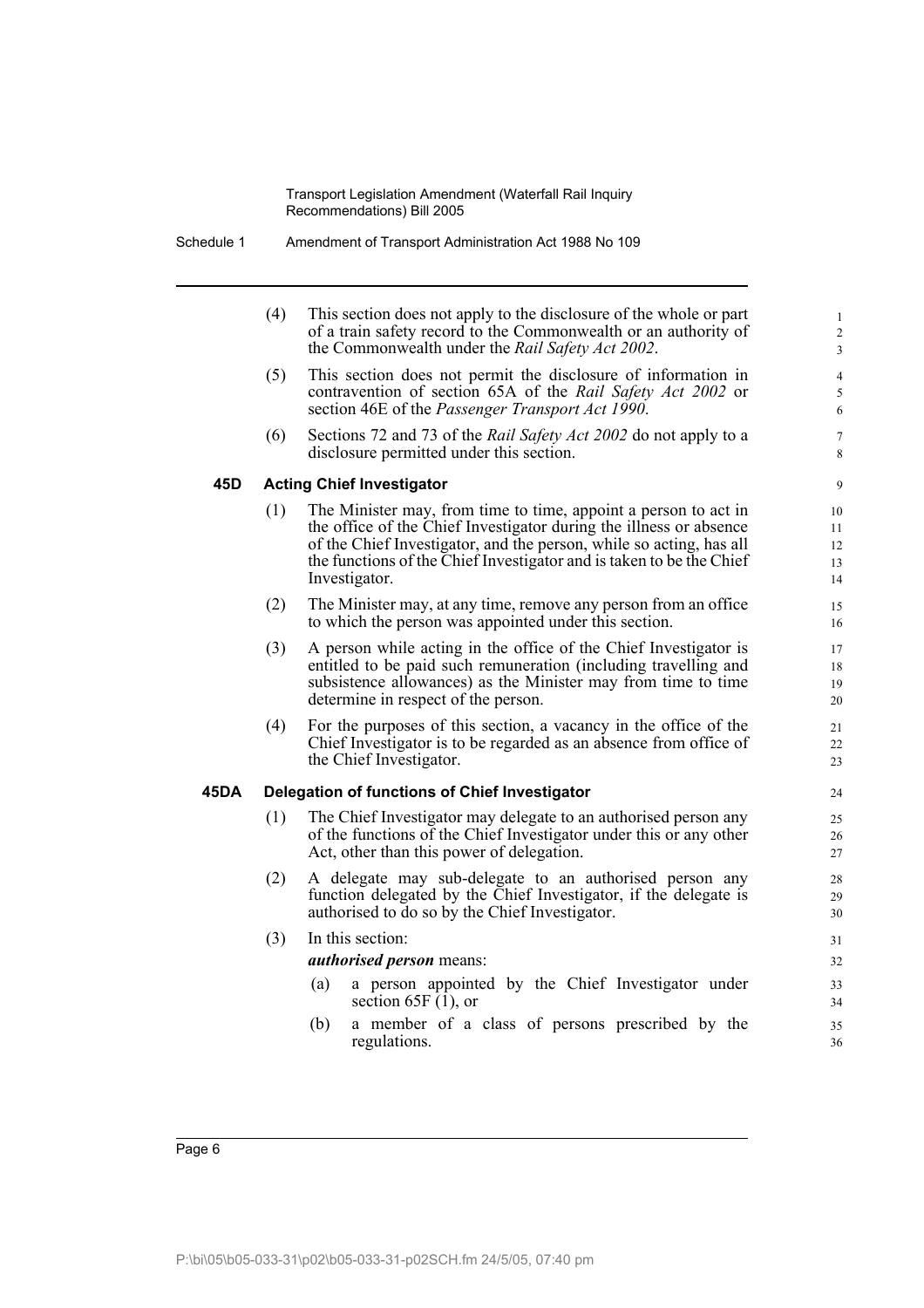1  $\mathfrak{D}$ 

3 4

5 6

7

## **[14] Part 7, heading** Omit the heading to the Part. Insert instead: **Part 7 Staff of Authorities, ITSRR and Chief Investigator [15] Part 7, Division 3B** Insert after Division 3A: **Division 3B Staff of Chief Investigator 65F Employment of staff** (1) The Chief Investigator may appoint such staff as the Chief Investigator requires to exercise the Chief Investigator's functions. (2) Those members of staff are taken to be employed by the Government of New South Wales in the service of the Crown, except as provided by subsection (3). (3) The Chief Investigator is, for the purposes of any proceedings relating to those members of staff held before a competent tribunal having jurisdiction to deal with industrial matters, taken to be the employer of the staff. (4) The Chief Investigator may enter into an agreement with any association or organisation representing a group or class of those members of staff with respect to industrial matters. (5) Any such agreement binds all persons in the class or group affected by the agreement, and no such person (whether a member of the association or organisation with which the agreement was entered into or not) has any right of appeal against the terms of the agreement. (6) An agreement under this section is not an enterprise agreement within the meaning of the *Industrial Relations Act 1996*. However, the Chief Investigator may enter into such an

enterprise agreement as the employer of the members of staff concerned.

## **65G Salary, wages and conditions of staff**

The Chief Investigator may fix the salary, wages and conditions of employment of any staff appointed under section 65F (1) in so far as they are not fixed by or under any other Act or law.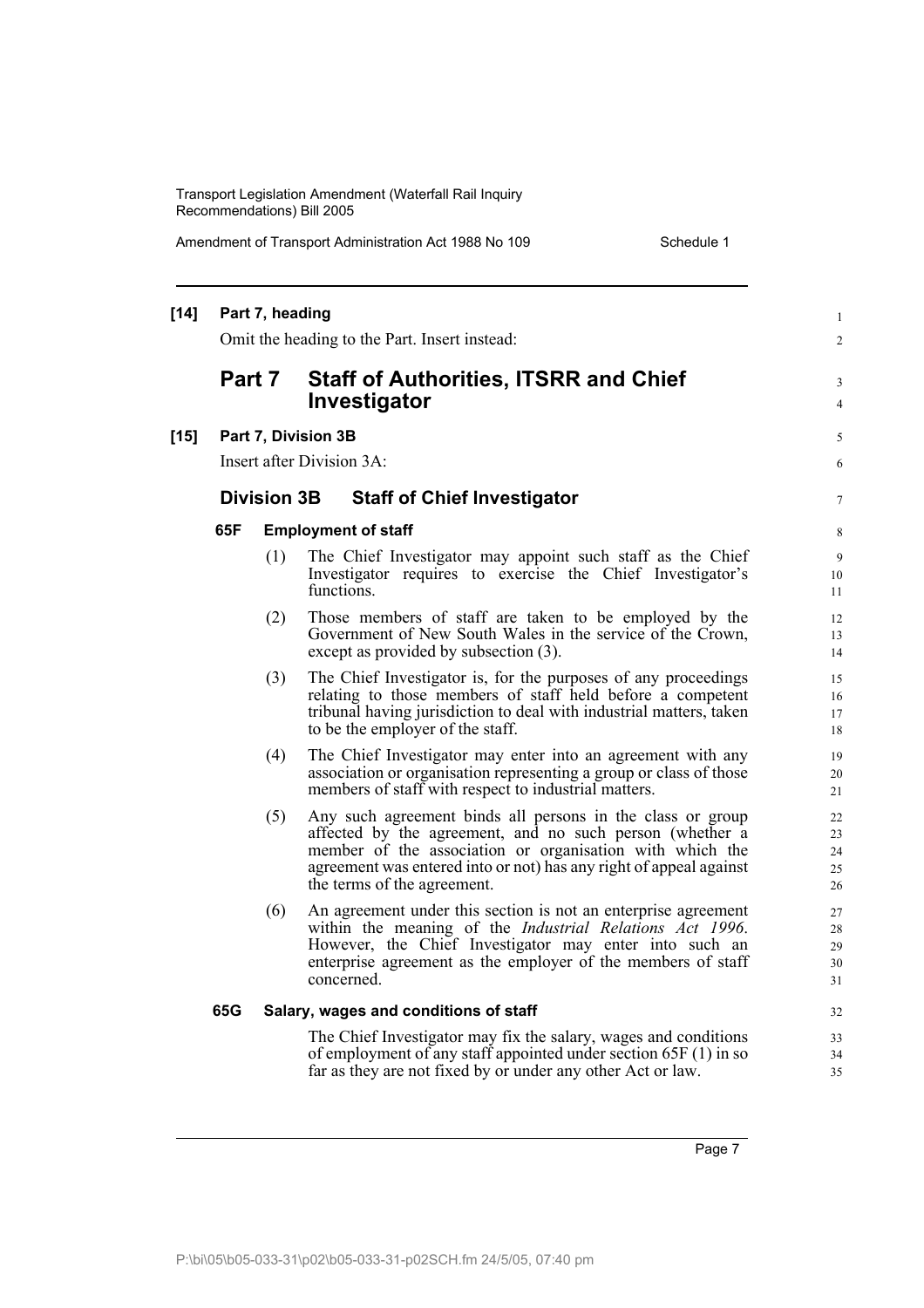Schedule 1 Amendment of Transport Administration Act 1988 No 109

## **65H Regulations relating to staff**

|      | 65H |                    | Regulations relating to staff                                                                                                                                                                           | $\mathbf{1}$                                       |
|------|-----|--------------------|---------------------------------------------------------------------------------------------------------------------------------------------------------------------------------------------------------|----------------------------------------------------|
|      |     | (1)                | The regulations may make provision for or with respect to the<br>employment of staff appointed under section $65F(1)$ , including<br>the conditions of employment and the discipline of any such staff. | $\overline{2}$<br>$\overline{3}$<br>$\overline{4}$ |
|      |     | (2)                | Any such regulations relating to the conditions of employment or<br>the discipline of staff:                                                                                                            | $\sqrt{5}$<br>6                                    |
|      |     |                    | have effect subject to any relevant award made by a<br>(a)<br>competent industrial tribunal and to any industrial<br>agreement to which the Chief Investigator is a party, and                          | $\boldsymbol{7}$<br>$\,8\,$<br>9                   |
|      |     |                    | have effect despite any determination of the Chief<br>(b)<br>Investigator under section 65G, and                                                                                                        | 10<br>11                                           |
|      |     |                    | have effect subject to Part 3.1 of the Public Sector<br>(c)<br><b>Employment and Management Act 2002.</b>                                                                                               | 12<br>13                                           |
|      | 65I |                    | <b>Application of Division 4</b>                                                                                                                                                                        | 14                                                 |
|      |     |                    | Division 4 (other than section 68) applies to the Chief<br>Investigator in the same way as it applies to an Authority.                                                                                  | 15<br>16                                           |
| [16] |     |                    | Section 112 Personal liability of certain persons                                                                                                                                                       | 17                                                 |
|      |     | section $112(2)$ : | Insert after paragraph (a2) of the definition of <i>transport authority</i> in                                                                                                                          | 18<br>19                                           |
|      |     |                    | (a3) the Chief Investigator, and                                                                                                                                                                        | 20                                                 |
| [17] |     |                    | Schedule 7 Savings, transitional and other provisions                                                                                                                                                   | 21                                                 |
|      |     |                    | Insert at the end of clause $2(1)$ :                                                                                                                                                                    | 22                                                 |
|      |     |                    | Transport Legislation Amendment (Waterfall Rail Inquiry<br><i>Recommendations</i> ) <i>Act</i> 2005 (but only in relation to the<br>amendments made to this Act)                                        | 23<br>24<br>25                                     |
|      |     |                    |                                                                                                                                                                                                         |                                                    |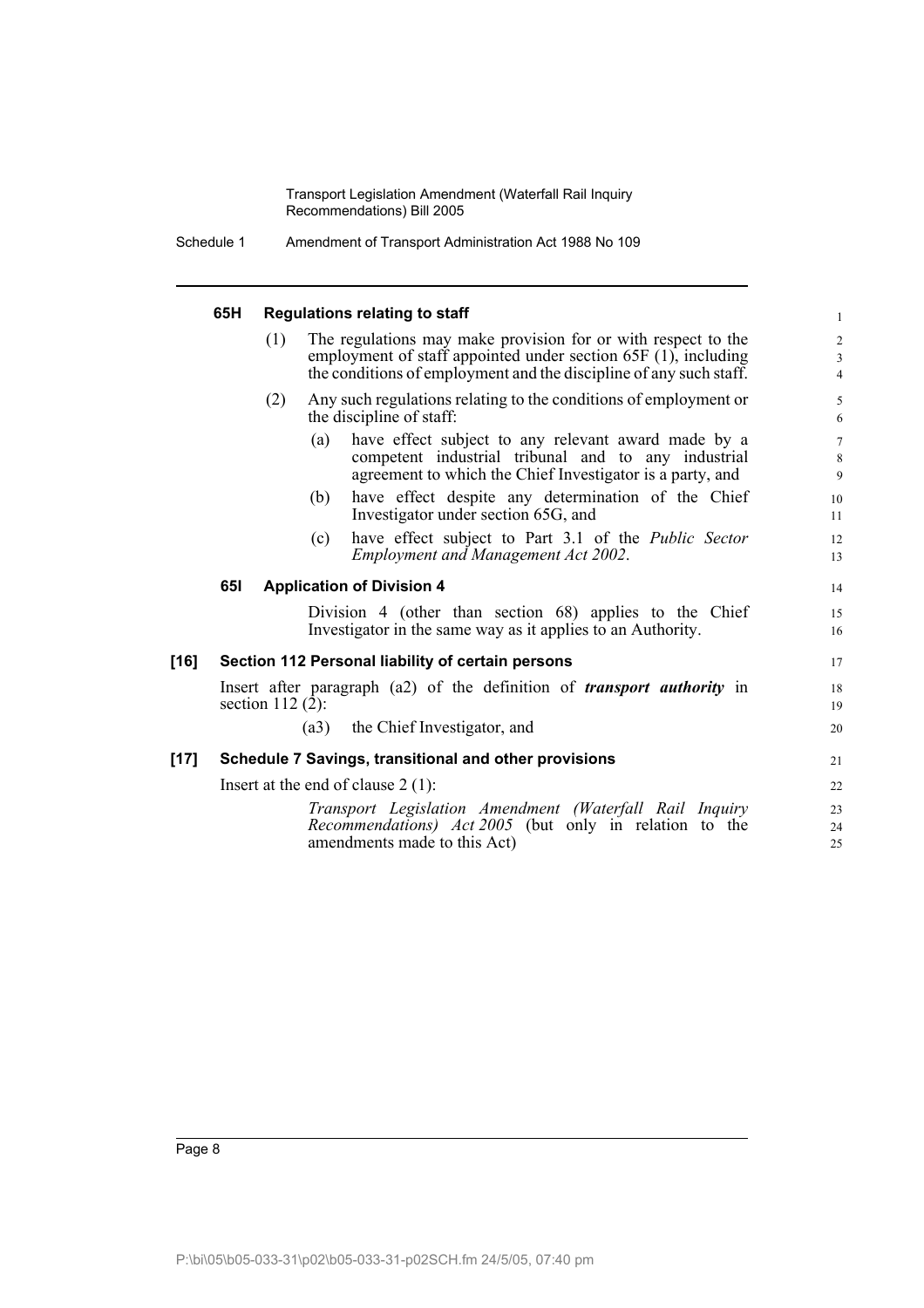Amendment of Transport Administration Act 1988 No 109 Schedule 1

1  $\mathfrak{D}$ 

## **[18] Schedule 7, Part 13**

Insert after Part 12:

## **Part 13 Provisions consequent on enactment of Transport Legislation Amendment (Waterfall Rail Inquiry Recommendations) Act 2005**

## **148 Definition**

In this Part:

*the amending Act* means the *Transport Legislation Amendment (Waterfall Rail Inquiry Recommendations) Act 2005*.

## **149 Chief Investigator**

- (1) The person holding office as the Chief Investigator under section 42S immediately before the repeal of that section by the amending Act is appointed as the Chief Investigator under section 45 as inserted by the amending Act.
- (2) The person appointed under subclause (1) holds office for the residue of the person's term of office as, and subject to the same conditions (including conditions as to remuneration and duration of employment) as, those of the person's appointment as Chief Investigator under section 42S.
- (3) Part 3.1 of the *Public Sector Employment and Management Act 2002* applies to and in respect of the employment of the Chief Investigator under this clause.

## **150 Staff of Office of Transport Safety Investigations**

- (1) On the repeal of Division 5 of Part 4A by the amending Act, each member of staff of the Office of Transport Safety Investigations is transferred to the employment of the Government of New South Wales in the service of the Crown, subject to section 65F (3).
- (2) Each such member of staff is taken to have been appointed under section 65F (1) and continues (until other provision is duly made) to be employed in accordance with the awards, agreements and determinations applying, immediately before the transfer, to members of the staff of the Office of Transport Safety Investigations.
- (3) Neither the contract of employment nor the period of employment of each member of staff concerned is taken to have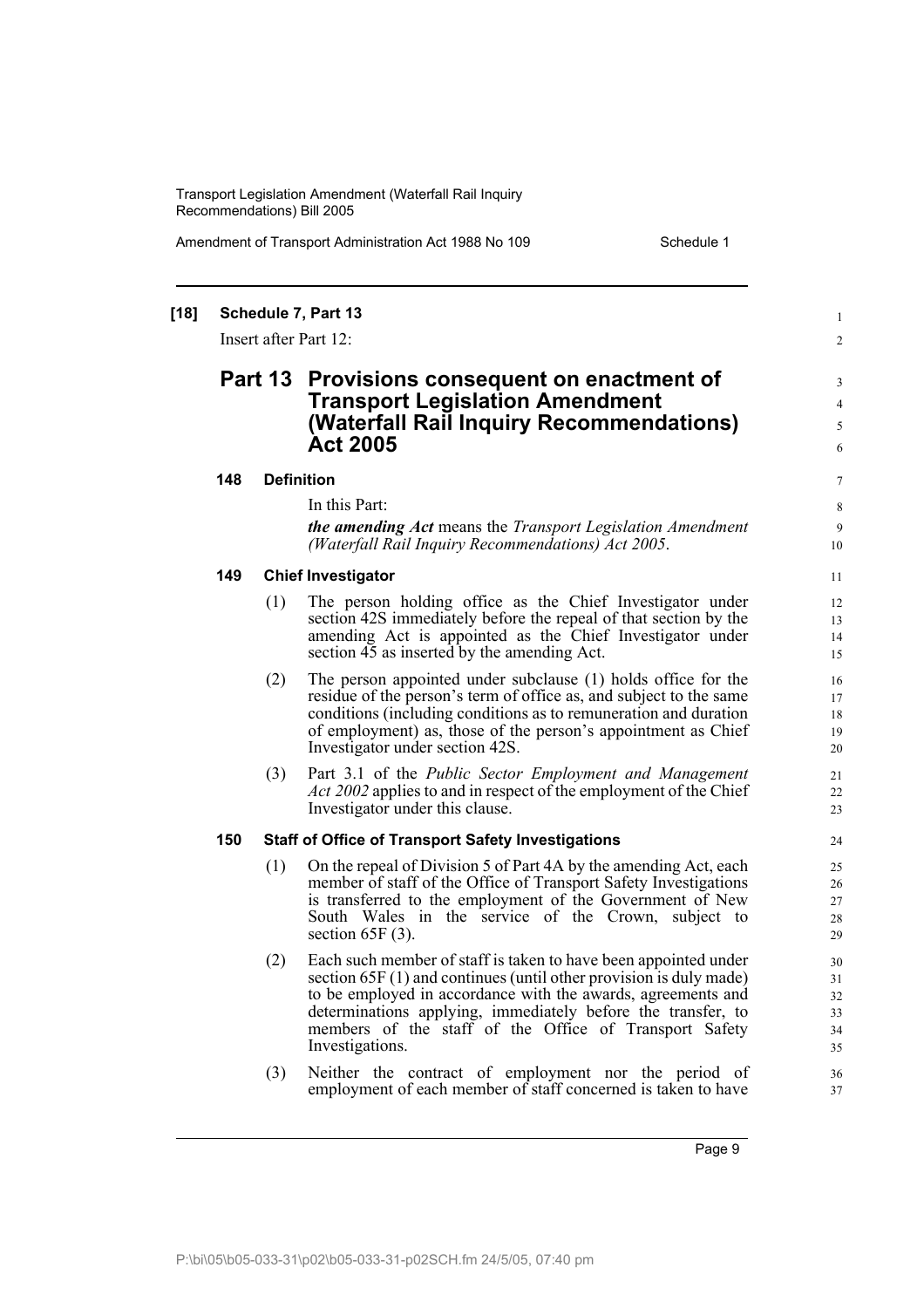Schedule 1 Amendment of Transport Administration Act 1988 No 109

been broken by the operation of this Act for the purposes of any law, award or agreement relating to the employment of that member of staff.

- (4) Without limiting this clause, this Act does not affect any accrued rights that the member of staff concerned had immediately before the transfer in relation to any kind of leave.
- (5) A member of staff concerned is not entitled to receive any payment or other benefit merely because the member ceases to be an employee of the Office of Transport Safety Investigations.
- (6) A member of staff concerned is not entitled to claim, both under this Act and under any other Act, dual benefits of the same kind for the same period of service.

## **151 Transport safety investigators**

- (1) A member of staff who is transferred under clause 150 and who, immediately before the transfer was an authorised officer within the meaning of the *Rail Safety Act 2002* or the *Passenger Transport Act 1990*, is taken to be a person to whom the Chief Investigator has delegated his functions under section 67A of the *Rail Safety Act 2002* or section 46BB of the *Passenger Transport Act 1990*.
- (2) This clause does not prevent the variation or revocation of any such delegation.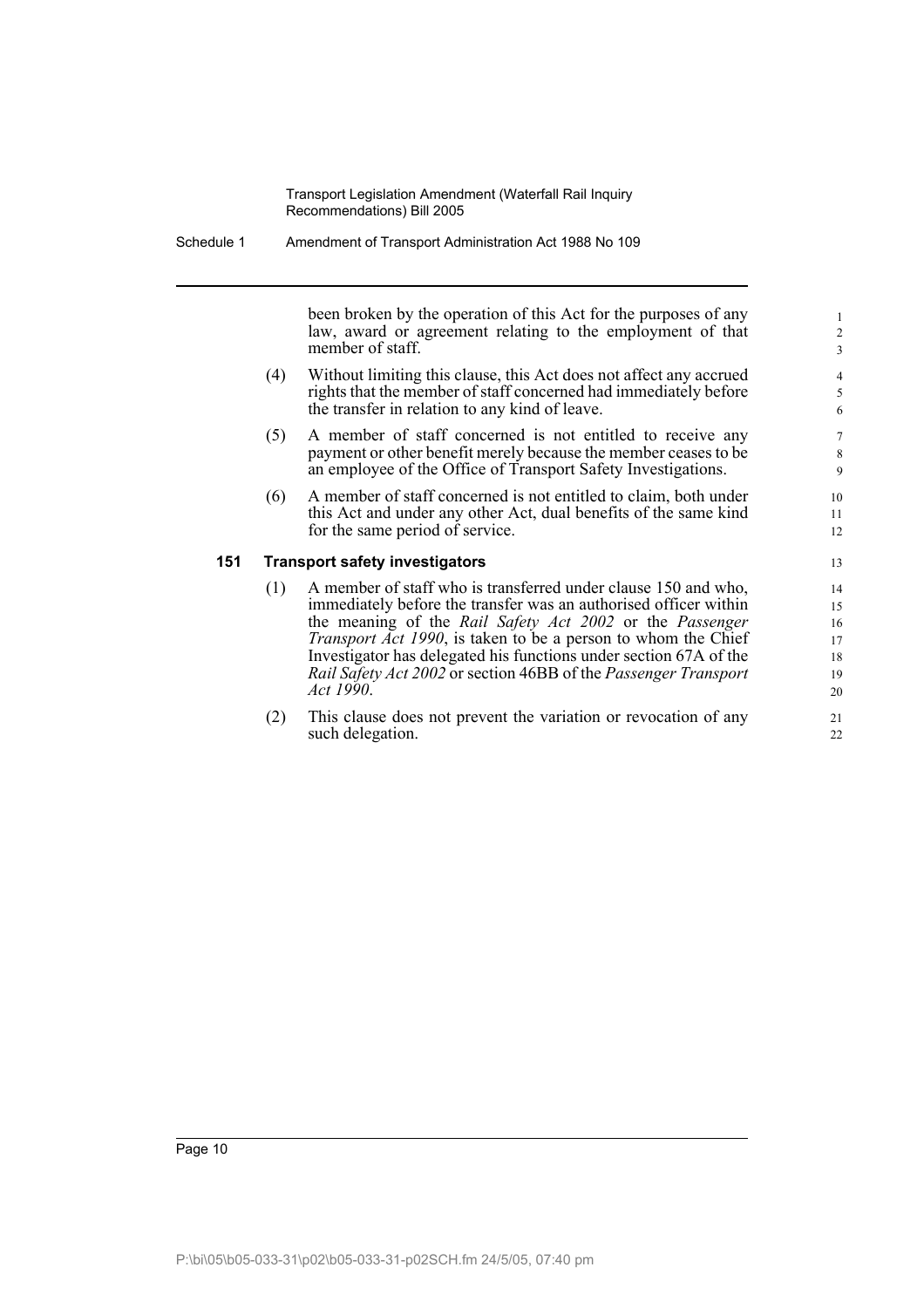Amendment of Rail Safety Act 2002 No 96 Schedule 2

1  $\mathfrak{Z}$ 

### <span id="page-20-0"></span>**Schedule 2 Amendment of Rail Safety Act 2002 No 96** (Section 3) **[1] Section 4 Definitions** Omit the definition of *authorised officer* from section 4 (1). Insert instead: *assessor* means an assessor appointed by the Minister under section 67D. *authorised officer* means an authorised officer appointed by the ITSRR under section 111. *Board of Inquiry* means a Board of Inquiry constituted by the Minister under section 67B. **[2] Section 4 (1)** Insert in alphabetical order: *Chief Investigator* means the Chief Investigator of the Office of Transport Safety Investigations appointed under the *Transport Administration Act 1988*. *safety management system*—see section 48A. **[3] Section 4 (1), definition of "Independent Transport Safety and Reliability Advisory Board"** Omit the definition. **[4] Section 4 (1), definitions of "notifiable occurrence" and "rail safety inquiry"** Omit the definitions. Insert instead: *notifiable occurrence* means an occurrence that is required to be reported in accordance with section 64. *rail safety inquiry*—see section 67B. **[5] Section 9** Omit the section. Insert instead: **9 Purpose of accreditation** The purpose of accreditation is to attest: (a) that the accredited person is (or, in the case of an accredited corporation, the directors and managers of the corporation designated in accordance with section 17 are) considered to be of good repute and in all other respects fit 10 11 12 13 14 15 16 17 18 19  $20$ 21  $22$ 23 24 25 26  $27$ 28 29 30 31 32 33 34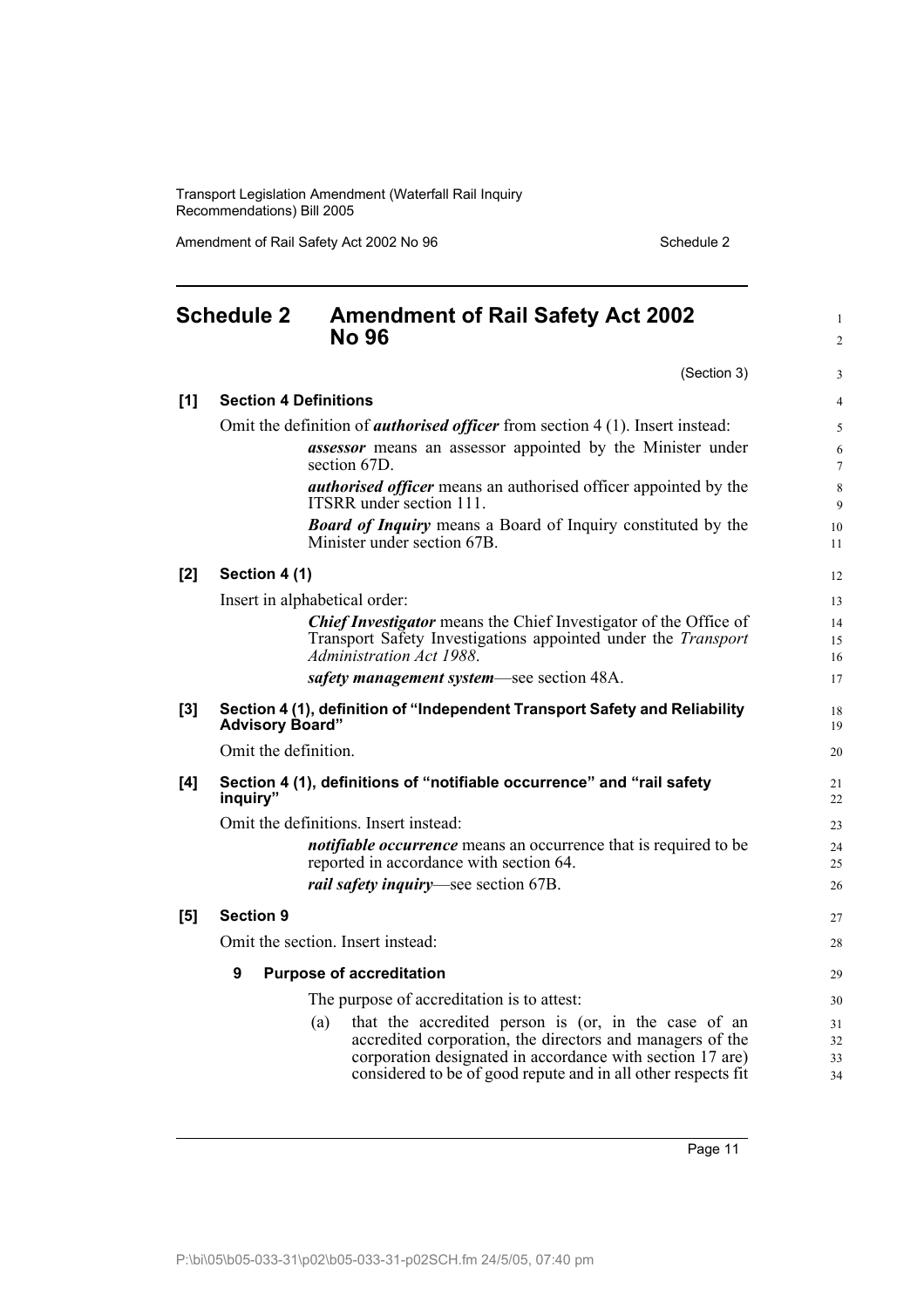Schedule 2 Amendment of Rail Safety Act 2002 No 96

and proper to be responsible for the safe carrying out of the railway operations for which the person is accredited, and

8 9

10 11

- (b) that the accredited person's safety management system has been accepted by the ITSRR, and
- (c) that the accredited person has demonstrated, to the degree and in the manner required by the ITSRR, the competency and capacity to implement that safety management system.

## **[6] Section 11 Safety management systems**

Omit the section.

## **[7] Section 14**

Omit the section. Insert instead:

### **14 Safety management systems and capacity to safely carry out railway operations**

- (1) An applicant for accreditation must submit to the ITSRR documentation, in a form approved by the ITSRR, that describes the applicant's safety management system, being a safety management system that satisfies the requirements of section 48A.
- (2) An applicant for accreditation must demonstrate, to the satisfaction of the ITSRR, that the applicant possesses the competency and capacity to implement and comply with its safety management system and to otherwise safely carry out the railway operations for which the applicant is seeking accreditation.
- (3) The ITSRR may require an applicant for accreditation to submit additional information and standards in relation to the applicant's safety management system.

## **[8] Section 18 Grant of accreditation**

Insert "prescribed by the regulations or" after "(if any) as are" in section  $18(3)$ .

## **[9] Section 18 (3A)**

Insert after section 18 (3):

(3A) A condition or restriction of accreditation that is prescribed by the regulations cannot be varied or revoked by the ITSRR.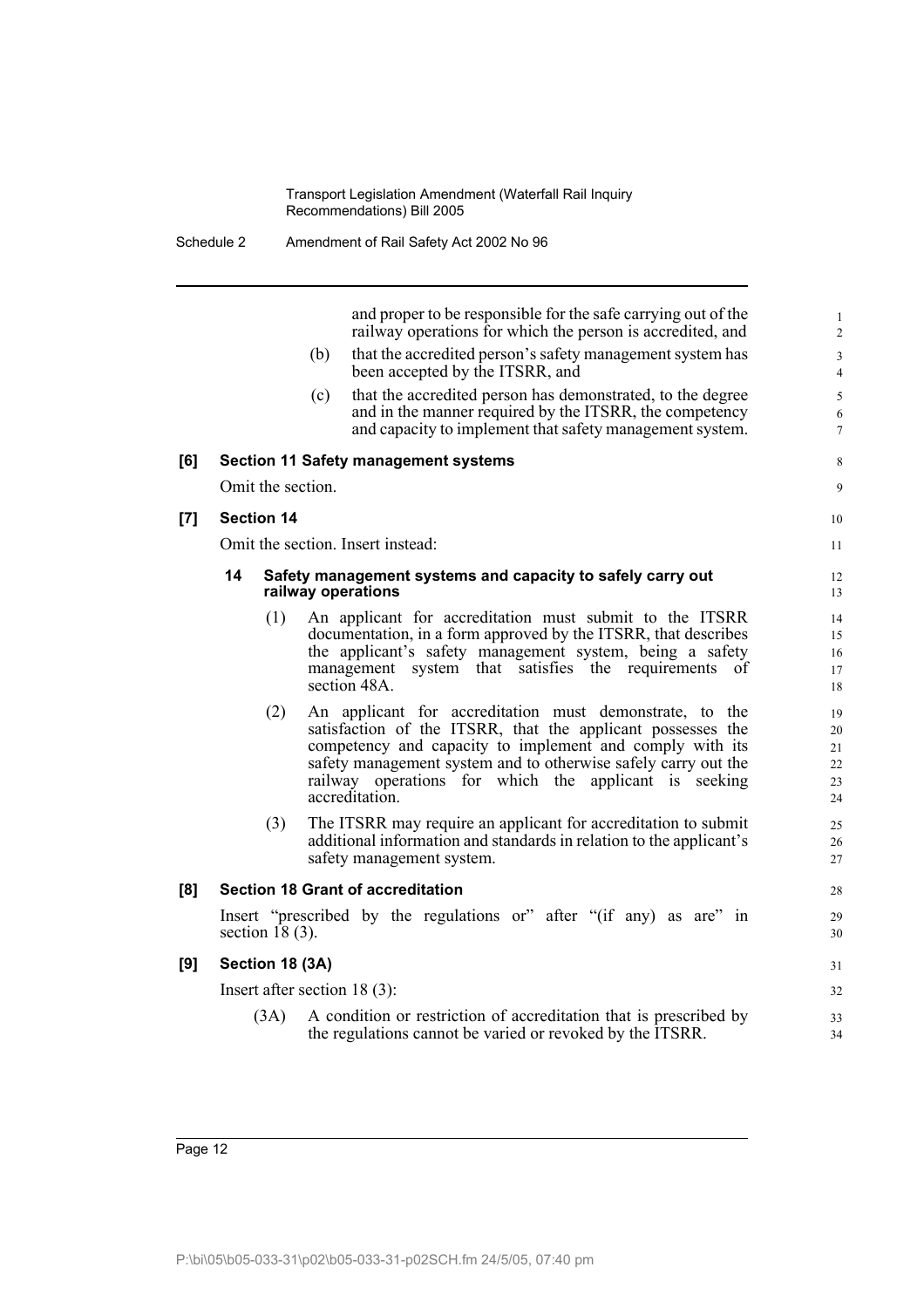Amendment of Rail Safety Act 2002 No 96 Schedule 2 Schedule 2

| $[10]$ | <b>Section 18 (6)</b>                |                                                                                                                                                                                                                                                                                                                                                                                                                                                                                                      | $\mathbf{1}$                                 |  |  |
|--------|--------------------------------------|------------------------------------------------------------------------------------------------------------------------------------------------------------------------------------------------------------------------------------------------------------------------------------------------------------------------------------------------------------------------------------------------------------------------------------------------------------------------------------------------------|----------------------------------------------|--|--|
|        |                                      | Insert after section 18 $(5)$ :                                                                                                                                                                                                                                                                                                                                                                                                                                                                      | 2                                            |  |  |
|        | (6)                                  | It is a condition of any accreditation that the accredited person<br>comply with any applicable guidelines issued by the ITSRR                                                                                                                                                                                                                                                                                                                                                                       | $\mathfrak{Z}$<br>4                          |  |  |
|        |                                      | under this Act.                                                                                                                                                                                                                                                                                                                                                                                                                                                                                      | 5                                            |  |  |
| $[11]$ | <b>Advisory Board</b>                | Section 18A Referral to Independent Transport Safety and Reliability                                                                                                                                                                                                                                                                                                                                                                                                                                 | 6<br>7                                       |  |  |
|        | Omit the section.                    |                                                                                                                                                                                                                                                                                                                                                                                                                                                                                                      | 8                                            |  |  |
| $[12]$ | requirements                         | Section 21 Exemptions from accreditation and accreditation                                                                                                                                                                                                                                                                                                                                                                                                                                           | 9<br>10                                      |  |  |
|        |                                      | Omit section 21 (2). Insert instead:                                                                                                                                                                                                                                                                                                                                                                                                                                                                 | 11                                           |  |  |
|        | (2)                                  | An exemption may be subject to such conditions and restrictions<br>(if any) as are prescribed by the regulations or specified by the<br>ITSRR in the notice.                                                                                                                                                                                                                                                                                                                                         | 12<br>13<br>14                               |  |  |
| $[13]$ | <b>Section 21 (4)</b>                |                                                                                                                                                                                                                                                                                                                                                                                                                                                                                                      | 15                                           |  |  |
|        |                                      | Omit the subsection. Insert instead:                                                                                                                                                                                                                                                                                                                                                                                                                                                                 | 16                                           |  |  |
|        | (4)                                  | Without limiting subsection $(2)$ , a person may be exempted from<br>a requirement under section 14 to submit documentation<br>describing the applicant's safety management system or to<br>demonstrate the competency and capacity to implement and<br>comply with a safety management system if the person<br>demonstrates, to the satisfaction of the ITSRR, that those matters<br>are covered, or are to be covered, by the provision of services to<br>the person by another accredited person. | 17<br>18<br>19<br>20<br>21<br>22<br>23<br>24 |  |  |
| $[14]$ | <b>Section 21 (6)</b>                |                                                                                                                                                                                                                                                                                                                                                                                                                                                                                                      | 25                                           |  |  |
|        |                                      | Insert after section 21 $(5)$ :                                                                                                                                                                                                                                                                                                                                                                                                                                                                      | 26                                           |  |  |
|        | (6)                                  | The ITSRR may at any time, by written notice, revoke an<br>exemption under this section or revoke or vary a condition or<br>restriction to which an exemption is subject.                                                                                                                                                                                                                                                                                                                            | 27<br>28<br>29                               |  |  |
| $[15]$ | accreditations                       | Section 27 Requests by accredited persons for variation or surrender of                                                                                                                                                                                                                                                                                                                                                                                                                              | 30<br>31                                     |  |  |
|        | Omit section 27 (3). Insert instead: |                                                                                                                                                                                                                                                                                                                                                                                                                                                                                                      |                                              |  |  |
|        | (3)                                  | Without limiting subsection (2), an accredited person may apply<br>at any time for approval of a variation to a safety management<br>system in respect of railway operations for which the person is<br>accredited.                                                                                                                                                                                                                                                                                  | 33<br>34<br>35<br>36                         |  |  |
|        |                                      |                                                                                                                                                                                                                                                                                                                                                                                                                                                                                                      |                                              |  |  |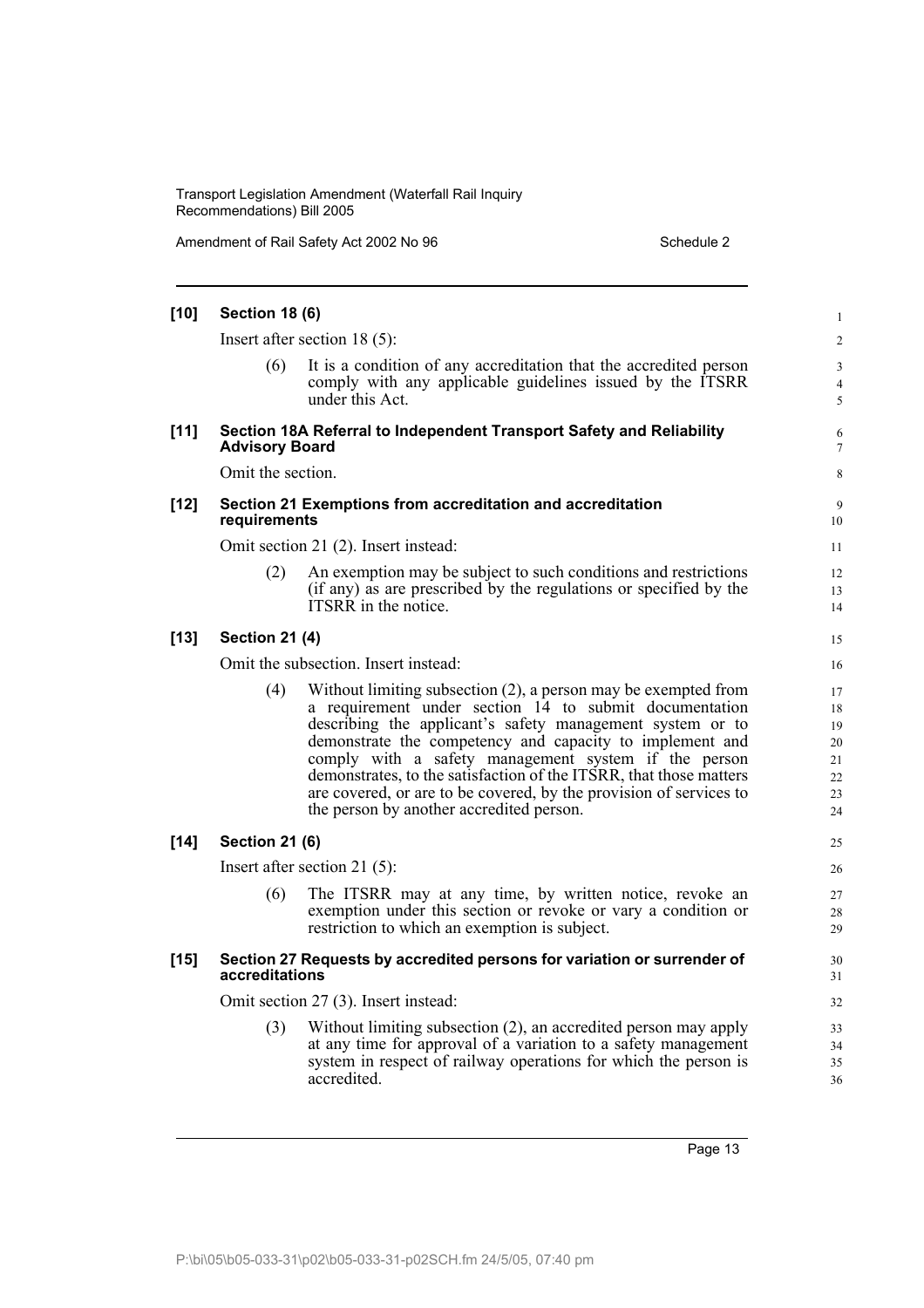Schedule 2 Amendment of Rail Safety Act 2002 No 96

|        | (3A)                                                     |     | The regulations may, unconditionally or subject to conditions,<br>specify variations, or classes of variation, that may be made to an<br>accredited person's railway operations or safety management<br>system without the need to apply to the ITSRR for a variation or<br>an approval of a variation. | $\mathbf{1}$<br>$\overline{2}$<br>3<br>$\overline{4}$<br>5 |  |  |  |  |
|--------|----------------------------------------------------------|-----|---------------------------------------------------------------------------------------------------------------------------------------------------------------------------------------------------------------------------------------------------------------------------------------------------------|------------------------------------------------------------|--|--|--|--|
| [16]   |                                                          |     | Section 30 Requirements for variation, suspension or cancellation                                                                                                                                                                                                                                       | 6                                                          |  |  |  |  |
|        | Omit section 30 (2). Insert instead:                     |     |                                                                                                                                                                                                                                                                                                         |                                                            |  |  |  |  |
|        | (2)                                                      |     | The ITSRR is not required to comply with sections 31–34 in<br>relation to an application or variation under section 27 or 48A.                                                                                                                                                                          | 8<br>9                                                     |  |  |  |  |
| $[17]$ | <b>Section 31</b>                                        |     |                                                                                                                                                                                                                                                                                                         | 10                                                         |  |  |  |  |
|        |                                                          |     | Omit the section. Insert instead:                                                                                                                                                                                                                                                                       | 11                                                         |  |  |  |  |
|        | 31                                                       |     | Safety management system to be considered before action taken                                                                                                                                                                                                                                           | 12                                                         |  |  |  |  |
|        |                                                          |     | Before varying, suspending and cancelling or cancelling an<br>accreditation, the ITSRR must take into consideration the<br>accredited person's safety management system.                                                                                                                                | 13<br>14<br>15                                             |  |  |  |  |
| $[18]$ | <b>Advisory Board</b>                                    |     | Section 31A Referral to Independent Transport Safety and Reliability                                                                                                                                                                                                                                    | 16<br>17                                                   |  |  |  |  |
|        | Omit the section.                                        |     |                                                                                                                                                                                                                                                                                                         | 18                                                         |  |  |  |  |
| $[19]$ |                                                          |     | Section 36 Employees to be issued with certificates of competency                                                                                                                                                                                                                                       | 19                                                         |  |  |  |  |
|        | Omit "and published in the Gazette" from section 36 (6). |     |                                                                                                                                                                                                                                                                                                         |                                                            |  |  |  |  |
| $[20]$ | Section 41 Health and fitness of railway employees       |     |                                                                                                                                                                                                                                                                                                         |                                                            |  |  |  |  |
|        |                                                          |     | Insert at the end of the section:                                                                                                                                                                                                                                                                       | 22                                                         |  |  |  |  |
|        | (2)                                                      |     | An accredited person must not employ a person as a railway<br>employee unless:                                                                                                                                                                                                                          | 23<br>24                                                   |  |  |  |  |
|        |                                                          | (a) | the employee meets any standard contained in guidelines<br>issued under this section that are applicable to the<br>employee, and                                                                                                                                                                        | 25<br>26<br>27                                             |  |  |  |  |
|        |                                                          | (b) | the accredited person complies with any standard<br>contained in guidelines issued under this section that are<br>applicable to the accredited person.                                                                                                                                                  | 28<br>29<br>30                                             |  |  |  |  |
|        |                                                          |     | Maximum penalty:                                                                                                                                                                                                                                                                                        | 31                                                         |  |  |  |  |
|        |                                                          | (a) | in the case of a corporation—250 penalty units, or                                                                                                                                                                                                                                                      | 32                                                         |  |  |  |  |
|        |                                                          | (b) | in the case of an individual—50 penalty units.                                                                                                                                                                                                                                                          | 33                                                         |  |  |  |  |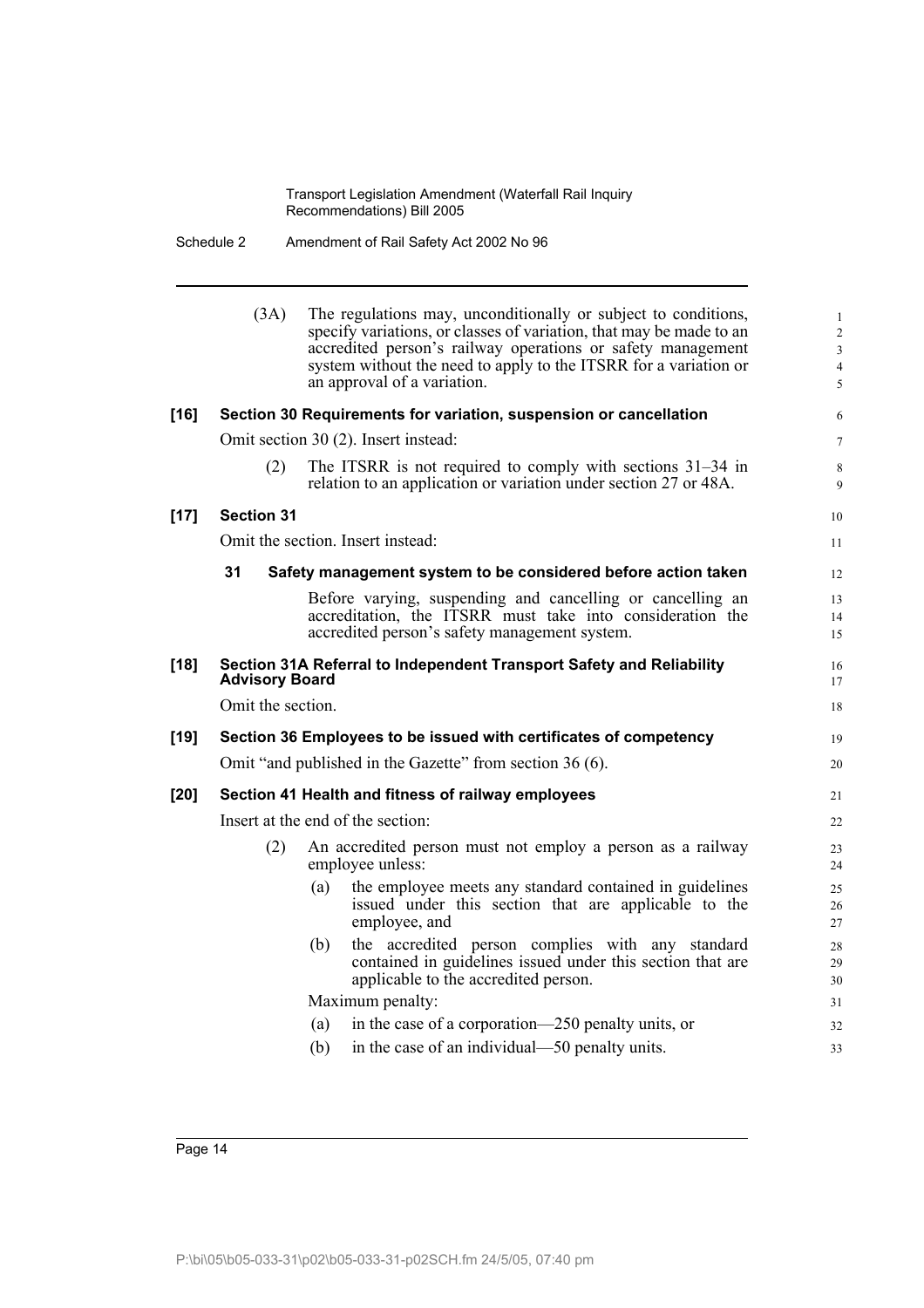Amendment of Rail Safety Act 2002 No 96 Schedule 2 Schedule 2

|        |     | (3)               |     | The ITSRR may issue guidelines containing standards for or with<br>respect to the employment of railway employees, including, but<br>not limited to, the health and fitness of those employees.                                   | $\mathbf{1}$<br>$\overline{2}$<br>3 |
|--------|-----|-------------------|-----|-----------------------------------------------------------------------------------------------------------------------------------------------------------------------------------------------------------------------------------|-------------------------------------|
| $[21]$ |     |                   |     | Sections 42 (1) (a) and 43 (1)                                                                                                                                                                                                    | $\overline{4}$                      |
|        |     |                   |     | Omit "and published in the Gazette" wherever occurring.                                                                                                                                                                           | 5                                   |
| $[22]$ |     |                   |     | <b>Part 3 Safety measures</b>                                                                                                                                                                                                     | 6                                   |
|        |     |                   |     | Omit the heading to Division 1. Insert instead:                                                                                                                                                                                   | $\tau$                              |
|        |     | <b>Division 1</b> |     | Safety management systems and annual<br>safety reports                                                                                                                                                                            | 8<br>9                              |
|        | 48A |                   |     | <b>Safety management systems</b>                                                                                                                                                                                                  | 10                                  |
|        |     | (1)               |     | It is a condition of any accreditation that the accredited person:                                                                                                                                                                | 11                                  |
|        |     |                   | (a) | has a system for identifying, managing and controlling the<br>risks of carrying out the railway operations for which that<br>person is accredited (a <i>safety management system</i> ), and                                       | 12<br>13<br>14                      |
|        |     |                   | (b) | ensures that the safety management system complies with<br>any requirements that may be prescribed by or under this<br>Act, and                                                                                                   | 15<br>16<br>17                      |
|        |     |                   | (c) | ensures that the railway operations for which that person is<br>accredited comply with the safety management system.                                                                                                              | 18<br>19                            |
|        |     | (2)               |     | A safety management system must:                                                                                                                                                                                                  | 20                                  |
|        |     |                   | (a) | identify any significant risks that have arisen or may arise<br>from the carrying out of railway operations by or on behalf<br>of the accredited person, and                                                                      | 21<br>22<br>23                      |
|        |     |                   | (b) | specify the controls (including audits, expertise, resources<br>and staff) that are to be employed by the accredited person<br>to manage the risks and to monitor safety outcomes in<br>relation to those railway operations, and | 24<br>25<br>26<br>27                |
|        |     |                   | (c) | be documented in an approved form, subject to any<br>requirements prescribed by or under this Act.                                                                                                                                | 28<br>29                            |
|        |     | (3)               |     | An accredited person must, if directed to do so in writing by the<br>ITSRR and within any period required by the ITSRR, vary its<br>safety management system and amend or resubmit the relevant<br>documentation to the ITSRR.    | 30<br>31<br>32<br>33                |
|        |     | (4)               |     | The ITSRR may issue guidelines with respect to safety<br>management systems and the documentation of any such system.                                                                                                             | 34<br>35                            |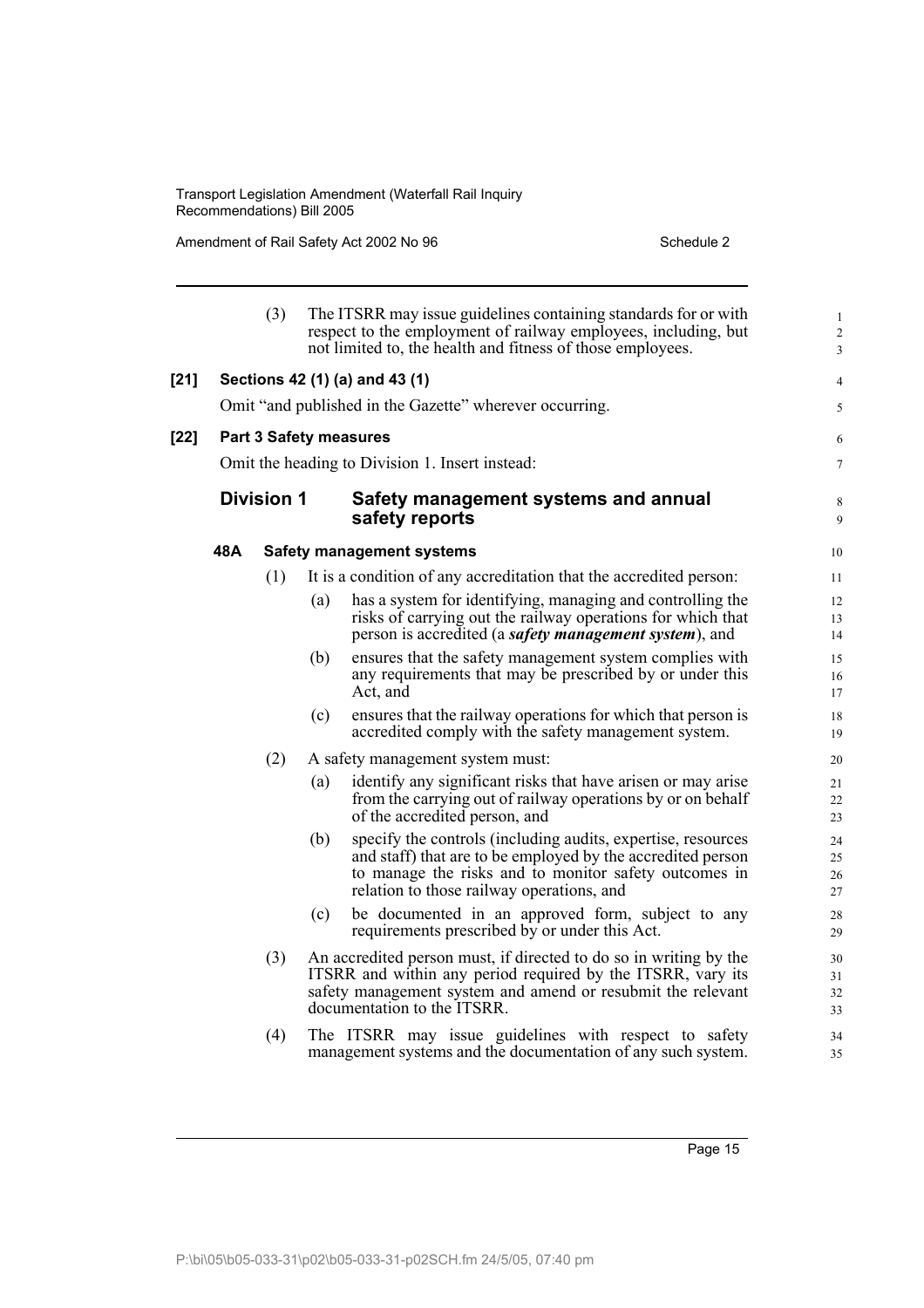Schedule 2 Amendment of Rail Safety Act 2002 No 96

### **48B Annual safety report** (1) An accredited person must, not later than 28 days before each anniversary of the person's accreditation or such other date as may be approved, give to the ITSRR an annual safety report. (2) The annual safety report must: (a) describe and assess the safety performance of the railway operations for which the person was accredited during the preceding 12 months, and (b) review any significant developments relating to the safety of those railway operations during that period, and (c) set out any safety initiatives proposed to be undertaken in relation to the railway operations in the next 12 months, and (d) comply with any requirements prescribed by the regulations or contained in guidelines issued by the ITSRR under this section. (3) An accredited person must, if directed to do so by the ITSRR and within any period required by the ITSRR, amend or resubmit an annual safety report given to the ITSRR. (4) The ITSRR may issue guidelines with respect to annual safety reports. **Division 1A Inspections [23] Section 49 Safety inspections** Omit section 49 (1). Insert instead: (1) The ITSRR must cause inspections to be carried out to ensure that operators of railways: (a) carry out railway operations safely, and (b) comply with any applicable conditions or restrictions of accreditation or conditions or restrictions of exemptions from accreditation. **[24] Section 49 (2) (a)** Omit "for which the person is accredited". **[25] Section 49 (2) (b)** Omit "by the accredited person". 1 2 3 4 5 6 7 8 9 10 11 12 13 14 15 16 17 18 19  $20$ 21 22  $23$ 24  $25$ 26  $27$ 28 29 30 31 32 33 34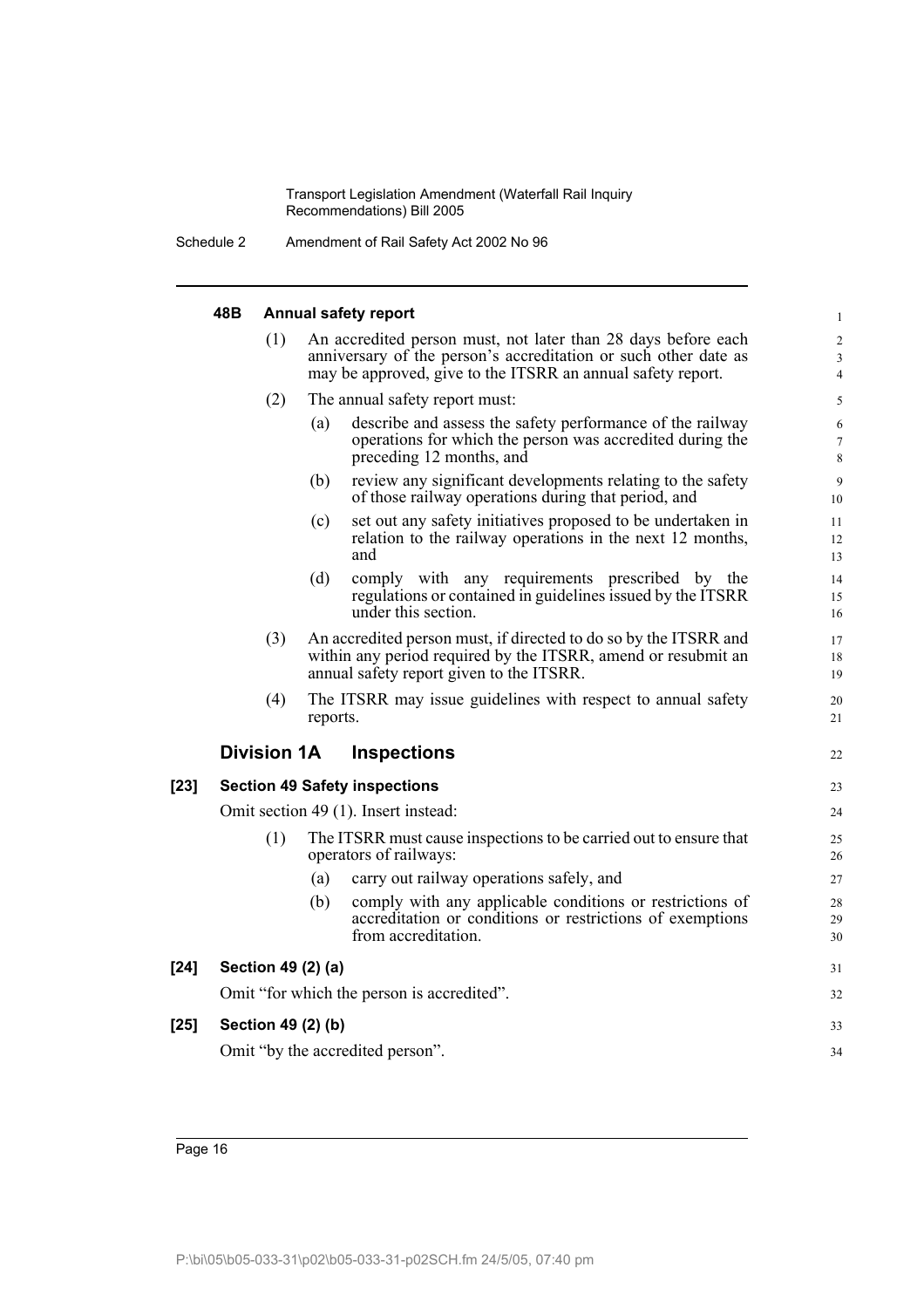| $[26]$ |                                                                                                                                                 |                       | Section 49 (2) (e)                                                                                                                                                                                                                                                       | $\mathbf{1}$         |  |  |
|--------|-------------------------------------------------------------------------------------------------------------------------------------------------|-----------------------|--------------------------------------------------------------------------------------------------------------------------------------------------------------------------------------------------------------------------------------------------------------------------|----------------------|--|--|
|        |                                                                                                                                                 |                       | Omit "in relation to which the person is accredited".                                                                                                                                                                                                                    | $\overline{c}$       |  |  |
| $[27]$ |                                                                                                                                                 |                       | Section 49 (3) (b)                                                                                                                                                                                                                                                       | 3                    |  |  |
|        |                                                                                                                                                 |                       | Omit "in any other case".                                                                                                                                                                                                                                                | 4                    |  |  |
|        |                                                                                                                                                 |                       | Insert instead "in the case of any other accredited person".                                                                                                                                                                                                             | 5                    |  |  |
| $[28]$ |                                                                                                                                                 | <b>Section 49 (4)</b> |                                                                                                                                                                                                                                                                          | 6                    |  |  |
|        |                                                                                                                                                 |                       | Omit "an accredited person". Insert instead "an operator of a railway".                                                                                                                                                                                                  | 7                    |  |  |
| $[29]$ |                                                                                                                                                 |                       | <b>Section 50 Regulations</b>                                                                                                                                                                                                                                            | 8                    |  |  |
|        |                                                                                                                                                 |                       | Omit "accredited persons" from section 50 (b).                                                                                                                                                                                                                           | 9                    |  |  |
|        |                                                                                                                                                 |                       | Insert instead "operators of railways".                                                                                                                                                                                                                                  | 10                   |  |  |
| $[30]$ |                                                                                                                                                 |                       | <b>Section 61 Definitions</b>                                                                                                                                                                                                                                            | 11                   |  |  |
|        | Insert "or an investigation under section 67" after "rail safety inquiry" in<br>paragraph (a) of the definition of <i>train safety record</i> . |                       |                                                                                                                                                                                                                                                                          |                      |  |  |
| $[31]$ | Section 61, definition of "train safety record"                                                                                                 |                       |                                                                                                                                                                                                                                                                          |                      |  |  |
|        | Insert after paragraph $(d)$ :                                                                                                                  |                       |                                                                                                                                                                                                                                                                          |                      |  |  |
|        |                                                                                                                                                 |                       | any information collected for the purposes of a rail safety<br>(e)<br>inquiry or an investigation under section 67 that is<br>prescribed by the regulations.                                                                                                             | 16<br>17<br>18       |  |  |
| $[32]$ |                                                                                                                                                 | <b>Section 64</b>     |                                                                                                                                                                                                                                                                          | 19                   |  |  |
|        |                                                                                                                                                 |                       | Omit the section. Insert instead:                                                                                                                                                                                                                                        | 20                   |  |  |
|        | 64                                                                                                                                              |                       | Accredited persons must report notifiable occurrences                                                                                                                                                                                                                    | 21                   |  |  |
|        |                                                                                                                                                 | (1)                   | It is a condition of accreditation that an accredited person must<br>report any occurrence, of a kind prescribed by the regulations as<br>a notifiable occurrence, that occurs on railway premises relating<br>to railway operations for which the person is accredited. | 22<br>23<br>24<br>25 |  |  |
|        |                                                                                                                                                 | (2)                   | A report under subsection (1) is to be made to the Chief<br>Investigator, or such other person or persons as may be<br>prescribed, within the time and manner prescribed.                                                                                                | 26<br>27<br>28       |  |  |
|        |                                                                                                                                                 | (3)                   | The regulations may prescribe different reporting requirements<br>in respect of different occurrences.                                                                                                                                                                   | 29<br>30             |  |  |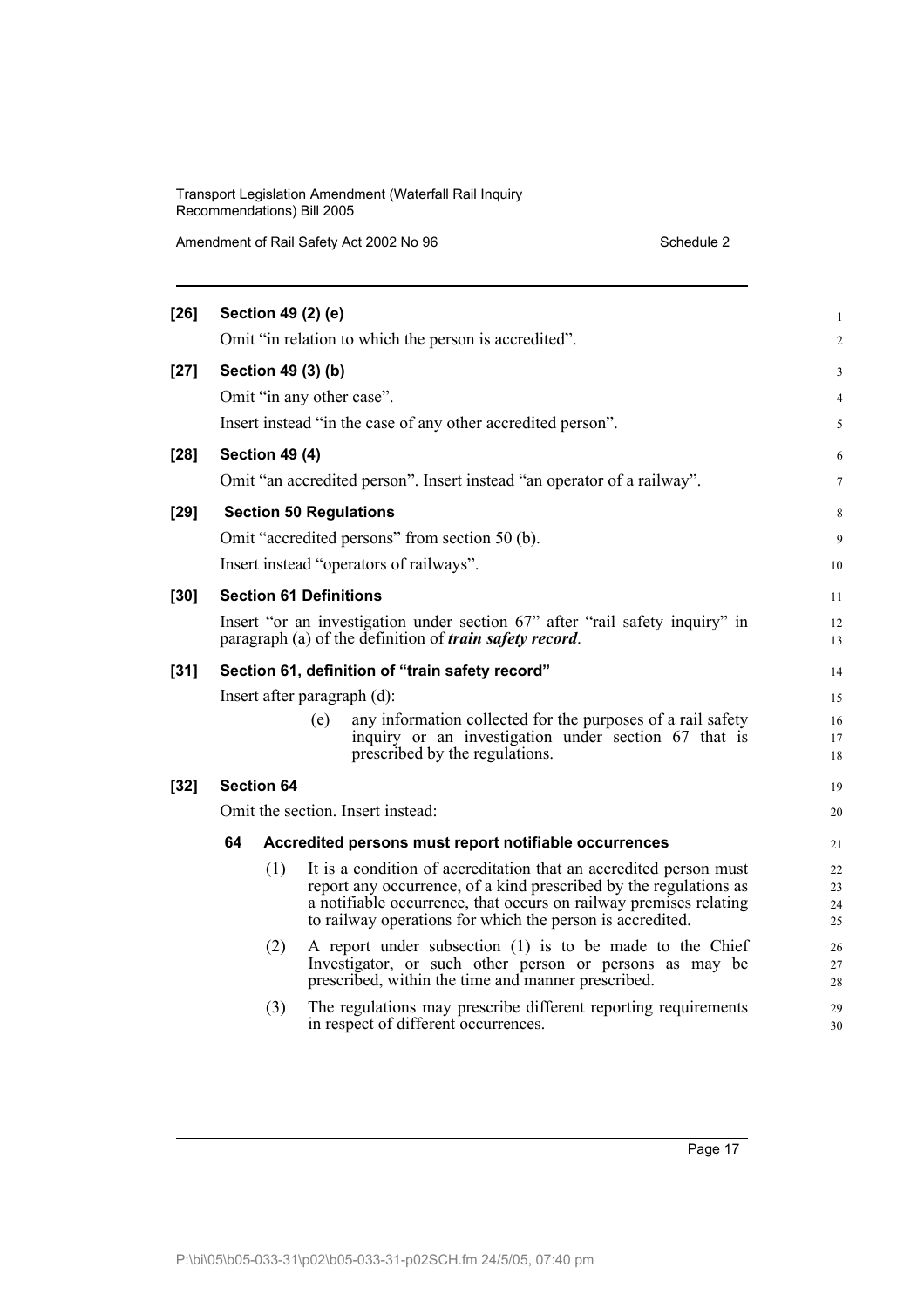Schedule 2 Amendment of Rail Safety Act 2002 No 96

| [33] |                                          | employees | Section 65A Confidential reporting of safety information by railway                                                                                                                           | 1<br>$\overline{2}$ |  |
|------|------------------------------------------|-----------|-----------------------------------------------------------------------------------------------------------------------------------------------------------------------------------------------|---------------------|--|
|      |                                          |           | Omit section 65A (5).                                                                                                                                                                         | 3                   |  |
| [34] |                                          |           | Sections 66-67F                                                                                                                                                                               | $\overline{4}$      |  |
|      | Omit sections 66 and 67. Insert instead: |           |                                                                                                                                                                                               |                     |  |
|      | 66                                       |           | Investigation into railway accidents and incidents by railway<br>operators                                                                                                                    | 6<br>7              |  |
|      |                                          | (1)       | An operator of a railway must, if required to do so by the Chief<br>Investigator, investigate, and report to the Chief Investigator on:                                                       | 8<br>9              |  |
|      |                                          |           | any railway accident or incident that may affect the safe<br>(a)<br>carrying out of railway operations for which the person is<br>responsible, or                                             | 10<br>11<br>12      |  |
|      |                                          |           | any matter that may be prescribed by the regulations.<br>(b)                                                                                                                                  | 13                  |  |
|      |                                          | (2)       | A requirement under this section is to be imposed by notice in<br>writing.                                                                                                                    | 14<br>15            |  |
|      |                                          | (3)       | An investigation is to be conducted in a manner approved, and<br>within the time required, by the Chief Investigator.                                                                         | 16<br>17            |  |
|      |                                          | (4)       | A report of an investigation is to be provided to the Chief<br>Investigator and the ITSRR in a form and within the time<br>required by the Chief Investigator.                                | 18<br>19<br>20      |  |
|      |                                          | (5)       | An operator of a railway must, if required to do so by the Chief<br>Investigator, review and resubmit a report prepared under this<br>section.                                                | 21<br>22<br>23      |  |
|      |                                          | (6)       | The Chief Investigator must, on the 15th day of each month,<br>forward to the Minister a list of any reports provided to the Chief<br>Investigator under this section in the preceding month. | 24<br>25<br>26      |  |
|      |                                          | (7)       | An operator of a railway who contravenes this section is guilty of<br>an offence.<br>Maximum penalty:                                                                                         | 27<br>28<br>29      |  |
|      |                                          |           | in the case of a corporation (being a previous offender)—<br>(a)<br>750 penalty units, or                                                                                                     | 30<br>31            |  |
|      |                                          |           | in the case of a corporation (not being a previous<br>(b)<br>offender)—500 penalty units, or                                                                                                  | 32<br>33            |  |
|      |                                          |           | in the case of an individual (being a previous offender)—<br>(c)<br>375 penalty units, or                                                                                                     | 34<br>35            |  |
|      |                                          |           | in the case of an individual (not being a previous<br>(d)<br>offender)—250 penalty units.                                                                                                     | 36<br>37            |  |
|      |                                          |           |                                                                                                                                                                                               |                     |  |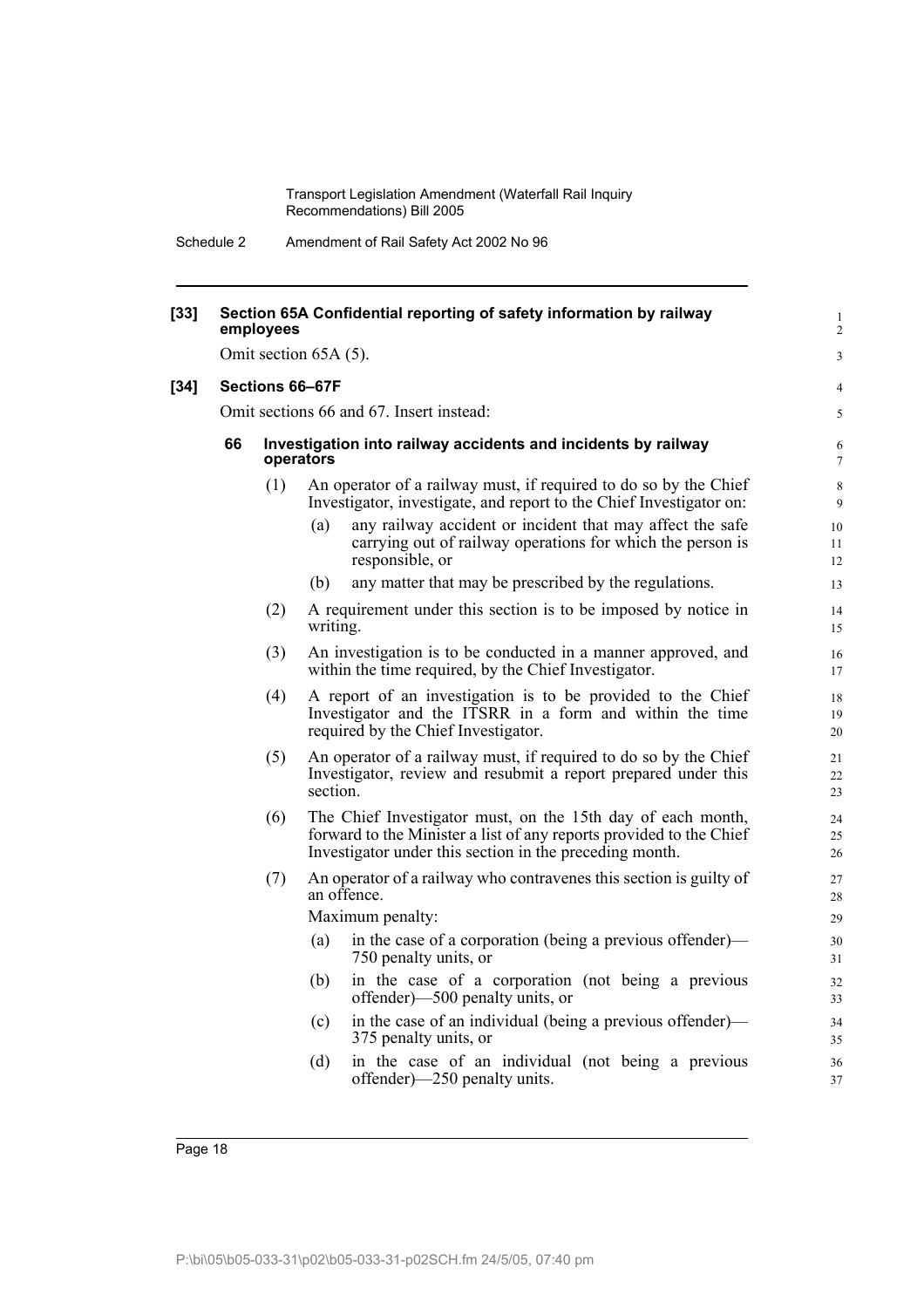Amendment of Rail Safety Act 2002 No 96 Schedule 2 Schedule 2

| 66A |     |     | Information may not be used in certain proceedings                                                                                                                                                                                                                                                                           | 1                                                   |
|-----|-----|-----|------------------------------------------------------------------------------------------------------------------------------------------------------------------------------------------------------------------------------------------------------------------------------------------------------------------------------|-----------------------------------------------------|
|     | (1) |     | Information that the Chief Investigator or ITSRR obtains by way<br>of a report under section 66 cannot be used in evidence in any<br>criminal or civil proceedings against the operator of a railway<br>that provided the report.                                                                                            | $\sqrt{2}$<br>$\mathfrak{Z}$<br>$\overline{4}$<br>5 |
|     | (2) |     | However, the information may be relied on in any administrative<br>action under this or any other Act if the action is taken for the<br>purpose of the safe carrying out of railway operations.                                                                                                                              | $\boldsymbol{6}$<br>$\boldsymbol{7}$<br>$\,8\,$     |
|     | (3) |     | A court may direct, if it is of the opinion that it is in the public<br>interest to do so, that information referred to in subsection $(1)$<br>may be used in evidence in particular criminal or civil<br>proceedings, subject to the rules of evidence.                                                                     | $\mathfrak{g}$<br>10<br>11<br>12                    |
|     | (4) |     | In determining the public interest under this section, a court is to<br>take into account the adverse impact that use of the information<br>may have on future disclosures by operators of railways under<br>section 66.                                                                                                     | 13<br>14<br>15<br>16                                |
|     | (5) |     | This section does not apply:                                                                                                                                                                                                                                                                                                 | 17                                                  |
|     |     | (a) | to a train safety recording, or                                                                                                                                                                                                                                                                                              | 18                                                  |
|     |     | (b) | in relation to criminal proceedings for an offence under<br>Division 3 of Part 5 of the Crimes Act 1900, or                                                                                                                                                                                                                  | 19<br>20                                            |
|     |     |     | Note. Division 3 of Part 5 of the Crimes Act 1900 contains<br>offences dealing with the provision of false or misleading<br>information.                                                                                                                                                                                     | 21<br>22<br>23                                      |
|     |     | (c) | to information, or in circumstances, that may be prescribed<br>by the regulations.                                                                                                                                                                                                                                           | 24<br>25                                            |
| 67  |     |     | <b>Investigations by the Chief Investigator</b>                                                                                                                                                                                                                                                                              | 26                                                  |
|     | (1) |     | The Chief Investigator may investigate any railway accident or<br>incident that may affect the safe carrying out of railway<br>operations.                                                                                                                                                                                   | 27<br>28<br>29                                      |
|     | (2) |     | The Chief Investigator must provide to the Minister a written<br>report on an investigation under this section.                                                                                                                                                                                                              | 30<br>31                                            |
|     | (3) |     | The Minister may require the Chief Investigator to investigate<br>and report to the Minister on any railway accident or incident that<br>may affect the safe carrying out of railway operations or the<br>personal security of any railway employee or member of the<br>public using a railway or in or on railway premises. | 32<br>33<br>34<br>35<br>36                          |
|     |     |     |                                                                                                                                                                                                                                                                                                                              |                                                     |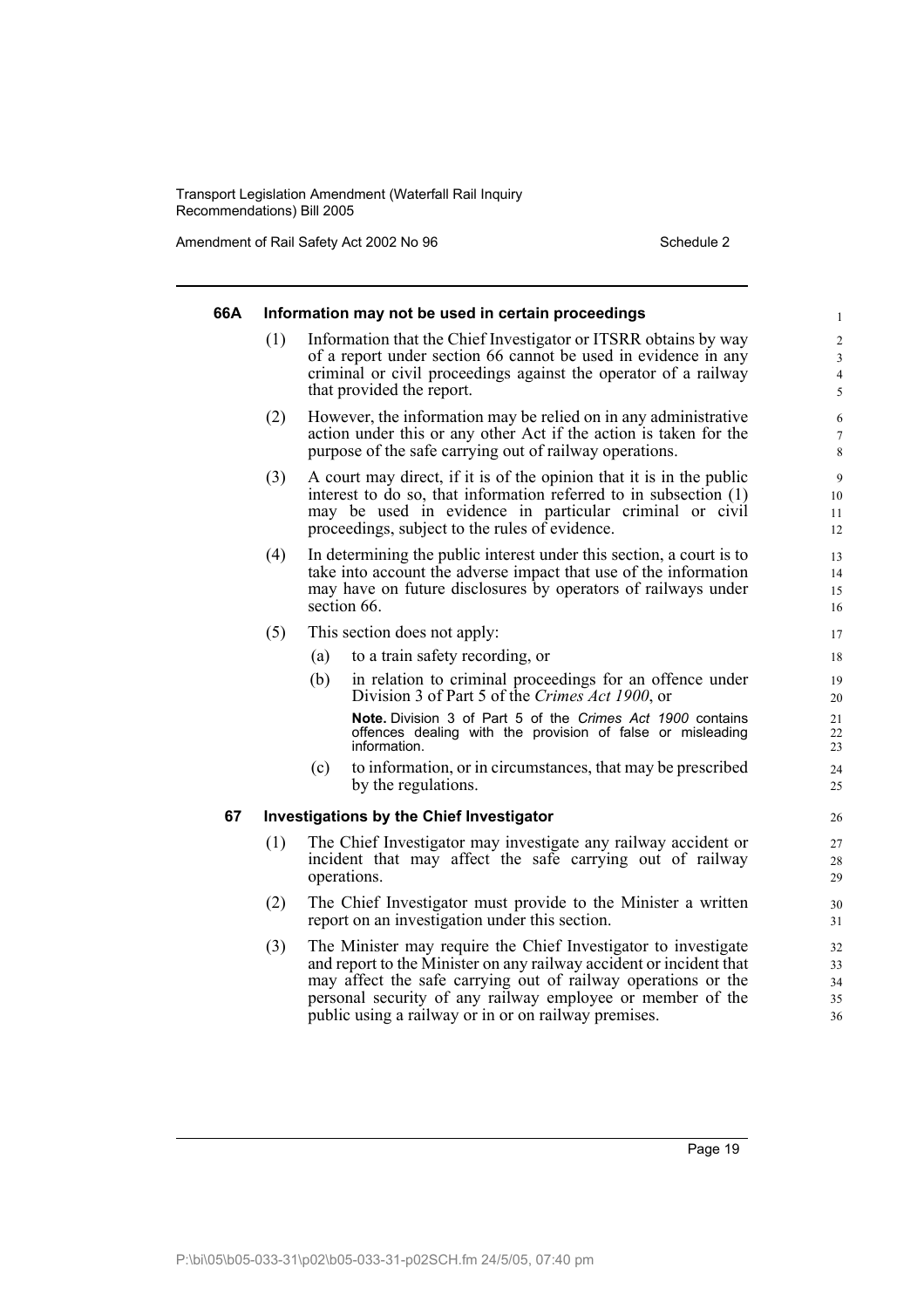Schedule 2 Amendment of Rail Safety Act 2002 No 96

|     | (4) |           | The Chief Investigator may recover the reasonable costs of<br>conducting an investigation under this section as a debt due to the<br>Crown in a court of competent jurisdiction. The costs are<br>recoverable jointly or severally from any one or more operators<br>of railways responsible for the railway operations concerned. | $\mathbf{1}$<br>$\overline{c}$<br>$\overline{\mathbf{3}}$<br>$\overline{4}$<br>5 |
|-----|-----|-----------|------------------------------------------------------------------------------------------------------------------------------------------------------------------------------------------------------------------------------------------------------------------------------------------------------------------------------------|----------------------------------------------------------------------------------|
|     | (5) |           | An investigation under this section may be carried out and a<br>report provided under this section whether or not:                                                                                                                                                                                                                 | 6<br>$\tau$                                                                      |
|     |     | (a)       | an investigation is being, or has been, conducted under any<br>Act or law (including<br>law<br>other<br>any<br>οf<br>the<br>Commonwealth) relating to the same matter, or                                                                                                                                                          | 8<br>9<br>10                                                                     |
|     |     | (b)       | the matter is or may be subject to any criminal or civil<br>proceedings, or                                                                                                                                                                                                                                                        | 11<br>12                                                                         |
|     |     | (c)       | the matter is the subject of an inquest or inquiry under the<br>Coroners Act 1980, or                                                                                                                                                                                                                                              | 13<br>14                                                                         |
|     |     | (d)       | the matter is or may be the subject of a rail safety inquiry.                                                                                                                                                                                                                                                                      | 15                                                                               |
| 67A |     |           | Chief Investigator and transport safety investigator's functions                                                                                                                                                                                                                                                                   | 16                                                                               |
|     | (1) |           | The Chief Investigator may, by notice in writing, require either or<br>both of the following:                                                                                                                                                                                                                                      | 17<br>18                                                                         |
|     |     | (a)       | the attendance of any person at any place to answer<br>questions in relation to an investigation under section 67,                                                                                                                                                                                                                 | 19<br>20                                                                         |
|     |     | (b)       | the production of any documents or other things required<br>for the purposes of any such investigation.                                                                                                                                                                                                                            | 21<br>22                                                                         |
|     | (2) |           | The Chief Investigator may require a person to answer questions<br>in relation to an investigation under section 67.                                                                                                                                                                                                               | 23<br>24                                                                         |
|     | (3) |           | A person must not, without reasonable excuse, fail to comply<br>with a requirement made of the person under this section.                                                                                                                                                                                                          | 25<br>26                                                                         |
|     |     |           | Maximum penalty: 100 penalty units.                                                                                                                                                                                                                                                                                                | 27                                                                               |
|     |     | evidence. | Note. Section 89 provides protection in relation to self-incriminating                                                                                                                                                                                                                                                             | 28<br>29                                                                         |
|     | (4) |           | A person attending at a place to answer questions is to be paid<br>expenses of the amount or at the rate approved by the Minister for<br>the purposes of this section.                                                                                                                                                             | 30<br>31<br>32                                                                   |
|     | (5) |           | The Chief Investigator may appoint an authorised person (within<br>the meaning of section 45DA of the <i>Transport Administration</i><br>Act 1988) as a transport safety investigator for the purposes of<br>conducting an investigation under section 67.                                                                         | 33<br>34<br>35<br>36                                                             |
|     |     |           | Note. Section 45DA of the Transport Administration Act 1988 permits<br>the Chief Investigator to delegate any of his or her functions.                                                                                                                                                                                             | 37<br>38                                                                         |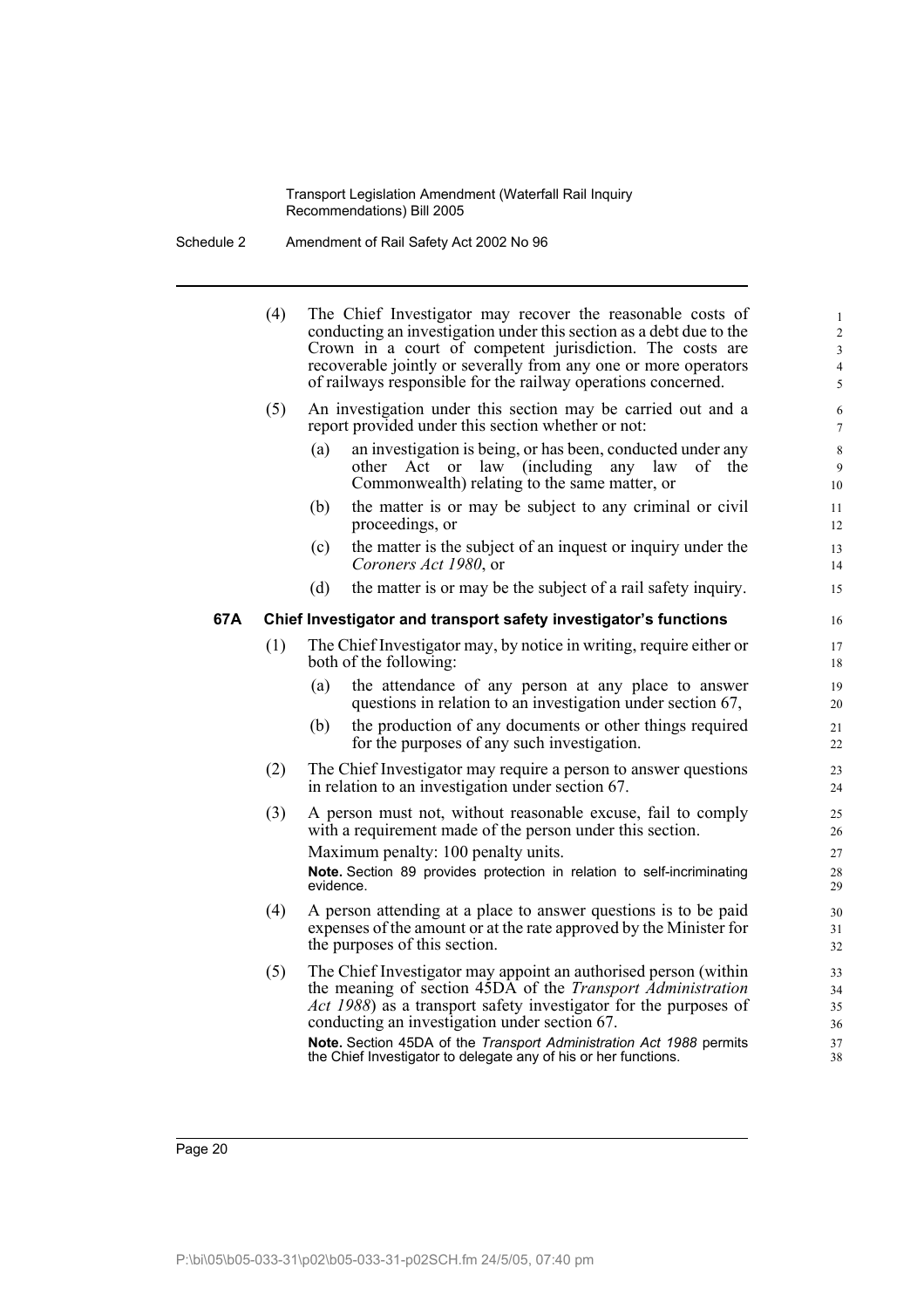Amendment of Rail Safety Act 2002 No 96 Schedule 2

(6) The Chief Investigator and each transport safety investigator have, in respect of any investigation under section 67, all the functions and immunities of an authorised officer and in the exercise of those functions, any reference in Division 1 of Part 4 to the ITSRR is taken to be a reference to the Chief Investigator.

## **67B Rail safety inquiries**

- (1) The Minister may constitute one or more persons as a Board of Inquiry to conduct an inquiry (a *rail safety inquiry*) into any railway accident or incident or any other event, occurrence, practice or matter that may affect the safe carrying out of railway operations.
- (2) A rail safety inquiry may be carried out and a report provided whether or not:
	- (a) an investigation is being, or has been, conducted under any other Act or law (including a law of the Commonwealth) relating to the same matter, or
	- (b) the matter is or may be subject to any criminal or civil proceedings, or
	- (c) the matter is the subject of an inquest or inquiry under the *Coroners Act 1980*.
- (3) The Minister may not terminate a rail safety inquiry.
- (4) A Board of Inquiry may, at a rail safety inquiry conducted by it, take evidence on oath or affirmation and, for that purpose, the person constituting the Board:
	- (a) may require a person appearing at the inquiry to give evidence, to take an oath or to make an affirmation in a form approved by the person presiding, and
	- (b) may administer an oath to, or take an affirmation from, a person appearing at the inquiry.
- (5) In conducting a rail safety inquiry, a Board of Inquiry:
	- (a) is not bound to act in a formal manner, and
	- (b) is not bound by the rules of evidence and may inform itself on any matter in any way that it considers appropriate.
- (6) If the Board of Inquiry agrees, an agent (including a legal practitioner) may represent a person or body at a rail safety inquiry.
- (7) A Board of Inquiry is to determine its own procedure, except as provided by this Act or the regulations.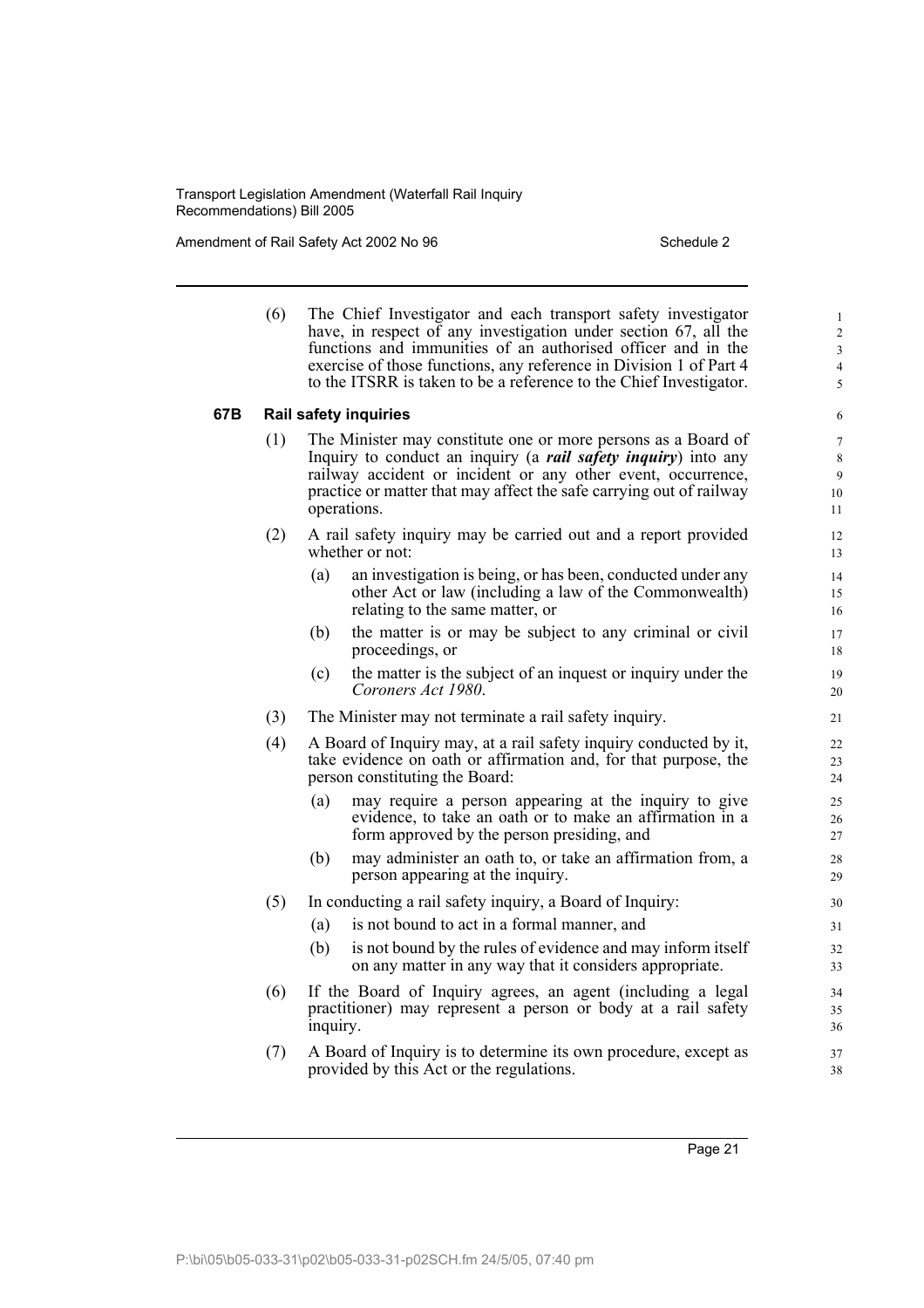Schedule 2 Amendment of Rail Safety Act 2002 No 96

## **67C Chief Investigator may request rail safety inquiry**

- (1) The Chief Investigator may, if he or she considers it to be appropriate in the circumstances, give a written notice to the Minister requesting that any railway accident or incident or any other event, occurrence, practice or matter that may affect the safe carrying out of railway operations be the subject of a rail safety inquiry.
- (2) If the Minister receives a written notice under subsection (1) from the Chief Investigator, the Minister is to:
	- (a) constitute a Board of Inquiry to conduct a rail safety inquiry into the accident, incident, event, occurrence, practice or matter, or

35 36

(b) within one month after receiving the notice, provide the Chief Investigator with written reasons for not doing so and table the notice and the reasons in each House of Parliament.

## **67D Assessors**

- (1) A Board of Inquiry, when conducting, and making a determination in respect of, a rail safety inquiry is to sit with any assessors that may be appointed by the Minister for the purposes of the inquiry.
- (2) An assessor sitting with a Board of Inquiry has the power to advise the Board of Inquiry but not to adjudicate on any matter before the Board of Inquiry.
- (3) A Board of Inquiry has the right to consult, either collectively or individually, and either in public or in private, with assessors sitting with it.

## **67E Witnesses and evidence at rail safety inquiries**

- (1) A Board of Inquiry may summon a person to appear at a rail safety inquiry conducted by the Board to give evidence and to produce any documents that are specified in the summons.
- (2) A Board of Inquiry may require a person appearing at a rail safety inquiry to do any one or more of the following:
	- (a) be sworn or affirmed, 34
	- (b) produce a document,
	- (c) answer a question.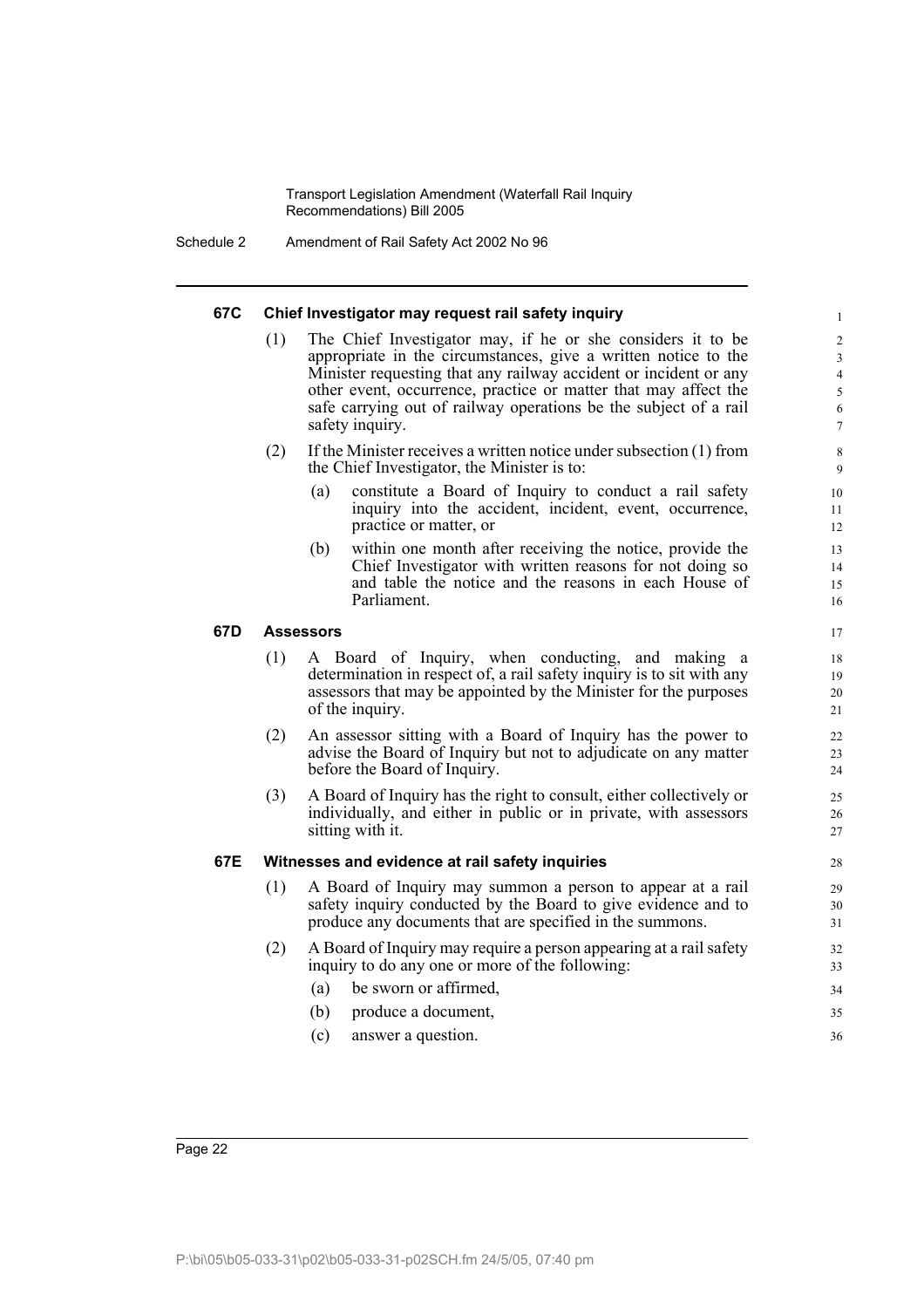Amendment of Rail Safety Act 2002 No 96 Schedule 2 Schedule 2

|      | (3)                           |     | A person attending as a witness before a Board of Inquiry is to be<br>paid expenses of the amount or at the rate approved by the<br>Minister for the purposes of this section.                                                                                                                                 | $\mathbf{1}$<br>$\overline{2}$<br>3 |
|------|-------------------------------|-----|----------------------------------------------------------------------------------------------------------------------------------------------------------------------------------------------------------------------------------------------------------------------------------------------------------------|-------------------------------------|
|      | (4)                           |     | A person must not, without reasonable excuse, fail to comply<br>with a requirement made of the person under this section.<br>Maximum penalty:                                                                                                                                                                  | $\overline{4}$<br>5<br>6            |
|      |                               | (a) | in the case of a corporation (being a previous offender)—<br>750 penalty units, or                                                                                                                                                                                                                             | $\tau$<br>8                         |
|      |                               | (b) | in the case of a corporation (not being a previous<br>offender)—500 penalty units, or                                                                                                                                                                                                                          | 9<br>10                             |
|      |                               | (c) | in the case of an individual (being a previous offender)—<br>375 penalty units, or                                                                                                                                                                                                                             | 11<br>12                            |
|      |                               | (d) | in the case of an individual (not being a previous<br>offender)-250 penalty units.                                                                                                                                                                                                                             | 13<br>14                            |
|      | 67F                           |     | Report on rail safety inquiry                                                                                                                                                                                                                                                                                  | 15                                  |
|      |                               |     | A Board of Inquiry must, within the period required by the<br>Minister, prepare a report as to the causes of the accident or<br>incident or prepare a report on the other event, occurrence,<br>practice or matter the subject of the rail safety inquiry and<br>provide a copy of the report to the Minister. | 16<br>17<br>18<br>19<br>20          |
| [35] |                               |     | <b>Section 68 Tabling of reports</b>                                                                                                                                                                                                                                                                           | 21                                  |
|      |                               |     | Omit "or 67" from section 68 (1). Insert instead ", 67 (2) or 67F".                                                                                                                                                                                                                                            | 22                                  |
| [36] |                               |     | Section 69 Power to require persons to attend to answer questions or<br>produce documents or other things                                                                                                                                                                                                      | 23<br>24                            |
|      | Omit the section.             |     |                                                                                                                                                                                                                                                                                                                | 25                                  |
| [37] | <b>Commonwealth authority</b> |     | Section 71 Disclosure of train safety record to Commonwealth or                                                                                                                                                                                                                                                | 26<br>27                            |
|      |                               |     | Omit "Chairperson of the Independent Transport Safety and Reliability<br>Advisory Board" from section $71(1)$ .                                                                                                                                                                                                | 28<br>29                            |
|      |                               |     | Insert instead "Chief Investigator, a member of a Board of Inquiry".                                                                                                                                                                                                                                           | 30                                  |
| [38] |                               |     | Section 72 Disclosure of train safety records (other than train safety<br>recordings) to a court or person                                                                                                                                                                                                     | 31<br>32                            |
|      |                               |     | Omit "Chairperson of the Independent Transport Safety and Reliability<br>Advisory Board" from section $72(1)$ .                                                                                                                                                                                                | 33<br>34                            |
|      |                               |     | Insert instead "Chief Investigator, a member of a Board of Inquiry".                                                                                                                                                                                                                                           | 35                                  |
|      |                               |     |                                                                                                                                                                                                                                                                                                                |                                     |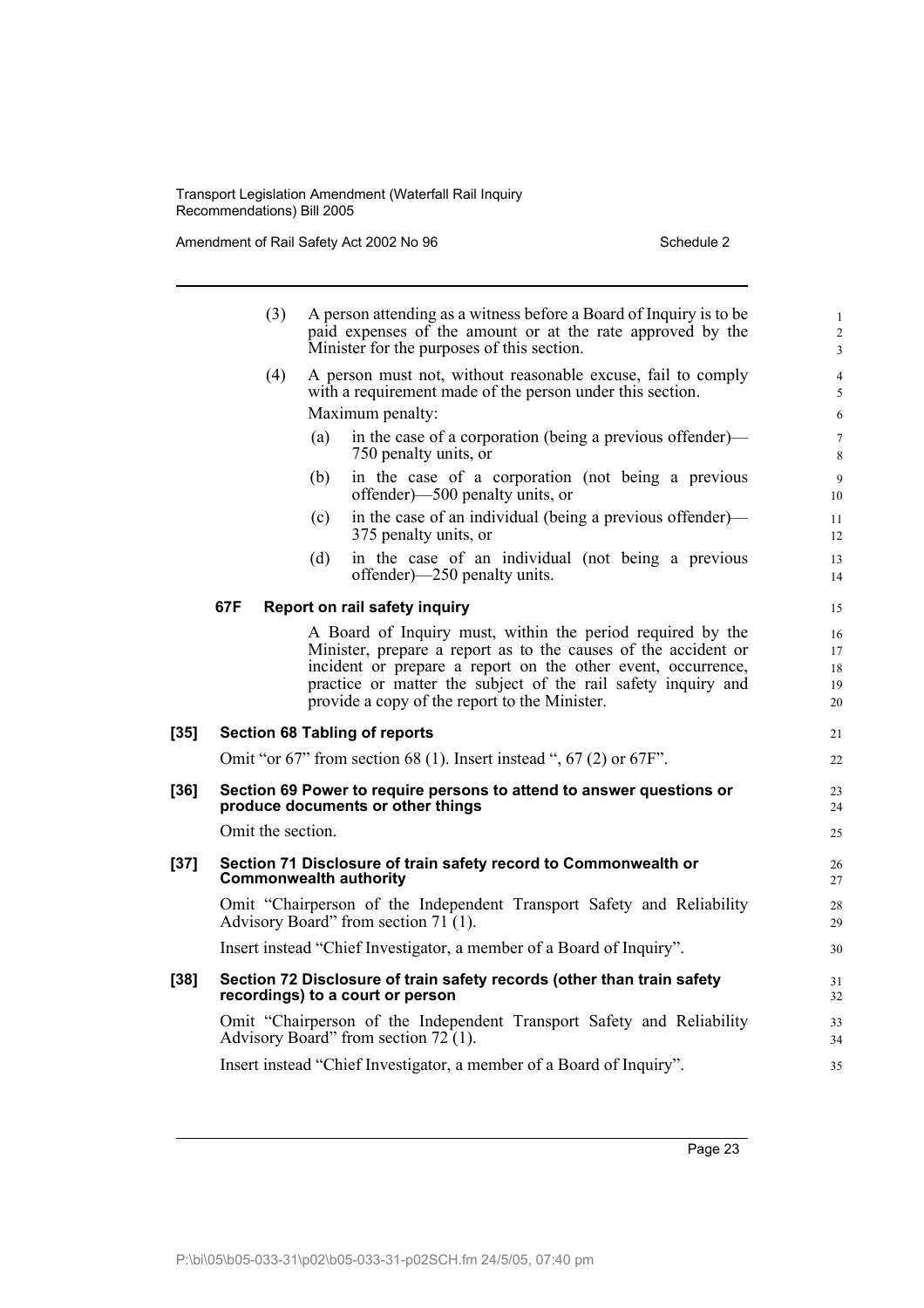Schedule 2 Amendment of Rail Safety Act 2002 No 96

| $[39]$ | <b>Section 72 (4)</b>                                                                                                                                | $\mathbf{1}$ |
|--------|------------------------------------------------------------------------------------------------------------------------------------------------------|--------------|
|        | Omit "to which the record relates or on any future inquiries".                                                                                       | $\sqrt{2}$   |
|        | Insert instead "or investigation to which the record relates or any future<br>inquiries or investigations".                                          | 3<br>4       |
| [40]   | Section 73 Disclosure of train safety recordings                                                                                                     | 5            |
|        | Omit "an inquiry". Insert instead "an inquiry or an investigation".                                                                                  | 6            |
| $[41]$ | Section 77 Compliance with subpoenas and other directions                                                                                            | 7            |
|        | Omit "Chairperson of the Independent Transport Safety and Reliability<br>Advisory Board" from section $77(1)$ .                                      | 8<br>9       |
|        | Insert instead "Chief Investigator, a member of a Board of Inquiry, an<br>assessor".                                                                 | 10<br>11     |
| $[42]$ | Section 77 (1) (a)                                                                                                                                   | 12           |
|        | Omit the paragraph. Insert instead:                                                                                                                  | 13           |
|        | attend and answer questions relating to an accident or<br>(a)                                                                                        | 14           |
|        | incident or other event, occurrence, practice or matter the                                                                                          | 15           |
|        | subject of the rail safety inquiry or an investigation under<br>section 67, or                                                                       | 16<br>17     |
| $[43]$ | Section 78 Admissibility of other evidence and liability                                                                                             | 18           |
|        | Omit "or the Chairperson of the Independent Transport Safety and Reliability<br>Advisory Board" wherever occurring in section $78(2)$ and $(3)(a)$ . | 19<br>20     |
|        | Insert instead ", Chief Investigator or a member of a Board of Inquiry".                                                                             | 21           |
| $[44]$ | Section 98 False or misleading information                                                                                                           | 22           |
|        | Omit the section.                                                                                                                                    | 23           |
| $[45]$ | <b>Section 108 Functions of ITSRR</b>                                                                                                                | 24           |
|        | Omit section 108 (i).                                                                                                                                | 25           |
| [46]   | Section 108A Functions of Independent Transport Safety and Reliability<br><b>Advisory Board and Chairperson of Board</b>                             | 26<br>27     |
|        | Omit the section.                                                                                                                                    | 28           |
|        |                                                                                                                                                      |              |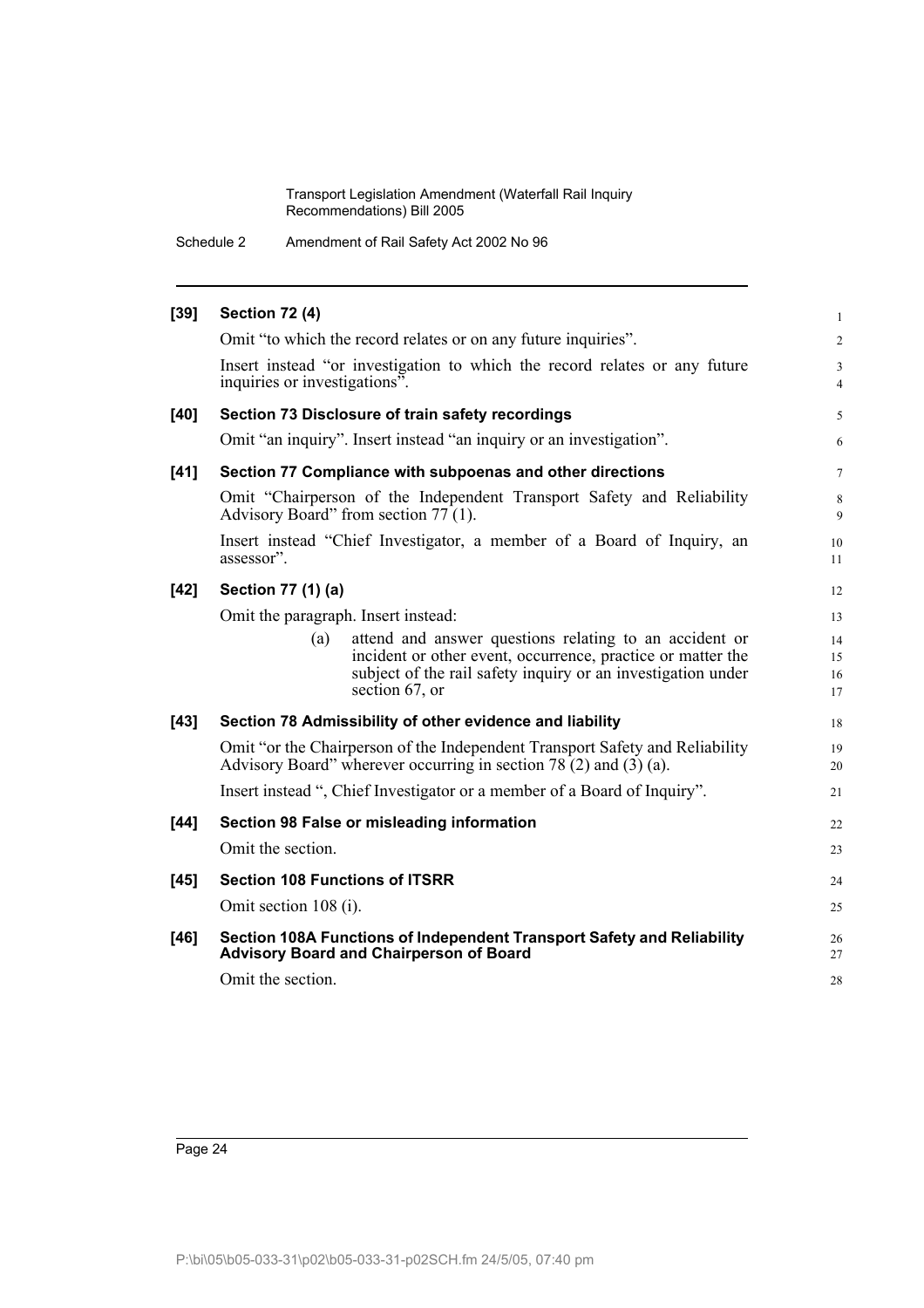Amendment of Rail Safety Act 2002 No 96 Schedule 2 Schedule 2

|     | Section 109 |                                                                                                                                                                                                                                                                                                                      |  |
|-----|-------------|----------------------------------------------------------------------------------------------------------------------------------------------------------------------------------------------------------------------------------------------------------------------------------------------------------------------|--|
|     |             | Insert after section 108:                                                                                                                                                                                                                                                                                            |  |
| 109 |             | <b>Exchange of information</b>                                                                                                                                                                                                                                                                                       |  |
|     | (1)         | The ITSRR may enter into an arrangement (an <i>information</i><br><i>sharing arrangement</i> ) with a relevant agency for the purposes of<br>sharing or exchanging information held by the ITSRR and the<br>agency.                                                                                                  |  |
|     | (2)         | The information to which an information sharing arrangement<br>may relate is limited to the following:                                                                                                                                                                                                               |  |
|     |             | information concerning possible breaches of this Act or the<br>(a)<br>regulations,                                                                                                                                                                                                                                   |  |
|     |             | information concerning the safe carrying out of railway<br>(b)<br>operations,                                                                                                                                                                                                                                        |  |
|     |             | any other information that may be prescribed by the<br>(c)<br>regulations.                                                                                                                                                                                                                                           |  |
|     | (3)         | Under an information sharing arrangement, the ITSRR and the<br>relevant agency are, despite any other Act or other law of the<br>State, authorised:                                                                                                                                                                  |  |
|     |             | to request and receive information held by the other party<br>(a)<br>to the arrangement, and                                                                                                                                                                                                                         |  |
|     |             | to disclose information to the other party,<br>(b)                                                                                                                                                                                                                                                                   |  |
|     |             | but only to the extent that the information is reasonably necessary<br>to assist in the exercise of functions of the ITSRR under this Act<br>(or any other Act administered by the Minister for Transport,<br>whether solely or jointly with another Minister) or the functions<br>of the relevant agency concerned. |  |
|     | (4)         | This section does not limit the operation of any Act under which<br>the ITSRR or a relevant agency is authorised or required to<br>disclose information to another person or body.                                                                                                                                   |  |
|     | (5)         | This section does not permit the disclosure of information in<br>contravention of section 65A.                                                                                                                                                                                                                       |  |
|     | (6)         | In this section:                                                                                                                                                                                                                                                                                                     |  |
|     |             | <i>relevant agency</i> means:                                                                                                                                                                                                                                                                                        |  |
|     |             | the WorkCover Authority constituted by the Workplace<br>(a)<br>Injury Management and Workers Compensation Act 1998,<br>or                                                                                                                                                                                            |  |
|     |             | the Chief Investigator, or<br>(b)                                                                                                                                                                                                                                                                                    |  |
|     |             | any other person or body prescribed by the regulations.<br>(c)                                                                                                                                                                                                                                                       |  |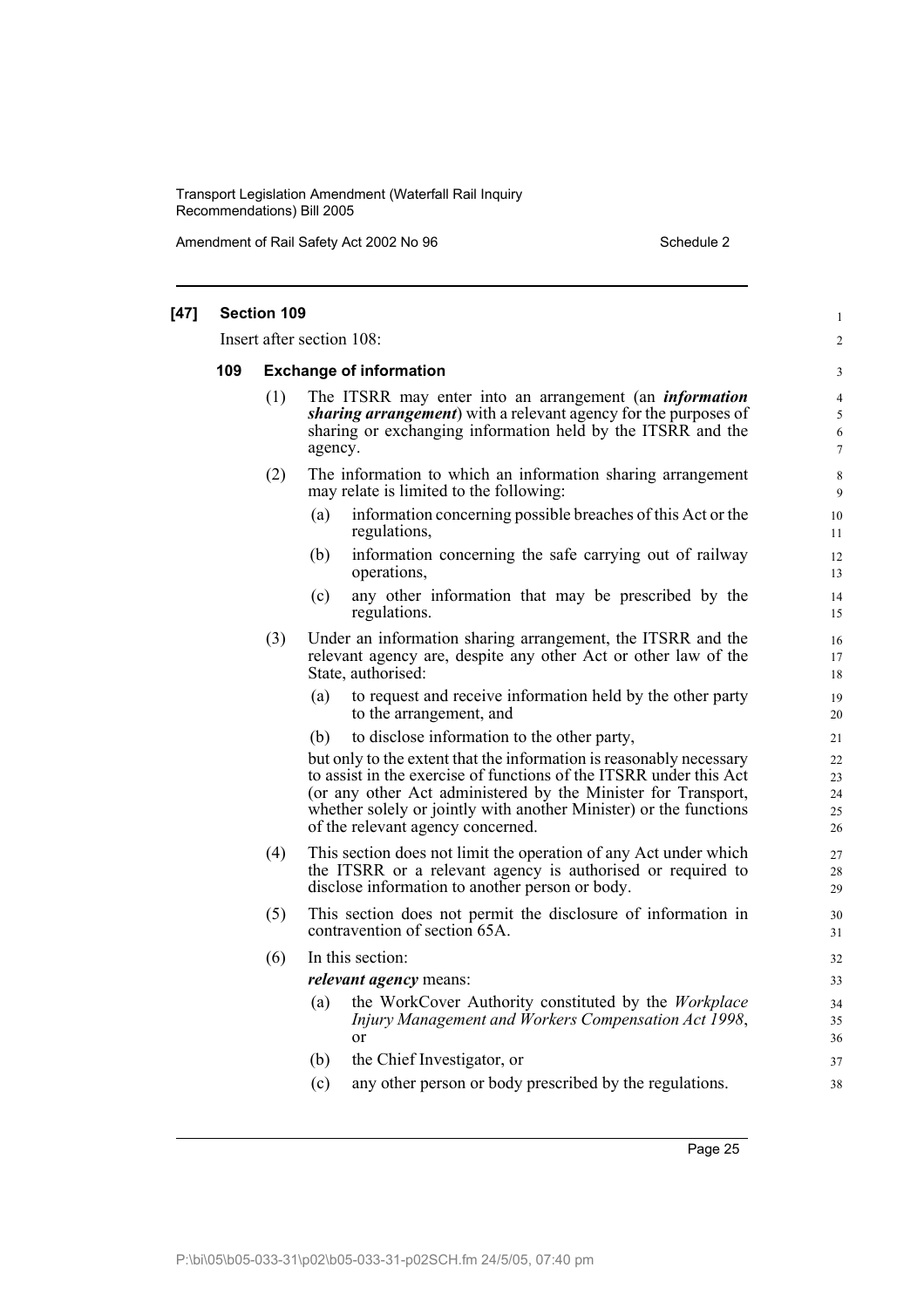Schedule 2 Amendment of Rail Safety Act 2002 No 96

### **[48] Section 111** Omit the section. Insert instead: **111 Appointment of authorised officers** (1) The ITSRR may appoint a member of staff of the ITSRR, or a person of a class prescribed by the regulations, to be an authorised officer for the purposes of this Act. (2) An authorised officer appointed by the ITSRR may exercise the functions of an authorised officer under this Act. (3) The authority of an authorised officer may be limited by the relevant instrument of appointment to the functions specified in the instrument of appointment. (4) In addition to any other persons who may be appointed as authorised officers under this Act, the ITSRR may, for the purpose of the investigation or exercise of powers related to a specified railway accident or railway incident, appoint as an authorised officer a person exercising powers, or holding office under, a Commonwealth Act. **[49] Section 113 Exclusion of personal liability** Omit "Chairperson or other member of the Independent Transport Safety and Reliability Advisory Board". Insert instead "Chief Investigator, a member of, or an assessor for, a Board of Inquiry". **[50] Section 113** Omit "the Chairperson" wherever occurring. Insert instead "the Chief Investigator". **[51] Section 114 Exclusion of liability of the State** Omit "Chairperson or member of the Independent Transport Safety and Reliability Advisory Board". Insert instead "Chief Investigator, a member of, or an assessor for, a Board of Inquiry". 1  $\mathfrak{Z}$ 3 4 5 6 7 8  $\overline{Q}$ 10 11 12 13 14 15 16 17 18 19 20 21  $22$ 23 24 25 26 27 28 29 30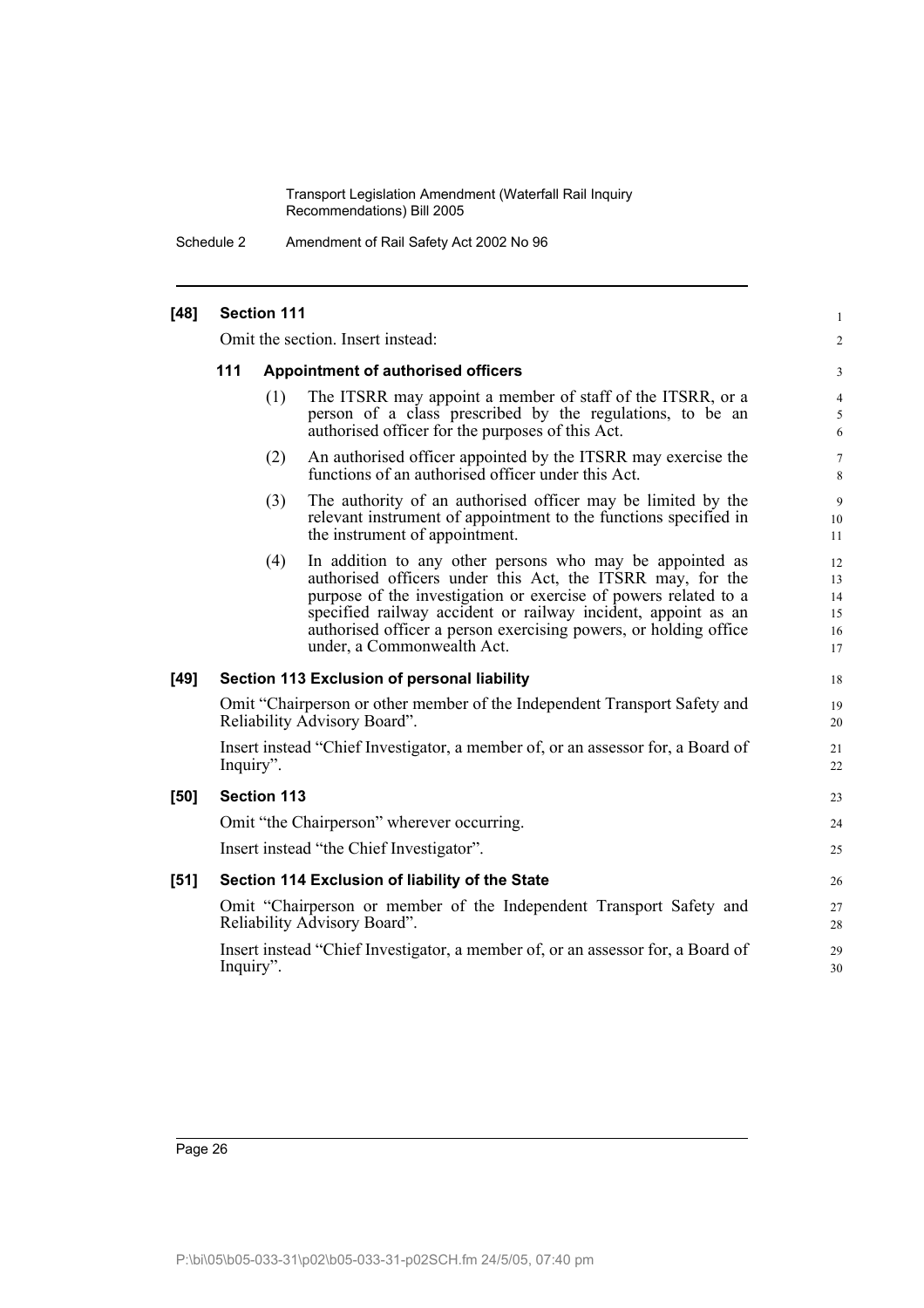Amendment of Rail Safety Act 2002 No 96 Schedule 2 Schedule 2

| $[52]$ |      | <b>Section 116A</b>                  |                   |                                                                                                                                                                                                                     | $\mathbf{1}$             |  |
|--------|------|--------------------------------------|-------------------|---------------------------------------------------------------------------------------------------------------------------------------------------------------------------------------------------------------------|--------------------------|--|
|        |      | Insert after section 116:            |                   |                                                                                                                                                                                                                     | $\overline{2}$           |  |
|        | 116A |                                      | <b>Guidelines</b> |                                                                                                                                                                                                                     | 3                        |  |
|        |      | (1)                                  |                   | The ITSRR may issue guidelines for or with respect to any matter<br>for which guidelines may be issued under this Act. The ITSRR<br>may from time to time amend or replace the guidelines.                          | $\overline{4}$<br>5<br>6 |  |
|        |      | (2)                                  |                   | Guidelines issued by the ITSRR may apply, adopt or incorporate<br>any publication as in force for the time being.                                                                                                   | $\overline{7}$<br>8      |  |
|        |      | (3)                                  | Gazette.          | A guideline issued under this Act, or an amendment to or<br>revocation of any such guideline, is to be published in the                                                                                             | 9<br>10<br>11            |  |
|        |      | (4)                                  |                   | A guideline, or an amendment to, or revocation of, a guideline<br>takes effect on the date of publication or any later date specified<br>in the guideline.                                                          | 12<br>13<br>14           |  |
| $[53]$ |      |                                      |                   | <b>Section 117 Regulations</b>                                                                                                                                                                                      | 15                       |  |
|        |      |                                      |                   | Insert "(including private sidings)" after "sidings" in section 117 (2) (b).                                                                                                                                        | 16                       |  |
| $[54]$ |      | Section 117 (2) (q)-(u)              |                   |                                                                                                                                                                                                                     | 17                       |  |
|        |      |                                      |                   | Insert after section 117 $(2)$ $(p)$ :                                                                                                                                                                              | 18                       |  |
|        |      |                                      | (q)               | standards for railway operations, including standards for<br>rolling stock, network control systems and any other<br>infrastructure of a railway,                                                                   | 19<br>20<br>21           |  |
|        |      |                                      | (r)               | requirements for registers of information to be kept by<br>operators of railways under this Act including, but not<br>limited to, the information that is to be held on the register<br>and access to the register, | 22<br>23<br>24<br>25     |  |
|        |      |                                      | (s)               | passenger safety and security,                                                                                                                                                                                      | 26                       |  |
|        |      |                                      | (t)               | train safety recordings,                                                                                                                                                                                            | 27                       |  |
|        |      |                                      | (u)               | conditions of, or restrictions on, accreditation.                                                                                                                                                                   | 28                       |  |
| $[55]$ |      | <b>Section 117 (3)</b>               |                   |                                                                                                                                                                                                                     | 29                       |  |
|        |      | Omit the subsection. Insert instead: |                   |                                                                                                                                                                                                                     |                          |  |
|        |      | (3)                                  |                   | Without limiting subsection (2), regulations made under that<br>subsection may provide for the issue of guidelines by the ITSRR<br>with respect to the matters referred to in that subsection.                      | 31<br>32<br>33           |  |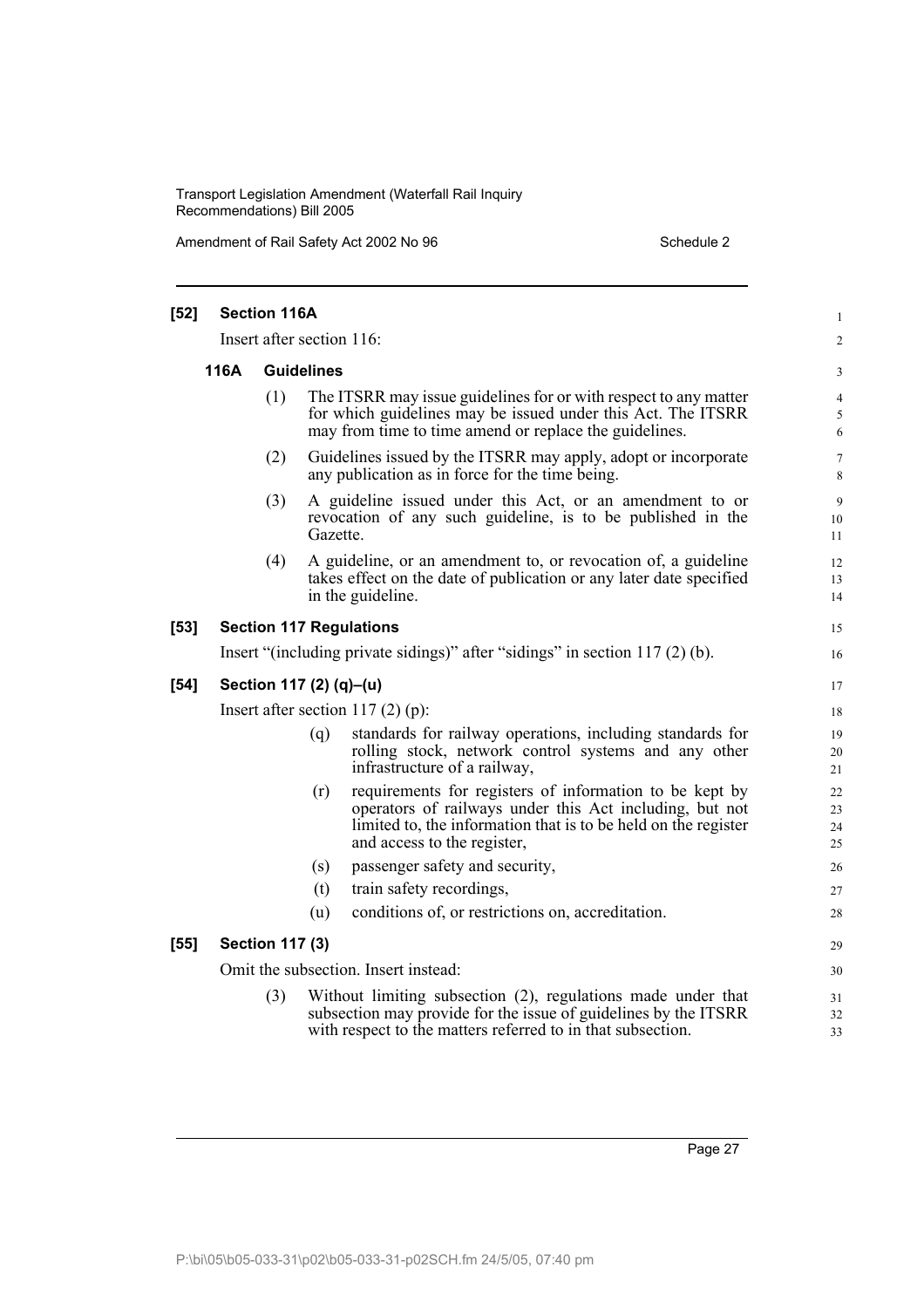| $[56]$ |        | Schedule 1 Railway employees-alcohol or other drugs                                                       | $\mathbf{1}$        |
|--------|--------|-----------------------------------------------------------------------------------------------------------|---------------------|
|        |        | Omit "the appointment of authorised officers and the authorisation of persons"<br>from clause $2(1)(a)$ . | $\overline{c}$<br>3 |
|        |        | Insert instead "the authorisation of persons (including authorised officers)".                            | $\overline{4}$      |
| $[57]$ |        | <b>Schedule 3 Notifiable occurrences</b>                                                                  | 5                   |
|        |        | Omit the Schedule.                                                                                        | 6                   |
| $[58]$ |        | <b>Schedule 4 Rail safety inquiries</b>                                                                   | $\tau$              |
|        |        | Omit the Schedule.                                                                                        | 8                   |
| [59]   |        | <b>Schedule 5 Savings and transitional provisions</b>                                                     | 9                   |
|        |        | Insert at the end of clause $1(1)$ :                                                                      | 10                  |
|        |        | Transport Legislation Amendment (Waterfall Rail Inquiry                                                   | 11                  |
|        |        | Recommendations) Act 2005 (but only to the extent that it                                                 | 12                  |
|        |        | amends this Act)                                                                                          | 13                  |
| [60]   |        | Schedule 5, Part 4                                                                                        | 14                  |
|        |        | Insert after Part 3:                                                                                      | 15                  |
|        |        |                                                                                                           |                     |
|        | Part 4 |                                                                                                           | 16                  |
|        |        | Provisions consequent on enactment of<br><b>Transport Legislation Amendment</b>                           | 17                  |
|        |        | (Waterfall Rail Inquiry Recommendations)                                                                  | 18                  |
|        |        | <b>Act 2005</b>                                                                                           | 19                  |
|        | 21     | <b>Definition</b>                                                                                         | 20                  |
|        |        | In this Part:                                                                                             | 21                  |
|        |        | the amending Act means the Transport Legislation Amendment                                                | 22                  |
|        |        | (Waterfall Rail Inquiry Recommendations) Act 2005.                                                        | 23                  |
|        | 22     | <b>Exemptions from accreditation</b>                                                                      | 24                  |
|        |        | Section 21 (6), as inserted by the amending Act, applies to an                                            | 25                  |
|        |        | exemption granted before, on or after the commencement of that                                            | 26                  |
|        |        | subsection.                                                                                               | 27                  |
|        | 23     | Health and fitness of railway employees                                                                   | 28                  |
|        |        | Guidelines issued under clause 50 of the Rail Safety (General)                                            | 29                  |
|        |        | Regulation 2003 and in force on the commencement of                                                       | 30                  |
|        |        | section 41 (2), as inserted by the amending Act, are taken to have<br>been issued under section 41.       | 31<br>32            |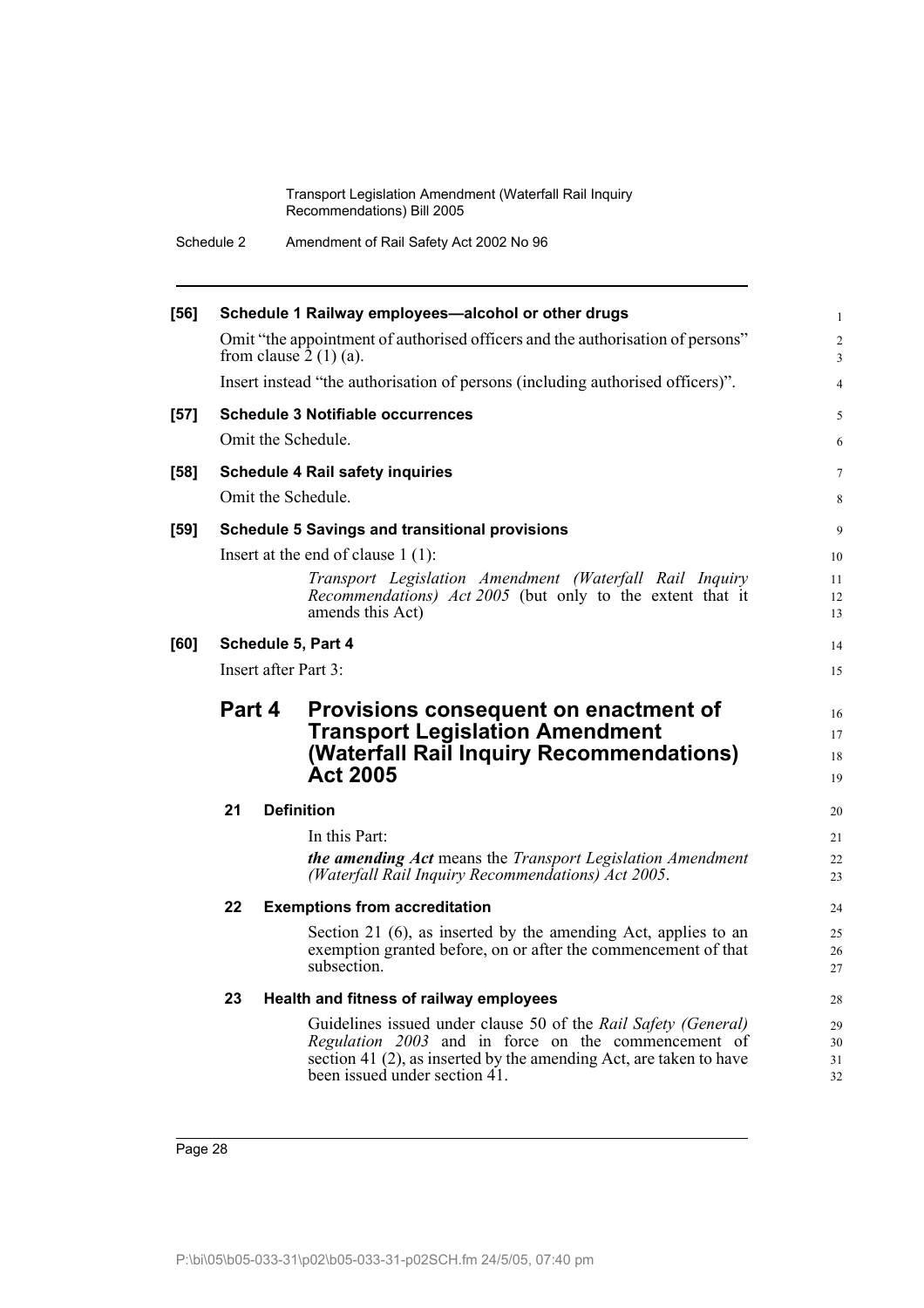Amendment of Rail Safety Act 2002 No 96 Schedule 2

#### **24 Investigation of rail accidents or incidents** (1) Section 67, as substituted by the amending Act, applies to an accident or incident that occurred before, on or after the commencement of that section. (2) Section 67B, as inserted by the amending Act, applies to an accident or incident or other event, occurrence, practice or matter that occurred before, on or after the commencement of that section. **25 Existing inquiries** (1) Any inquiry being carried out by the ITSRR or the Chairperson of the Independent Transport Safety and Reliability Advisory Board under section 67 immediately before the substitution of that section by the amending Act is to be completed by the Chief Investigator as an investigation under section 67 as substituted by the amending Act. (2) For any inquiry to which subclause (1) applies, the ITSRR or the Chairperson of the Independent Transport Safety and Reliability Advisory Board is to provide all relevant information and documents to the Chief Investigator to permit the Chief Investigator to complete the investigation. **26 Authorised officers** (1) A person who was an authorised officer immediately before section 111 was substituted by the amending Act is taken to have been: (a) appointed as an authorised officer by the ITSRR under that section as substituted and subject to the limitations specified in the person's instrument of appointment, and (b) authorised under clause 2 (1) (a) of Schedule 1, as amended by the amending Act. (2) This clause does not prevent the variation or revocation of any limitations specified in the person's instrument of appointment. **27 Exclusion of liability** Sections 113 and 114 continue to apply to the Chairperson and other members of the Independent Transport Safety and 1  $\mathfrak{Z}$ 3 4 5 6 7 8  $\overline{Q}$ 10 11 12 13 14 15 16 17 18 19 20 21 22 23 24  $25$  $26$  $27$ 28 29 30 31 32 33 34 35

Reliability Advisory Board in relation to any act or omission occurring before those sections were amended by the amending Act.

Page 29

36 37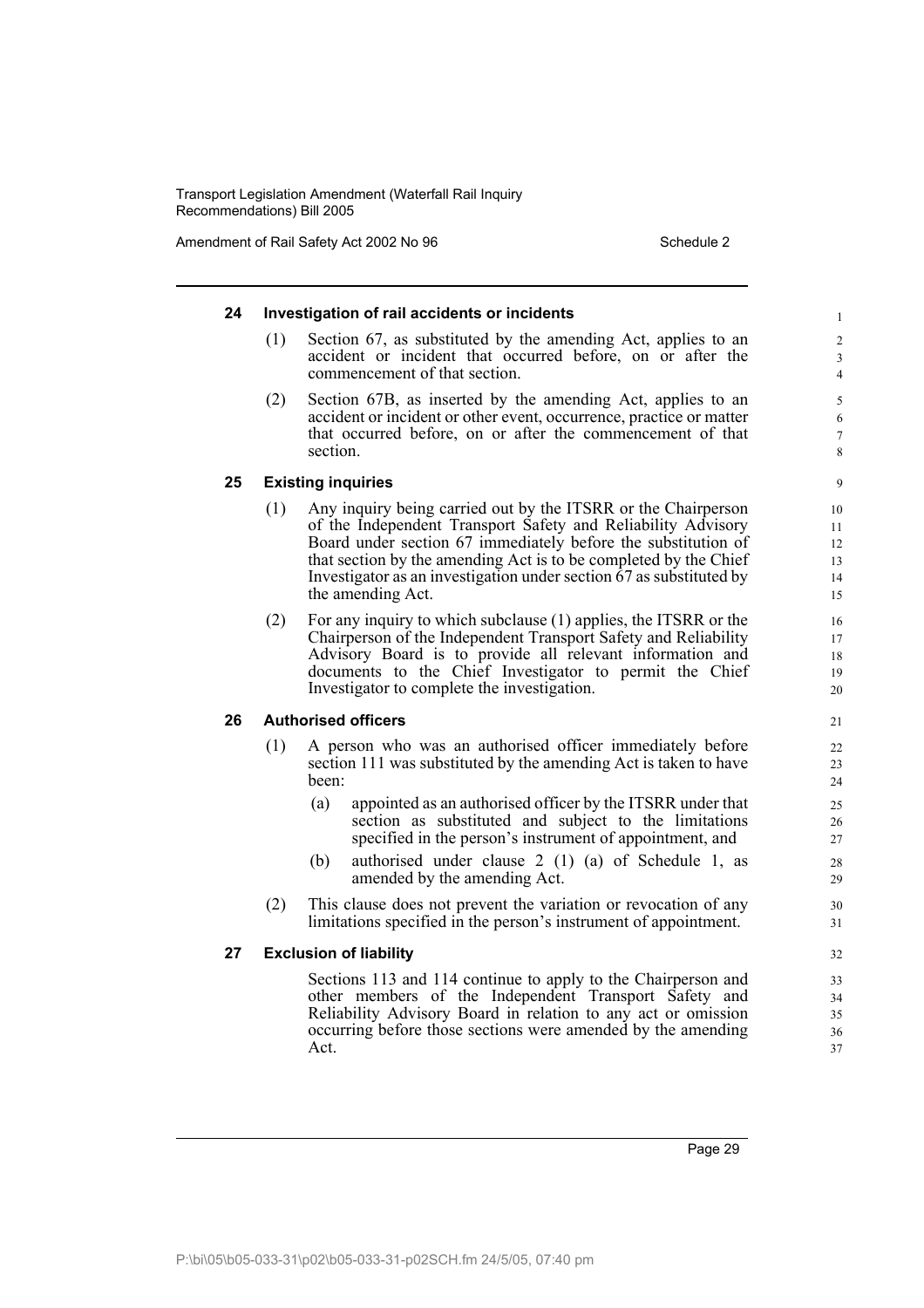Schedule 2 Amendment of Rail Safety Act 2002 No 96

## **28 Private sidings**

Section 117 (2) (b), as amended by the amending Act, applies to a regulation made before, on or after the amendment of that paragraph by the amending Act.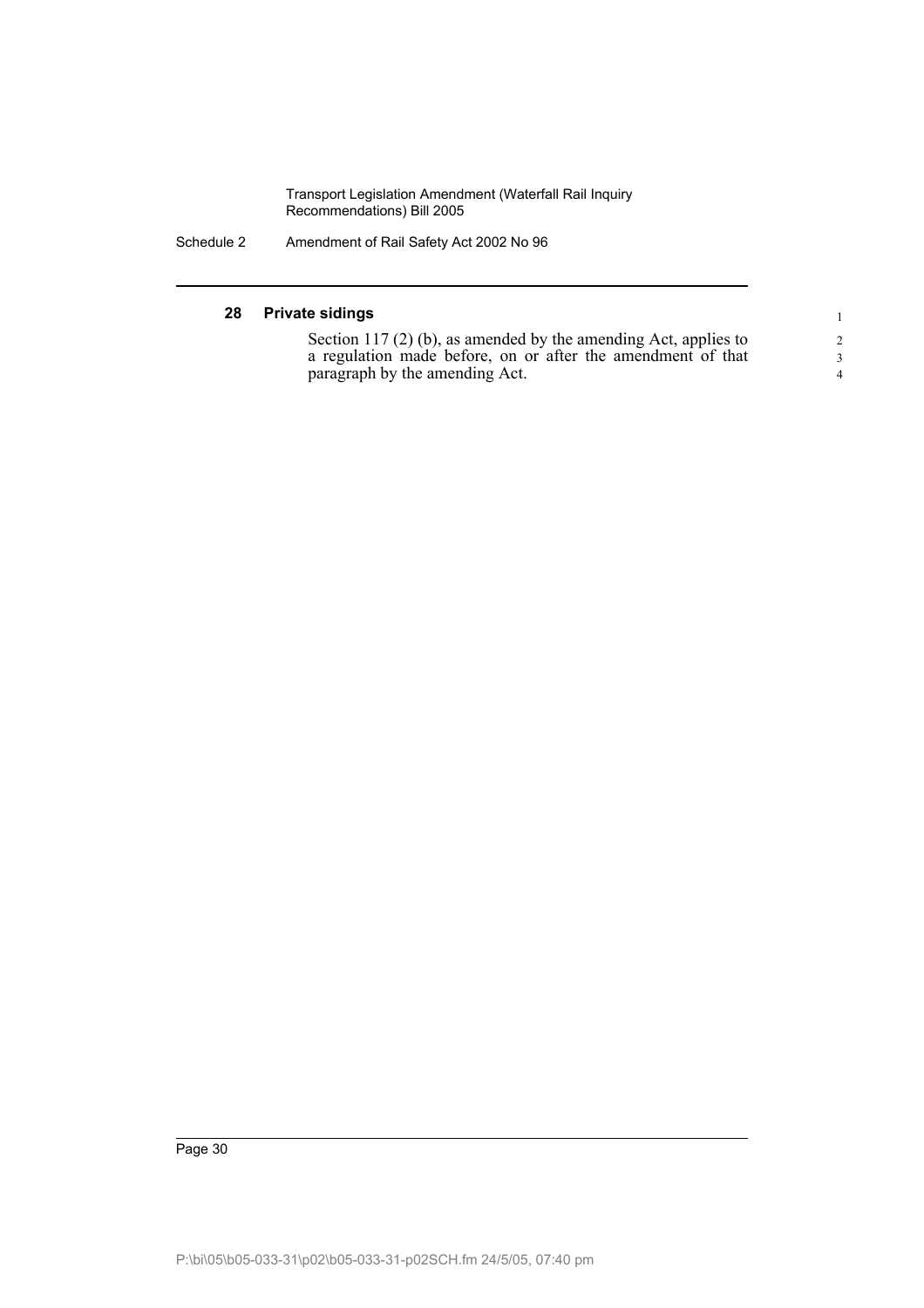Amendment of Passenger Transport Act 1990 No 39 Schedule 3

#### <span id="page-40-0"></span>**Schedule 3 Amendment of Passenger Transport Act 1990 No 39** (Section 3) **[1] Section 3 Definitions** Omit the definition of *authorised officer*. Insert instead: *authorised officer* means an authorised officer appointed under section 46W. *Board of Inquiry* means a Board of Inquiry constituted by the Minister under section 46BC. **[2] Section 3** Insert in alphabetical order: *bus safety work* means any of the following classes of work: (a) work relating to the driving or other operation of a bus, the loading or disembarking of passengers from a bus or the movement of buses, (b) work relating to the repair, maintenance or upgrading of buses, bus terminals or bus maintenance facilities, (c) work involving the development, management or monitoring of safe working systems for public passenger services carried on by means of buses, (d) any other work that is prescribed by the regulations as bus safety work. *Chief Investigator* means the Chief Investigator of the Office of Transport Safety Investigations appointed under section 45 of the *Transport Administration Act 1988*. *Department* means the Ministry of Transport. *ferry safety work* means any of the following classes of work: (a) work relating to the driving or other operation of a ferry (including, but not limited to, the course, propulsion or berthing of a ferry), the loading or disembarking of passengers from a ferry or the movement of ferries, (b) work relating to the repair, maintenance or upgrading of ferries, ferry terminals, ferry wharves or ferry maintenance facilities, (c) work involving the development, management or monitoring of safe working systems for public passenger services carried on by means of ferries, 1  $\mathfrak{D}$ 3 4 5 6 7 8  $\alpha$ 10 11 12 13 14 15 16 17 18 19 20  $21$  $22$ 23 24  $25$ 26  $27$ 28 29 30 31 32 33 34 35 36 37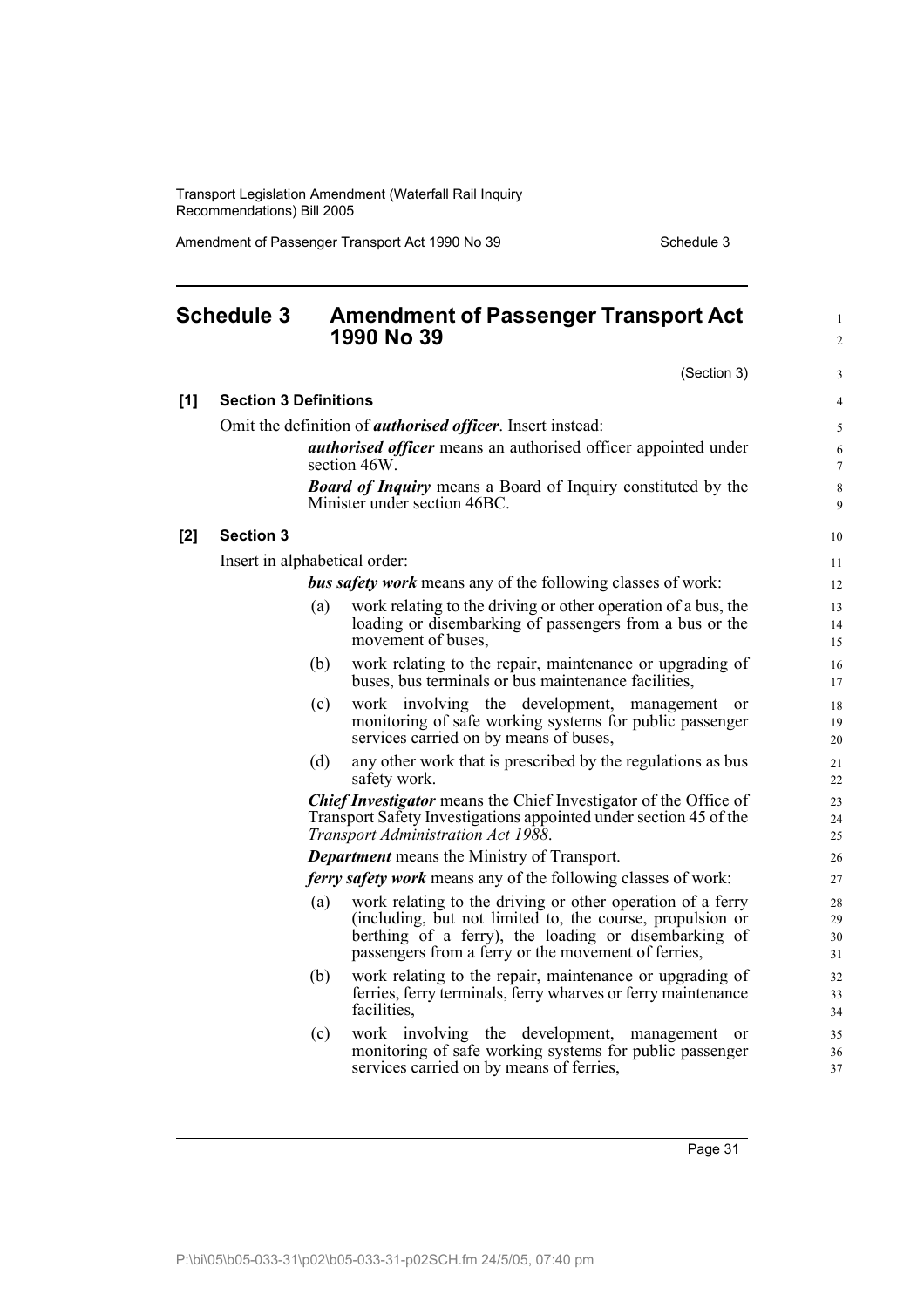Schedule 3 Amendment of Passenger Transport Act 1990 No 39

(d) any other work that is prescribed by the regulations as ferry safety work.

36 37 38

*previous offender*, in relation to the maximum penalty for an offence, means a person who has, at any time before being sentenced for that offence, been convicted of an offence of any kind against this Act or the regulations.

## *regulator* means:

- (a) in relation to a public passenger service carried on by means of a bus—the Director-General, and
- (b) in relation to a public passenger service carried on by means of a ferry—the Waterways Authority.

## *transport safety employee* means:

- (a) an employee or a contractor of an accredited service operator, or of an operator of a public passenger service carried on by means of a ferry, who performs transport safety work, or
- (b) a person who, without remuneration or reward, voluntarily and without obligation performs transport safety work for an accredited service operator, or an operator of a public passenger service carried on by means of a ferry, or
- (c) an individual who is an accredited service operator, or an operator of a public passenger service carried on by means of a ferry, and who performs transport safety work.

*transport safety work* means bus safety work or ferry safety work, as the case requires.

*Waterways Authority* means the Waterways Authority constituted under Part 4 of the *Ports Corporatisation and Waterways Management Act 1995*.

## **[3] Section 3, definitions of "Director-General" and "transport safety inquiry"**

Omit the definitions. Insert instead:

*Director-General* means the Director-General of the Department.

*transport safety inquiry* has the same meaning that it has in section 46BC.

## **[4] Section 3, definitions of "Independent Transport Safety and Reliability Advisory Board" and "ITSRR"**

Omit the definitions.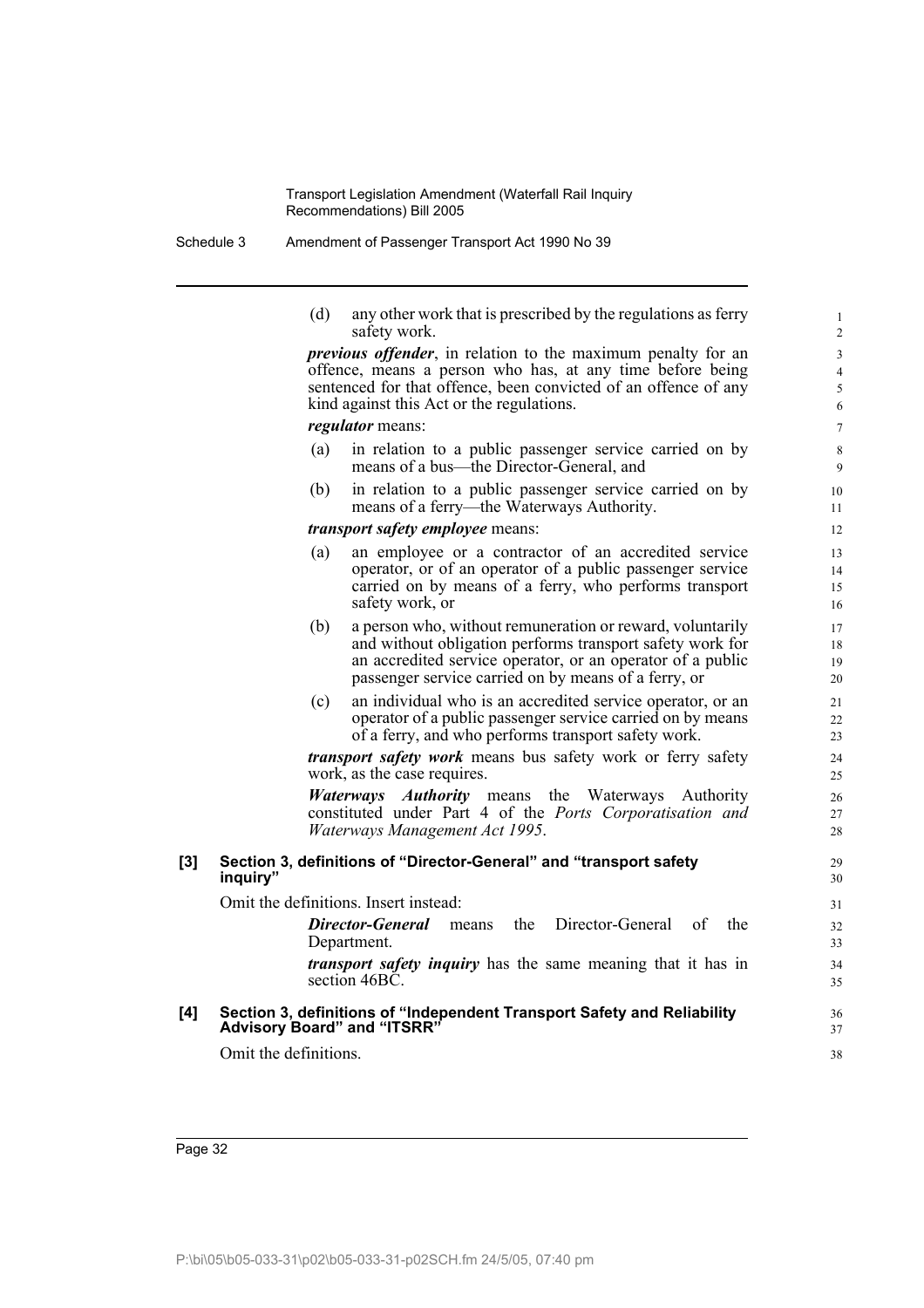| Amendment of Passenger Transport Act 1990 No 39 | Schedule 3 |
|-------------------------------------------------|------------|
|-------------------------------------------------|------------|

| [5]  |             | Section 3 (2)     |                                                                                                                                                                                                                                                                                                     |
|------|-------------|-------------------|-----------------------------------------------------------------------------------------------------------------------------------------------------------------------------------------------------------------------------------------------------------------------------------------------------|
|      |             |                   | Insert at the end of section 3:                                                                                                                                                                                                                                                                     |
|      |             | (2)               | Notes in the text of this Act do not form part of this Act.                                                                                                                                                                                                                                         |
| [6]  |             |                   | <b>Section 6A Notes</b>                                                                                                                                                                                                                                                                             |
|      |             | Omit the section. |                                                                                                                                                                                                                                                                                                     |
| [7]  |             |                   | Section 9C Accreditation conditions relating to drug and alcohol<br>programs and testing                                                                                                                                                                                                            |
|      |             |                   | Omit section 9C (8).                                                                                                                                                                                                                                                                                |
| [8]  |             |                   | Section 9D Safety management systems for bus services                                                                                                                                                                                                                                               |
|      |             |                   | Omit "ITSRR" wherever occurring in section 9D $(2)$ $(c)$ , $(3)$ and $(4)$ .                                                                                                                                                                                                                       |
|      |             |                   | Insert instead "Director-General".                                                                                                                                                                                                                                                                  |
| [9]  |             | Section 9D (6)    |                                                                                                                                                                                                                                                                                                     |
|      |             |                   | Omit the subsection.                                                                                                                                                                                                                                                                                |
| [10] |             |                   | Section 46A Provision of information relating to safety to regulator                                                                                                                                                                                                                                |
|      |             |                   | Omit "the ITSRR" wherever occurring. Insert instead "the regulator".                                                                                                                                                                                                                                |
| [11] |             |                   | Sections 46AA, 46B and 46BA-46BG                                                                                                                                                                                                                                                                    |
|      |             |                   | Omit sections 46B and 46C. Insert instead:                                                                                                                                                                                                                                                          |
|      | <b>46AA</b> |                   | Provision of information to Chief Investigator                                                                                                                                                                                                                                                      |
|      |             |                   | A regulator is to make available to the Chief Investigator all<br>information that is provided to the regulator under section 46A<br>that relates to a transport accident or incident that may affect the<br>safe provision of a public passenger service carried on by means<br>of a bus or ferry. |
|      | 46B         |                   | Persons must report notifiable occurrences                                                                                                                                                                                                                                                          |
|      |             | (1)               | A person who carries on a public passenger service by means of<br>a bus or ferry must report any occurrence, of a kind prescribed by<br>the regulations as a notifiable occurrence, affecting the public<br>passenger service.<br>Maximum penalty: 100 penalty units.                               |
|      |             | (2)               | A report under subsection $(1)$ is to be made to the regulator, or<br>such other person or persons as may be prescribed, in the time<br>and manner prescribed.                                                                                                                                      |
|      |             |                   |                                                                                                                                                                                                                                                                                                     |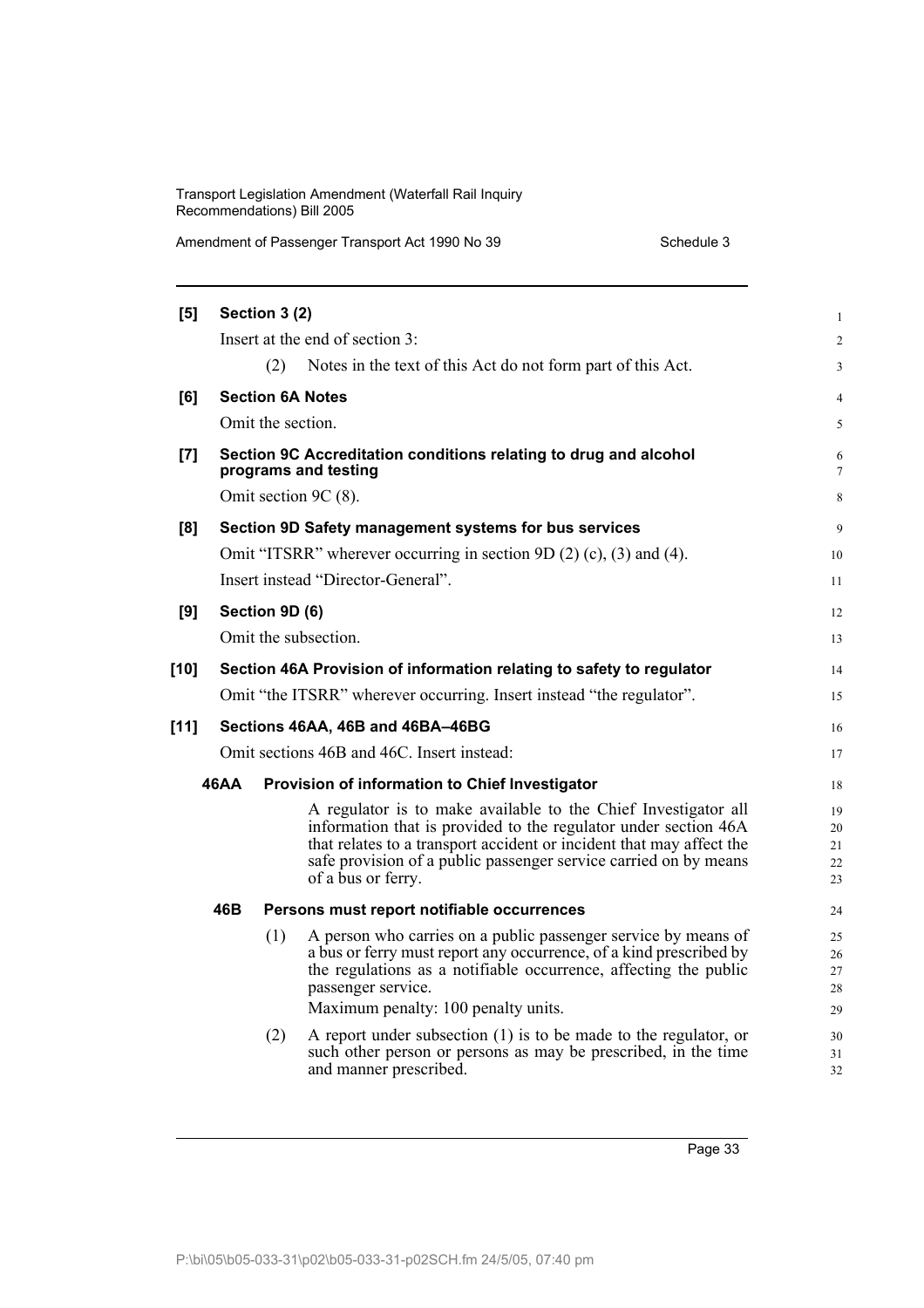- Schedule 3 Amendment of Passenger Transport Act 1990 No 39
	- (3) The regulations may prescribe different reporting requirements in respect of different occurrences. **46BA Investigations by the Chief Investigator** (1) The Chief Investigator may investigate any transport accident or incident that may affect the safe provision of public passenger services carried on by means of buses or ferries. (2) The Chief Investigator must provide to the Minister a written report on an investigation under this section. (3) The Minister may require the Chief Investigator to investigate and report to the Minister on any transport accident or incident that may affect the safe provision of public passenger services carried on by means of buses or ferries. (4) The Chief Investigator may recover the reasonable costs of conducting an investigation under this section as a debt due to the Crown in a court of competent jurisdiction. The costs are recoverable jointly or severally from any one or more service operators in respect of the services concerned. (5) An investigation under this section may be carried out and a report provided under this section whether or not: (a) an investigation is being, or has been, conducted under any other Act or law (including a law of the Commonwealth) relating to the same matter, or (b) the matter is or may be subject to any criminal or civil proceedings, or (c) the matter is the subject of an inquest or inquiry under the *Coroners Act 1980*, or (d) the matter is or may be the subject of a transport safety inquiry. **46BB Chief Investigator and transport safety investigator's functions** (1) The Chief Investigator may, by notice in writing, require either or both of the following: 10 11 12 13 14 15 16 17 18 19 20 21 22 23 24  $25$  $26$ 27 28 29 30 31

1  $\overline{2}$ 

- (a) the attendance of any person at any place to answer questions in relation to an investigation under section 46BA,
- (b) the production of any documents or other things required for the purposes of any such investigation.
- (2) The Chief Investigator may require a person to answer questions in relation to an investigation under section 46BA.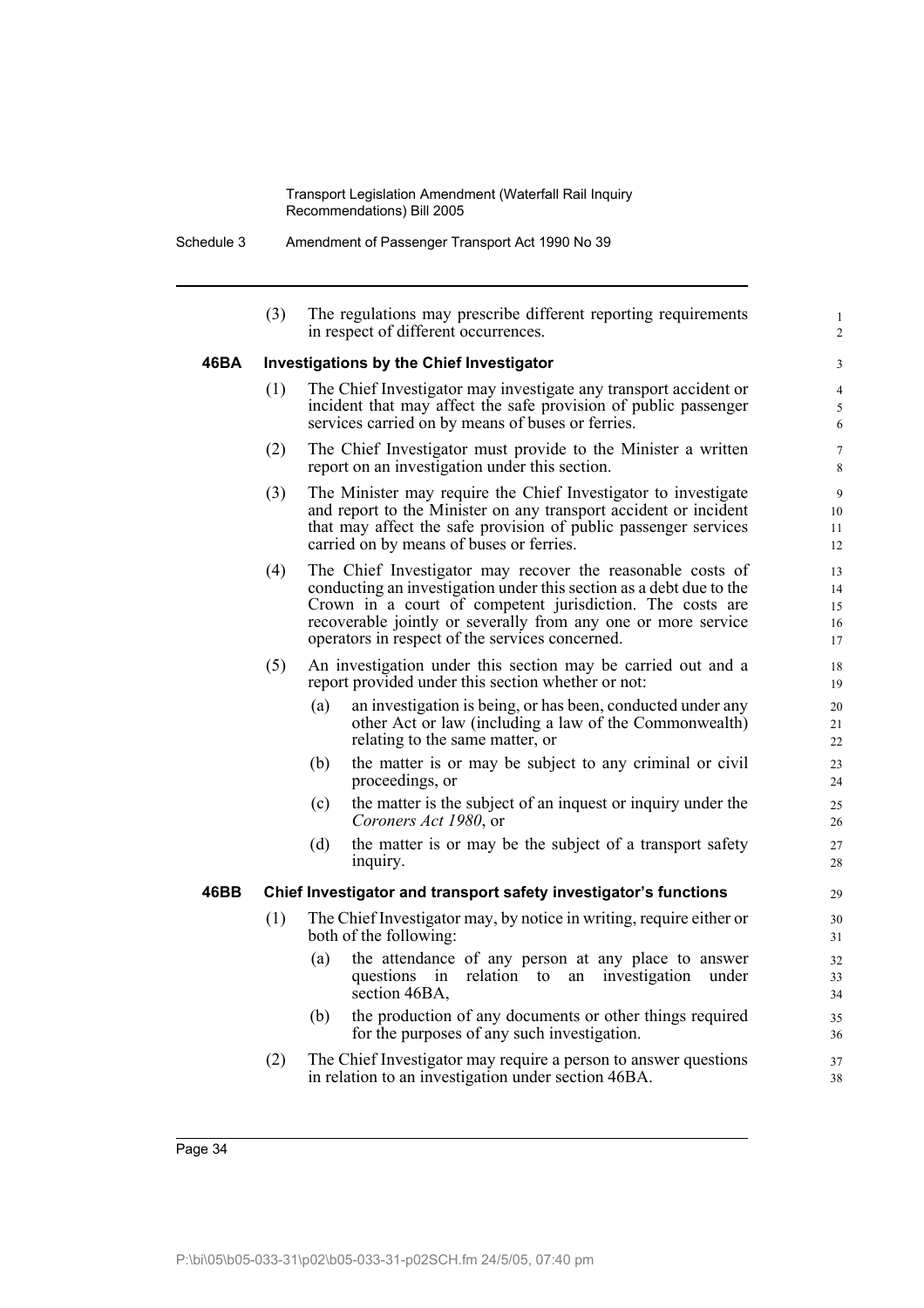Amendment of Passenger Transport Act 1990 No 39 Schedule 3

- (3) A person must not, without reasonable excuse, fail to comply with a requirement made of the person under this section. Maximum penalty: 100 penalty units. **Note.** Section 46U provides protection in relation to self-incriminating evidence.
- (4) A person attending at a place to answer questions is to be paid expenses of the amount or at the rate approved by the Minister for the purposes of this section.
- (5) The Chief Investigator may appoint an authorised person (within the meaning of section 45DA of the *Transport Administration Act 1988*) as a transport safety investigator for the purposes of conducting an investigation under section 46BA. **Note.** Section 45DA of the *Transport Administration Act 1988* permits the Chief Investigator to delegate any of his or her functions.
- (6) The Chief Investigator and each transport safety investigator have, in respect of any investigation under section 46BA, all the functions and immunities of an authorised officer and in the exercise of those functions, any reference in Division 2 of Part 4C to the regulator is taken to be a reference to the Chief Investigator.

## **46BC Transport safety inquiries**

- (1) The Minister may constitute one or more persons as a Board of Inquiry to conduct an inquiry (a *transport safety inquiry*) into any transport accident or incident or any other event, occurrence, practice or matter that may affect the safe provision of a public passenger service carried on by means of a bus or ferry.
- (2) An transport safety inquiry may be carried out and a report provided whether or not:
	- (a) an investigation is being, or has been, conducted under any other Act or law (including a law of the Commonwealth) relating to the same matter, or
	- (b) the matter is or may be subject to any criminal or civil proceedings, or
	- (c) the matter is the subject of an inquest or inquiry under the *Coroners Act 1980*.
- (3) The Minister may not terminate a transport safety inquiry.
- (4) A Board of Inquiry may, at a transport safety inquiry conducted by it, take evidence on oath or affirmation and, for that purpose, the person constituting the Board: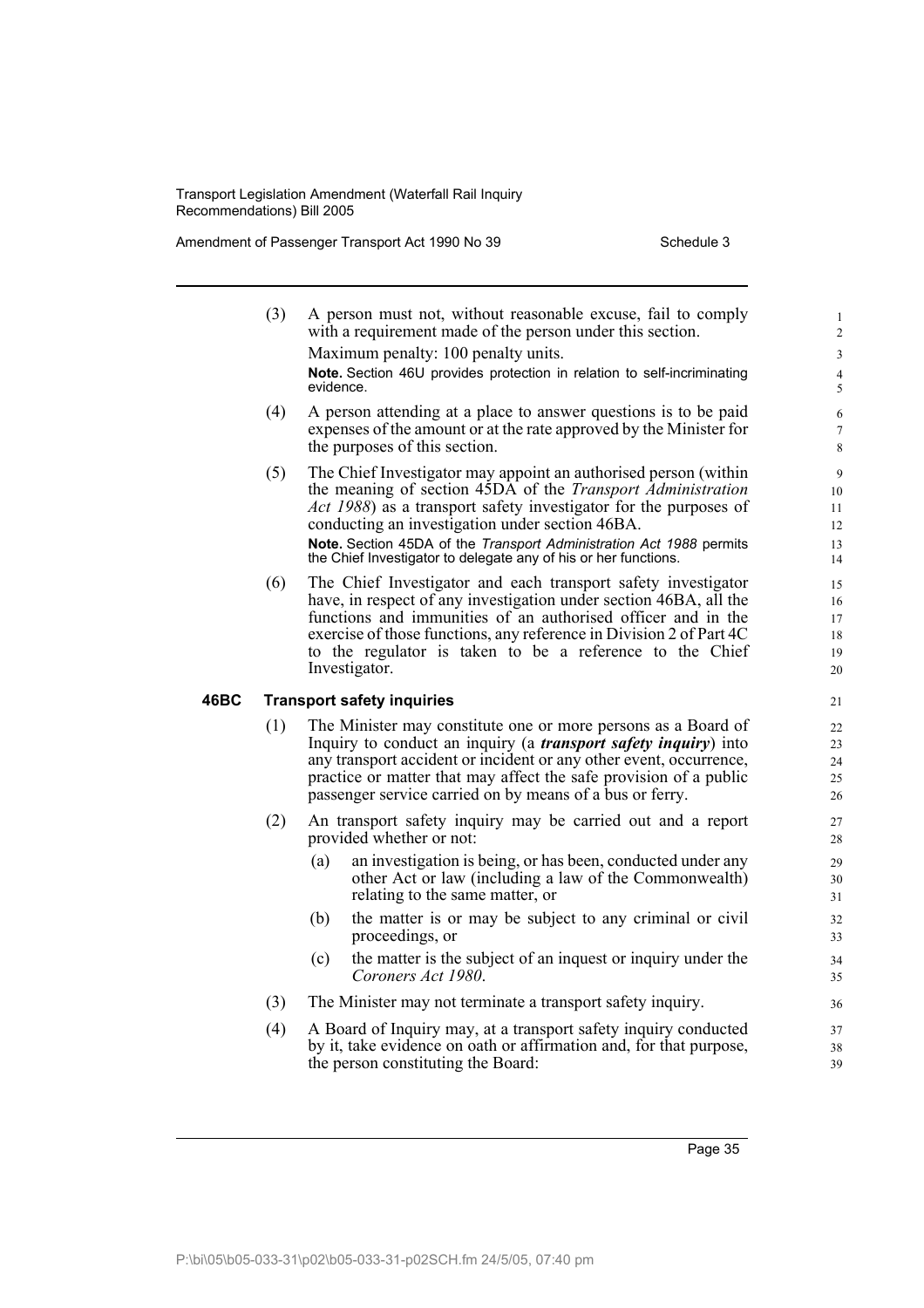|      |                  | may require a person appearing at the inquiry to give<br>(a)<br>evidence, to take an oath or to make an affirmation in a<br>form approved by the person presiding, and                                                                                                                                                                                                                                        |
|------|------------------|---------------------------------------------------------------------------------------------------------------------------------------------------------------------------------------------------------------------------------------------------------------------------------------------------------------------------------------------------------------------------------------------------------------|
|      |                  | may administer an oath to, or take an affirmation from, a<br>(b)<br>person appearing at the inquiry.                                                                                                                                                                                                                                                                                                          |
|      | (5)              | In conducting a transport safety inquiry, a Board of Inquiry:                                                                                                                                                                                                                                                                                                                                                 |
|      |                  | is not bound to act in a formal manner, and<br>(a)                                                                                                                                                                                                                                                                                                                                                            |
|      |                  | is not bound by the rules of evidence and may inform itself<br>(b)<br>on any matter in any way that it considers appropriate.                                                                                                                                                                                                                                                                                 |
|      | (6)              | If the Board of Inquiry agrees, an agent (including a legal<br>practitioner) may represent a person or body at a transport safety<br>inquiry.                                                                                                                                                                                                                                                                 |
|      | (7)              | A Board of Inquiry is to determine its own procedure, except as<br>provided by this Act or the regulations.                                                                                                                                                                                                                                                                                                   |
| 46BD |                  | Chief Investigator may request transport safety inquiry                                                                                                                                                                                                                                                                                                                                                       |
|      | (1)              | The Chief Investigator may, if he or she considers it to be<br>appropriate in the circumstances, give a written notice to the<br>Minister requesting that any transport accident or incident or any<br>other event, occurrence, practice or matter that may affect the<br>safe provision of a public passenger service carried on by means<br>of a bus or ferry be the subject of a transport safety inquiry. |
|      | (2)              | If the Minister receives a written notice under subsection (1) from<br>the Chief Investigator, the Minister is to:                                                                                                                                                                                                                                                                                            |
|      |                  | constitute a Board of Inquiry to conduct a transport safety<br>(a)<br>inquiry into the accident, incident, event, occurrence,<br>practice or matter, or                                                                                                                                                                                                                                                       |
|      |                  | (b)<br>within one month after receiving the notice, provide the<br>Chief Investigator with written reasons for not doing so<br>and table the notice and the reasons in each House of<br>Parliament.                                                                                                                                                                                                           |
| 46BE | <b>Assessors</b> |                                                                                                                                                                                                                                                                                                                                                                                                               |
|      | (1)              | A Board of Inquiry, when conducting, and making a<br>determination in respect of, a transport safety inquiry is to sit with<br>any assessors that may be appointed by the Minister for the<br>purposes of the inquiry.                                                                                                                                                                                        |
|      | (2)              | An assessor sitting with a Board of Inquiry has the power to<br>advise the Board of Inquiry but not to adjudicate on any matter<br>before the Board of Inquiry.                                                                                                                                                                                                                                               |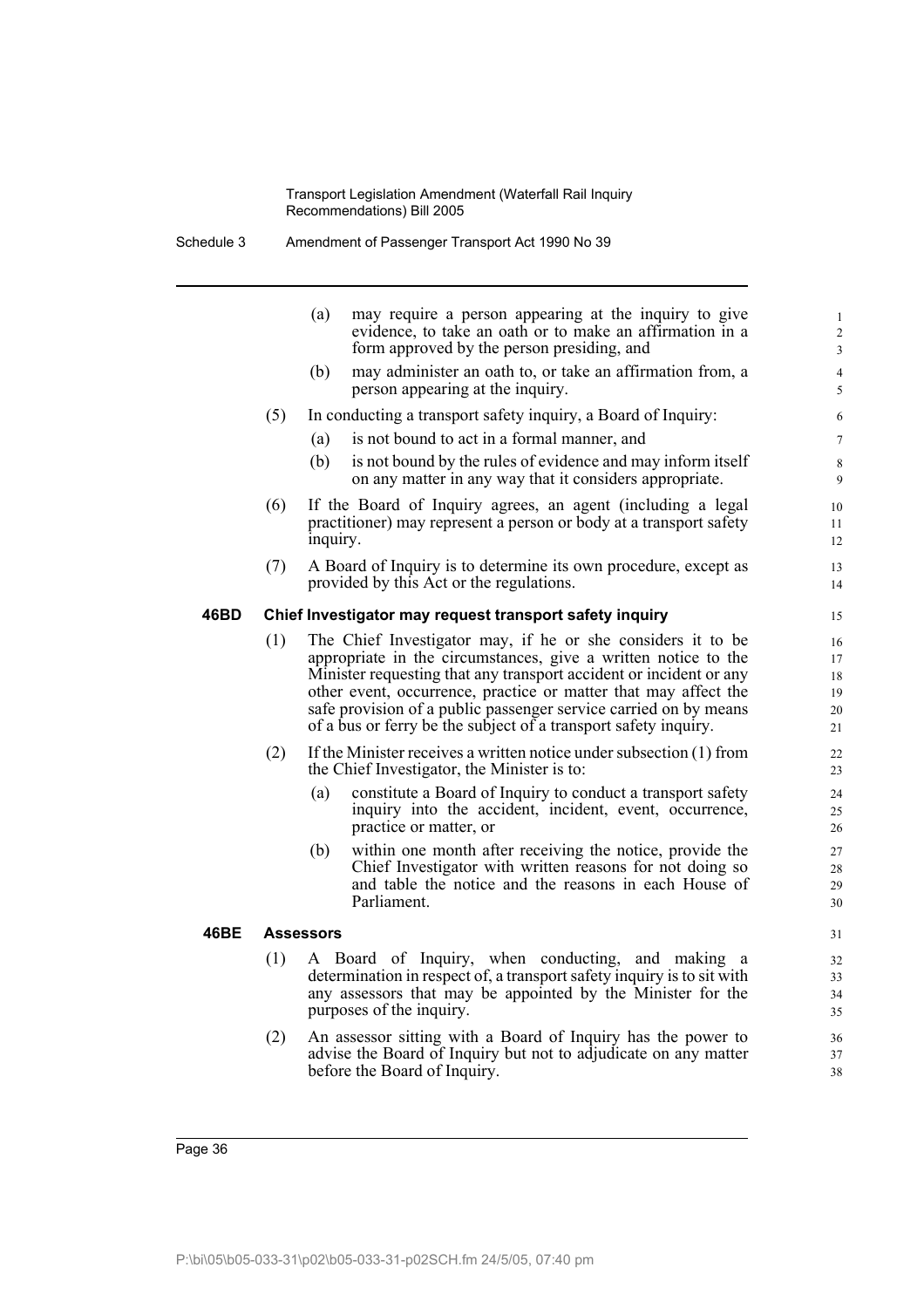Amendment of Passenger Transport Act 1990 No 39 Schedule 3

|        |      | (3) | A Board of Inquiry has the right to consult, either collectively or<br>individually, and either in public or in private, with assessors<br>sitting with it.                                                                                                                                          | $\mathbf{1}$<br>$\overline{c}$<br>3 |
|--------|------|-----|------------------------------------------------------------------------------------------------------------------------------------------------------------------------------------------------------------------------------------------------------------------------------------------------------|-------------------------------------|
|        | 46BF |     | Witnesses and evidence at transport safety inquiries                                                                                                                                                                                                                                                 | 4                                   |
|        |      | (1) | A Board of Inquiry may summon a person to appear at a transport<br>safety inquiry conducted by the Board to give evidence and to<br>produce any documents that are specified in the summons.                                                                                                         | 5<br>6<br>$\overline{7}$            |
|        |      | (2) | A Board of Inquiry may require a person appearing at a transport<br>safety inquiry to do any one or more of the following:                                                                                                                                                                           | 8<br>9                              |
|        |      |     | be sworn or affirmed,<br>(a)                                                                                                                                                                                                                                                                         | 10                                  |
|        |      |     | (b)<br>produce a document,                                                                                                                                                                                                                                                                           | 11                                  |
|        |      |     | answer a question.<br>(c)                                                                                                                                                                                                                                                                            | 12                                  |
|        |      | (3) | A person attending as a witness before a Board of Inquiry is to be<br>paid expenses of the amount or at the rate approved by the<br>Minister for the purposes of this section.                                                                                                                       | 13<br>14<br>15                      |
|        |      | (4) | A person must not, without reasonable excuse, fail to comply<br>with a requirement made of the person under this section.<br>Maximum penalty:                                                                                                                                                        | 16<br>17<br>18                      |
|        |      |     | in the case of a corporation (being a previous offender)—<br>(a)<br>750 penalty units, or                                                                                                                                                                                                            | 19<br>20                            |
|        |      |     | in the case of a corporation (not being a previous<br>(b)<br>offender)-500 penalty units, or                                                                                                                                                                                                         | 21<br>22                            |
|        |      |     | in the case of an individual (being a previous offender)—<br>(c)<br>375 penalty units, or                                                                                                                                                                                                            | 23<br>24                            |
|        |      |     | in the case of an individual (not being a previous<br>(d)<br>offender)—250 penalty units.                                                                                                                                                                                                            | 25<br>26                            |
|        | 46BG |     | <b>Report on transport safety inquiry</b>                                                                                                                                                                                                                                                            | 27                                  |
|        |      |     | A Board of Inquiry must, within the period required by the<br>Minister, prepare a report as to the causes of the accident or<br>incident or prepare a report on the other event, occurrence,<br>practice or matter into which it was to inquire and provide a copy<br>of the report to the Minister. | 28<br>29<br>30<br>31<br>32          |
| $[12]$ |      |     | <b>Section 46D Tabling of reports</b>                                                                                                                                                                                                                                                                | 33                                  |
|        |      |     | Omit "section 46B" from section 46D (1).                                                                                                                                                                                                                                                             | 34                                  |
|        |      |     | Insert instead "section 46BA (2) or 46BG".                                                                                                                                                                                                                                                           | 35                                  |
|        |      |     |                                                                                                                                                                                                                                                                                                      |                                     |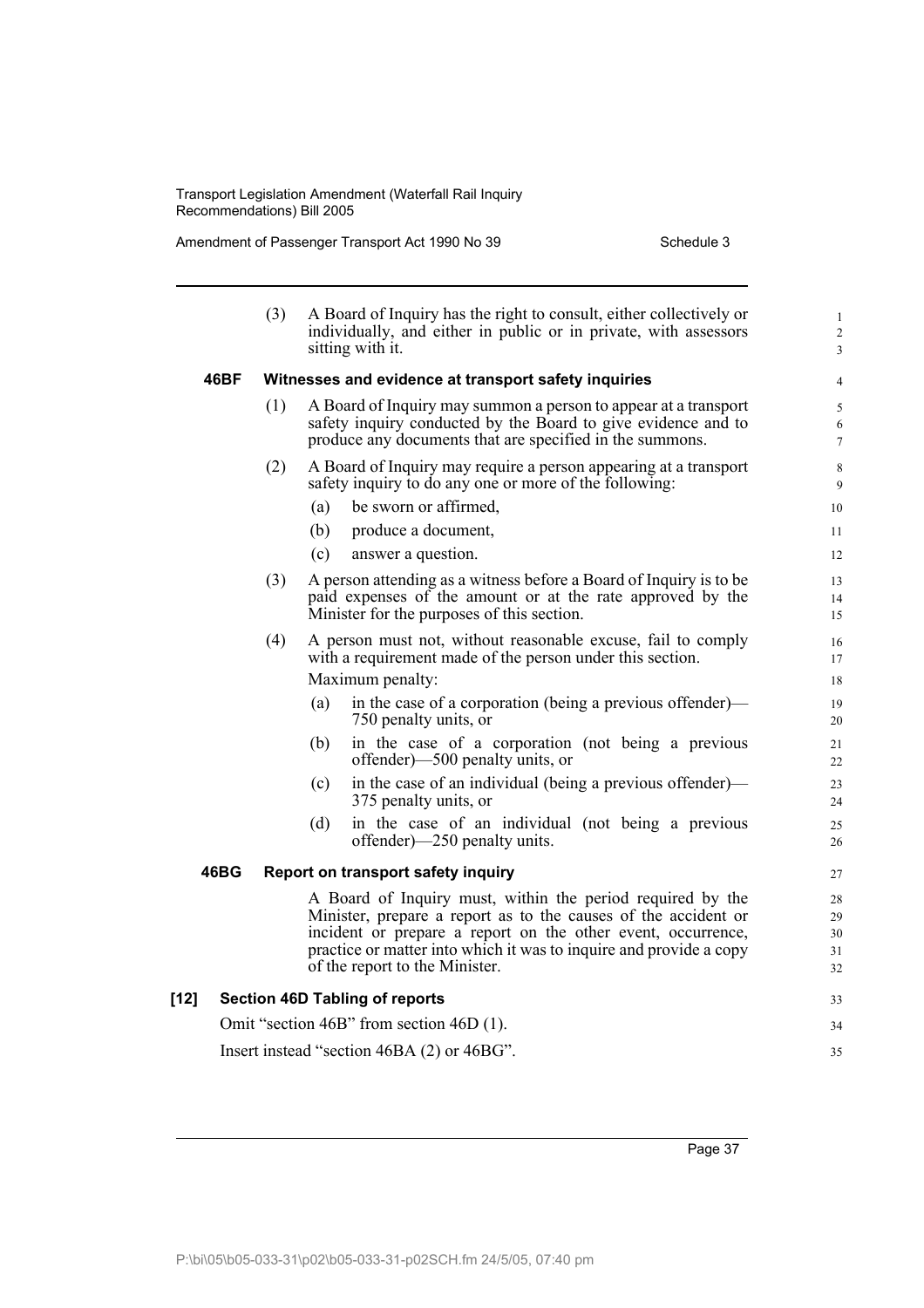Schedule 3 Amendment of Passenger Transport Act 1990 No 39

| $[13]$ | Section 46E Confidential reporting of safety information by transport<br>safety employees                                                      | 1<br>$\overline{2}$      |
|--------|------------------------------------------------------------------------------------------------------------------------------------------------|--------------------------|
|        | Omit section 46E (3). Insert instead:                                                                                                          | 3                        |
|        | Nothing in this section prevents the Chief Investigator from<br>(3)<br>disclosing information obtained under this section to the<br>regulator. | $\overline{4}$<br>5<br>6 |
| $[14]$ | Section 46E (5)                                                                                                                                | 7                        |
|        | Omit the subsection.                                                                                                                           | 8                        |
| $[15]$ | <b>Section 46F Definitions</b>                                                                                                                 | 9                        |
|        | Omit the section.                                                                                                                              | 10                       |
| $[16]$ | Section 46G Use of powers by authorised officers                                                                                               | 11                       |
|        | Omit "An authorised officer".                                                                                                                  | 12                       |
|        | Insert instead "Subject to section 46W, an authorised officer".                                                                                | 13                       |
| $[17]$ | Section 46H Inspections by regulator of bus and ferry services                                                                                 | 14                       |
|        | Omit "Director-General or ITSRR" wherever occurring in section 46H (1), (2)<br>and $(3)$ .                                                     | 15<br>16                 |
|        | Insert instead "regulator".                                                                                                                    | 17                       |
| $[18]$ | <b>Section 46J Powers on entry</b>                                                                                                             | 18                       |
|        | Omit "Director-General or ITSRR" from section 46J (k).                                                                                         | 19                       |
|        | Insert instead "regulator".                                                                                                                    | 20                       |
| $[19]$ | <b>Section 46Q Compensation</b>                                                                                                                | 21                       |
|        | Omit "Director-General" from section 46Q (1). Insert instead "regulator".                                                                      | 22                       |
| $[20]$ | <b>Section 46R Authority to enter</b>                                                                                                          | 23                       |
|        | Omit "Director-General or ITSRR" from section 46R (2).                                                                                         | 24                       |
|        | Insert instead "regulator".                                                                                                                    | 25                       |
| $[21]$ | Section 46R (2) (f)                                                                                                                            | 26                       |
|        | Omit the paragraph. Insert instead:                                                                                                            | 27                       |
|        | bears the signature of:<br>(f)                                                                                                                 | 28                       |
|        | the Director-General or a person approved by the<br>(i)                                                                                        | 29                       |
|        | Director-General—if the Director-General is the                                                                                                | 30                       |
|        | regulator, or                                                                                                                                  | 31                       |
|        |                                                                                                                                                |                          |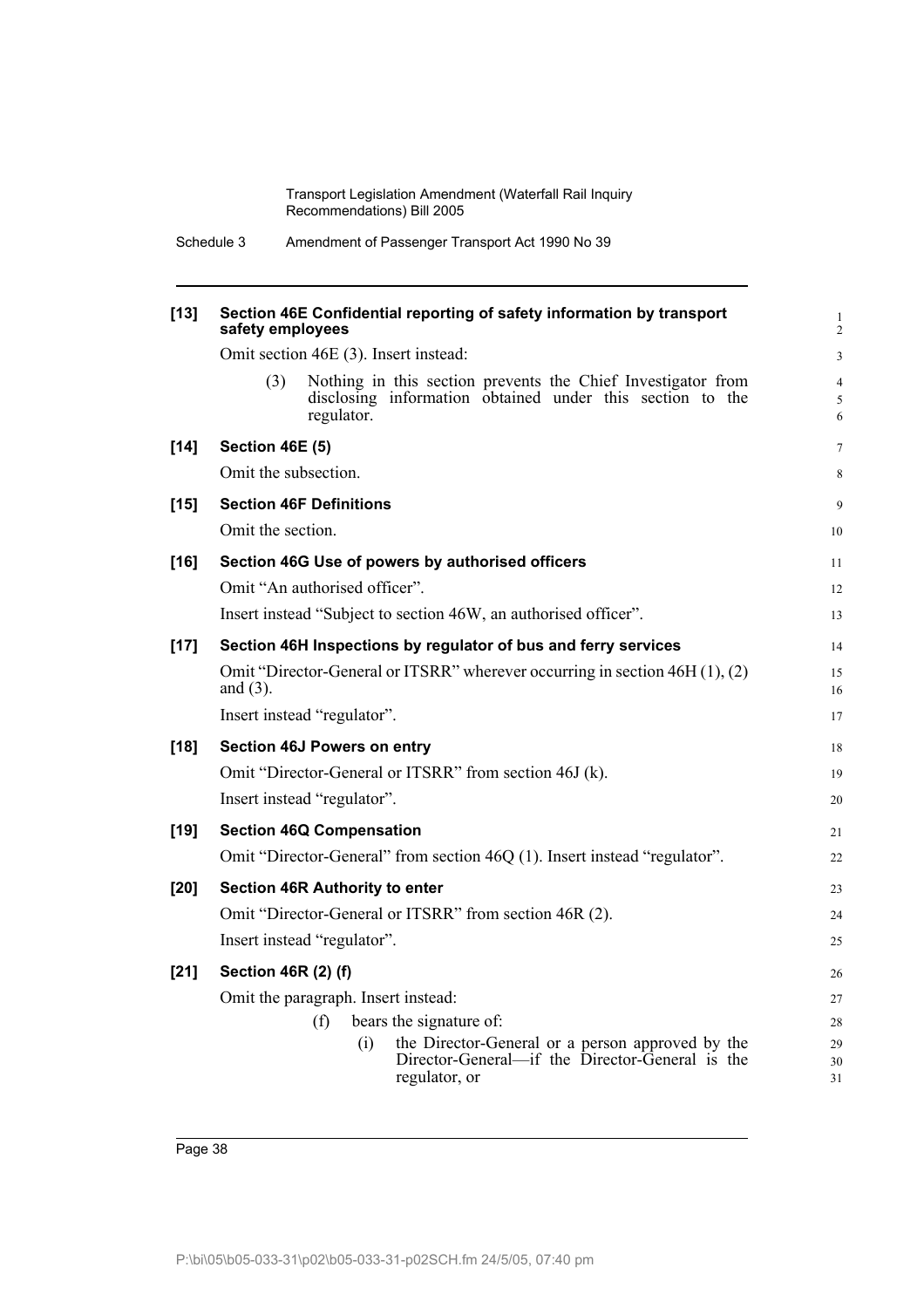Amendment of Passenger Transport Act 1990 No 39 Schedule 3

|     |     | the Chief Executive of the Waterways Authority or<br>(ii)                                |                                                                                                                                                                                               |                                                                                                                                                                                                                                                                                                                                                                                                                                                                                                                                                                                                                                                                                                                                                                                                                                                                                                                                                                                                                                                                                                                                                                                                                                                                                                                                                |
|-----|-----|------------------------------------------------------------------------------------------|-----------------------------------------------------------------------------------------------------------------------------------------------------------------------------------------------|------------------------------------------------------------------------------------------------------------------------------------------------------------------------------------------------------------------------------------------------------------------------------------------------------------------------------------------------------------------------------------------------------------------------------------------------------------------------------------------------------------------------------------------------------------------------------------------------------------------------------------------------------------------------------------------------------------------------------------------------------------------------------------------------------------------------------------------------------------------------------------------------------------------------------------------------------------------------------------------------------------------------------------------------------------------------------------------------------------------------------------------------------------------------------------------------------------------------------------------------------------------------------------------------------------------------------------------------|
|     |     | a person approved by the Chief Executive—if the<br>Waterways Authority is the regulator. |                                                                                                                                                                                               | $\mathbf{1}$<br>$\overline{c}$<br>3                                                                                                                                                                                                                                                                                                                                                                                                                                                                                                                                                                                                                                                                                                                                                                                                                                                                                                                                                                                                                                                                                                                                                                                                                                                                                                            |
|     |     |                                                                                          |                                                                                                                                                                                               | 4                                                                                                                                                                                                                                                                                                                                                                                                                                                                                                                                                                                                                                                                                                                                                                                                                                                                                                                                                                                                                                                                                                                                                                                                                                                                                                                                              |
|     |     |                                                                                          |                                                                                                                                                                                               | 5                                                                                                                                                                                                                                                                                                                                                                                                                                                                                                                                                                                                                                                                                                                                                                                                                                                                                                                                                                                                                                                                                                                                                                                                                                                                                                                                              |
|     |     |                                                                                          |                                                                                                                                                                                               | 6                                                                                                                                                                                                                                                                                                                                                                                                                                                                                                                                                                                                                                                                                                                                                                                                                                                                                                                                                                                                                                                                                                                                                                                                                                                                                                                                              |
|     |     |                                                                                          |                                                                                                                                                                                               | $\tau$                                                                                                                                                                                                                                                                                                                                                                                                                                                                                                                                                                                                                                                                                                                                                                                                                                                                                                                                                                                                                                                                                                                                                                                                                                                                                                                                         |
|     |     |                                                                                          |                                                                                                                                                                                               | 8                                                                                                                                                                                                                                                                                                                                                                                                                                                                                                                                                                                                                                                                                                                                                                                                                                                                                                                                                                                                                                                                                                                                                                                                                                                                                                                                              |
| 46W |     |                                                                                          |                                                                                                                                                                                               | 9                                                                                                                                                                                                                                                                                                                                                                                                                                                                                                                                                                                                                                                                                                                                                                                                                                                                                                                                                                                                                                                                                                                                                                                                                                                                                                                                              |
|     | (1) |                                                                                          | 11                                                                                                                                                                                            | 10<br>12<br>13                                                                                                                                                                                                                                                                                                                                                                                                                                                                                                                                                                                                                                                                                                                                                                                                                                                                                                                                                                                                                                                                                                                                                                                                                                                                                                                                 |
|     | (2) | following:                                                                               |                                                                                                                                                                                               | 14<br>15<br>16<br>17                                                                                                                                                                                                                                                                                                                                                                                                                                                                                                                                                                                                                                                                                                                                                                                                                                                                                                                                                                                                                                                                                                                                                                                                                                                                                                                           |
|     |     | (a)<br>(b)<br>means of a ferry,                                                          |                                                                                                                                                                                               | 18<br>19<br>20                                                                                                                                                                                                                                                                                                                                                                                                                                                                                                                                                                                                                                                                                                                                                                                                                                                                                                                                                                                                                                                                                                                                                                                                                                                                                                                                 |
|     |     | (c)<br>passenger service by means of a ferry.                                            | 21                                                                                                                                                                                            | 22                                                                                                                                                                                                                                                                                                                                                                                                                                                                                                                                                                                                                                                                                                                                                                                                                                                                                                                                                                                                                                                                                                                                                                                                                                                                                                                                             |
|     | (3) | out in subsection (2).                                                                   |                                                                                                                                                                                               | 23<br>24<br>25<br>26                                                                                                                                                                                                                                                                                                                                                                                                                                                                                                                                                                                                                                                                                                                                                                                                                                                                                                                                                                                                                                                                                                                                                                                                                                                                                                                           |
|     | (4) | the instrument of appointment.                                                           |                                                                                                                                                                                               | 27<br>28<br>29                                                                                                                                                                                                                                                                                                                                                                                                                                                                                                                                                                                                                                                                                                                                                                                                                                                                                                                                                                                                                                                                                                                                                                                                                                                                                                                                 |
|     | (5) | under a Commonwealth Act.                                                                | 31                                                                                                                                                                                            | 30<br>32<br>33<br>34                                                                                                                                                                                                                                                                                                                                                                                                                                                                                                                                                                                                                                                                                                                                                                                                                                                                                                                                                                                                                                                                                                                                                                                                                                                                                                                           |
|     |     |                                                                                          | Omit "Director-General or ITSRR" from section 46S (2).<br>Insert instead "regulator".<br><b>Section 46W</b><br>Omit the section. Insert instead:<br><b>Appointment of authorised officers</b> | Section 46S Assistance to be given to authorised officers<br>A regulator may appoint a member of staff of the regulator (or if<br>the regulator is the Director-General, a member of staff of the<br>Department) or a person of a class prescribed by the regulations,<br>to be an authorised officer for the purposes of this Act.<br>An authorised officer appointed by the Waterways Authority<br>may exercise the functions of an authorised officer under this Act<br>only in so far as those functions relate to any one or more of the<br>a public passenger service carried on by means of a ferry,<br>a person who carries on a public passenger service by<br>the employees of a person who carries on a public<br>An authorised officer appointed by the Director-General may<br>exercise the functions of an authorised officer under this Act<br>except in so far as those functions relate to any of the matters set<br>The authority of an authorised officer may be limited by the<br>relevant instrument of appointment to the functions specified in<br>In addition to other persons who may be appointed as authorised<br>officers under this Act, a regulator may, for the purposes of a<br>specified bus or ferry accident or incident, appoint as an<br>authorised officer a person exercising powers, or holding office |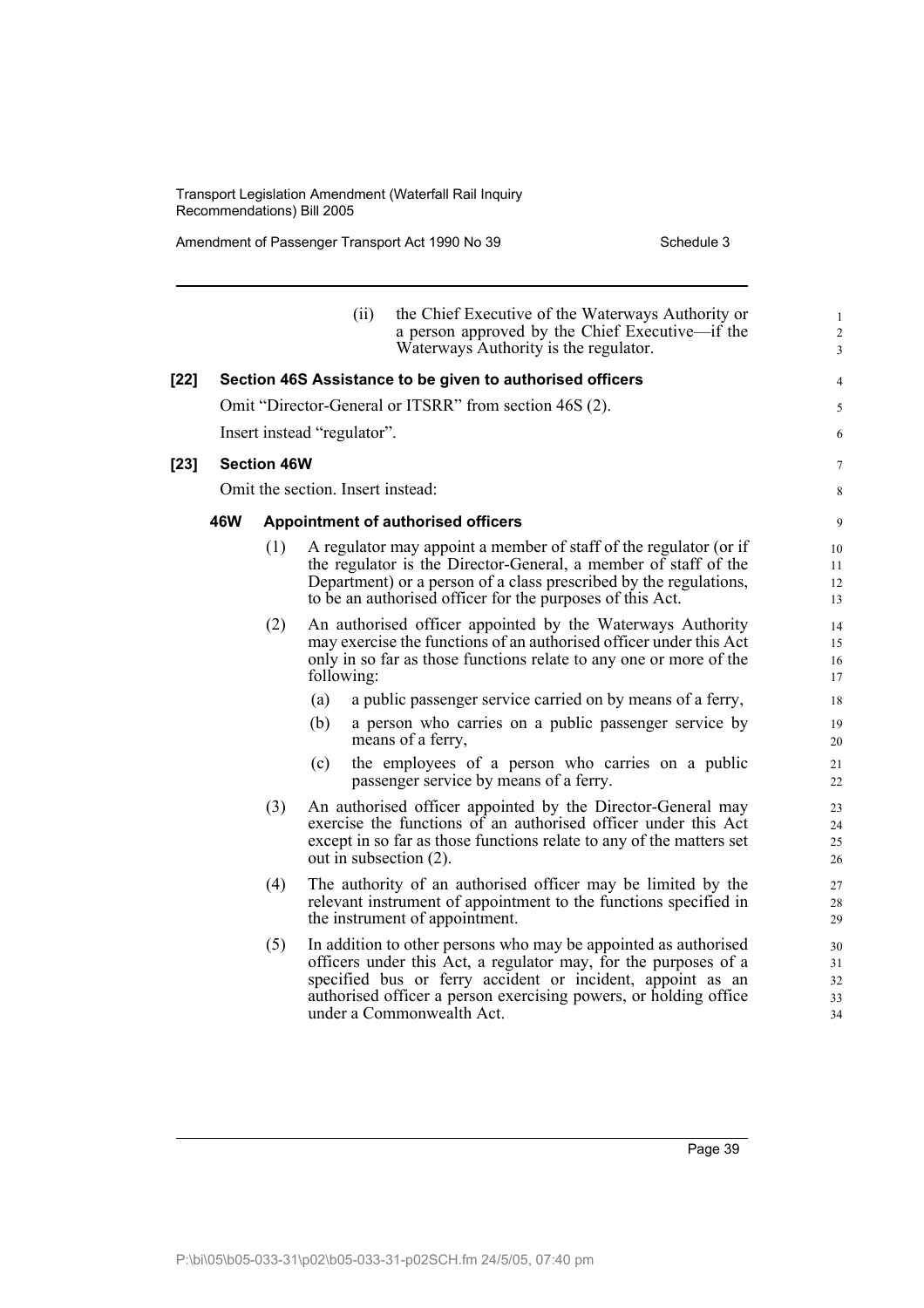Schedule 3 Amendment of Passenger Transport Act 1990 No 39

| $[24]$ |                            | <b>Section 53</b> |                                                                                                                                                                                                                                                                                                                          | $\mathbf{1}$               |
|--------|----------------------------|-------------------|--------------------------------------------------------------------------------------------------------------------------------------------------------------------------------------------------------------------------------------------------------------------------------------------------------------------------|----------------------------|
|        | Insert before section 53A: |                   |                                                                                                                                                                                                                                                                                                                          |                            |
|        | 53                         |                   | <b>Exchange of information</b>                                                                                                                                                                                                                                                                                           | 3                          |
|        |                            | (1)               | The regulator may enter into an arrangement (an <i>information</i><br><i>sharing arrangement</i> ) with a relevant agency for the purposes of<br>sharing or exchanging information held by the regulator and the<br>agency.                                                                                              | 4<br>5<br>6<br>7           |
|        |                            | (2)               | The information to which an information sharing arrangement<br>may relate is limited to the following:                                                                                                                                                                                                                   | $\,$ 8 $\,$<br>9           |
|        |                            |                   | (a)<br>information concerning possible breaches of this Act or the<br>regulations,                                                                                                                                                                                                                                       | 10<br>11                   |
|        |                            |                   | (b)<br>information concerning the safe provision of a public<br>passenger service carried on by means of a bus or ferry,                                                                                                                                                                                                 | 12<br>13                   |
|        |                            |                   | (c)<br>any other information that may be prescribed by the<br>regulations.                                                                                                                                                                                                                                               | 14<br>15                   |
|        |                            | (3)               | Under an information sharing arrangement, the regulator and the<br>relevant agency are, despite any other Act or law of the State,<br>authorised:                                                                                                                                                                        | 16<br>17<br>18             |
|        |                            |                   | to request and receive information held by the other party<br>(a)<br>to the arrangement, and                                                                                                                                                                                                                             | 19<br>20                   |
|        |                            |                   | (b)<br>to disclose information to the other party,                                                                                                                                                                                                                                                                       | 21                         |
|        |                            |                   | but only to the extent that the information is reasonably necessary<br>to assist in the exercise of functions of the regulator under this<br>Act (or any other Act administered by the Minister for Transport,<br>whether solely or jointly with another Minister) or the functions<br>of the relevant agency concerned. | 22<br>23<br>24<br>25<br>26 |
|        |                            | (4)               | This section does not limit the operation of any Act under which<br>the regulator or a relevant agency is authorised or required to<br>disclose information to another person or body.                                                                                                                                   | 27<br>28<br>29             |
|        |                            | (5)               | This section does not permit the disclosure of information in<br>contravention of section 46E.                                                                                                                                                                                                                           | 30<br>31                   |
|        |                            | (6)               | In this section:                                                                                                                                                                                                                                                                                                         | 32                         |
|        |                            |                   | <i>relevant agency</i> means:                                                                                                                                                                                                                                                                                            | 33                         |
|        |                            |                   | the WorkCover Authority constituted by the Workplace<br>(a)<br>Injury Management and Workers Compensation Act 1998,<br><b>or</b>                                                                                                                                                                                         | 34<br>35<br>36             |
|        |                            |                   | the Chief Investigator, or<br>(b)                                                                                                                                                                                                                                                                                        | 37                         |
|        |                            |                   | any other person or body prescribed by the regulations.<br>(c)                                                                                                                                                                                                                                                           | 38                         |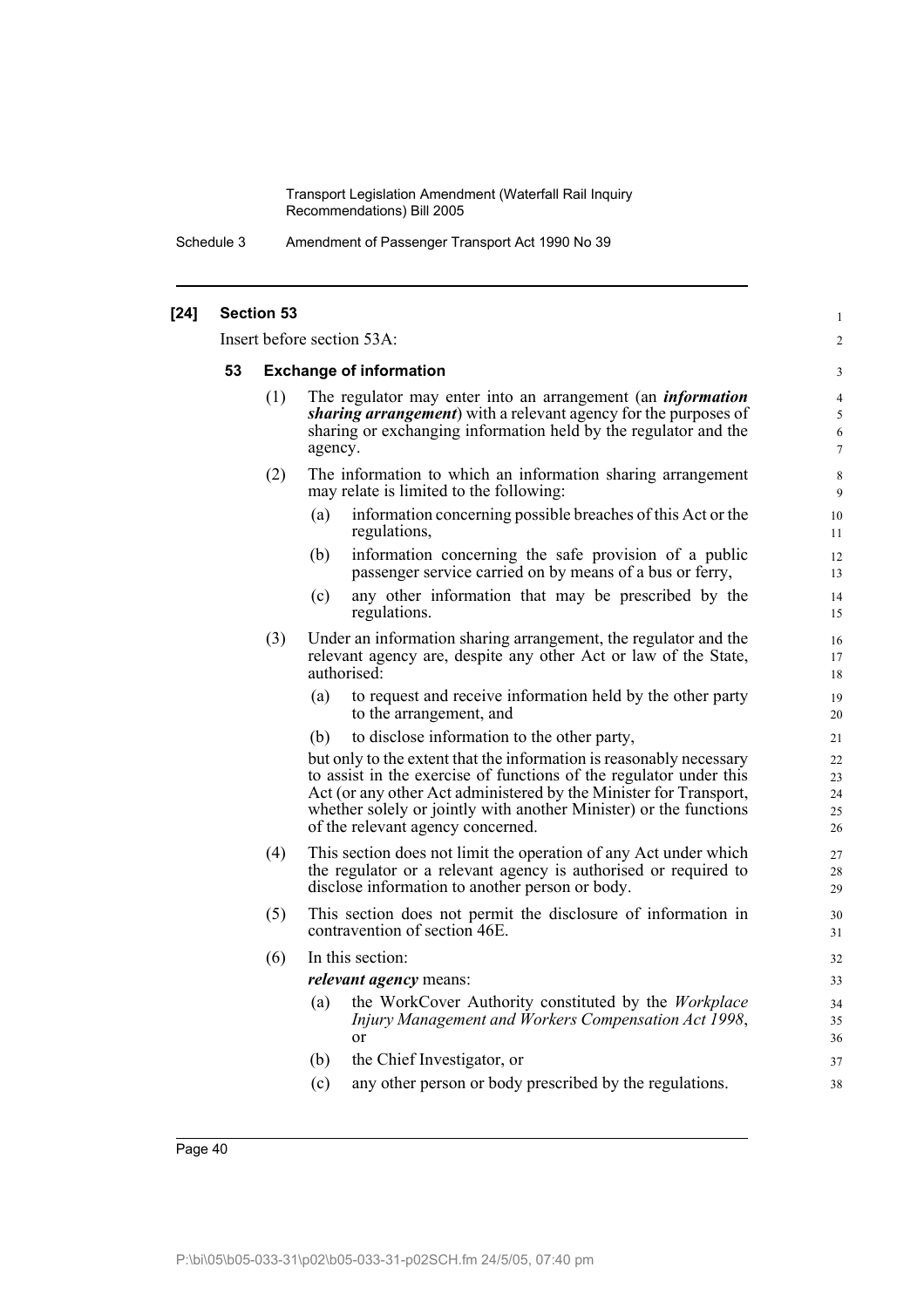Amendment of Passenger Transport Act 1990 No 39 Schedule 3

| $[25]$ | services                                                                                                             |                        | Section 53C Drug and alcohol programs and testing relating to ferry                                                                                                                                                                                                                            | $\mathbf{1}$<br>$\overline{2}$ |  |
|--------|----------------------------------------------------------------------------------------------------------------------|------------------------|------------------------------------------------------------------------------------------------------------------------------------------------------------------------------------------------------------------------------------------------------------------------------------------------|--------------------------------|--|
|        | and $(5)$ .                                                                                                          |                        | Omit "Director-General" wherever occurring in section 53C (2) (a) and (c), (3)                                                                                                                                                                                                                 | 3<br>$\overline{4}$            |  |
|        |                                                                                                                      |                        | Insert instead "Waterways Authority".                                                                                                                                                                                                                                                          | 5                              |  |
| $[26]$ |                                                                                                                      | <b>Section 53C (7)</b> |                                                                                                                                                                                                                                                                                                | 6                              |  |
|        |                                                                                                                      |                        | Omit the subsection.                                                                                                                                                                                                                                                                           | 7                              |  |
| $[27]$ | Section 53D Ferry operators to have approved safety management<br>systems                                            |                        |                                                                                                                                                                                                                                                                                                |                                |  |
|        |                                                                                                                      |                        | Omit section 53D (5).                                                                                                                                                                                                                                                                          | 10                             |  |
| $[28]$ |                                                                                                                      | <b>Section 53E</b>     |                                                                                                                                                                                                                                                                                                | 11                             |  |
|        | Insert after section 53D:                                                                                            |                        |                                                                                                                                                                                                                                                                                                |                                |  |
|        | 53E                                                                                                                  |                        | Recommendations arising from investigations                                                                                                                                                                                                                                                    | 13                             |  |
|        |                                                                                                                      | (1)                    | The Minister, in consultation with the Waterways Authority,<br>may, by order in writing, direct a person who carries on a public<br>passenger service by means of a ferry to comply with a<br>recommendation contained in a report provided to the Minister<br>under section 46BA (2) or 46BG. | 14<br>15<br>16<br>17<br>18     |  |
|        |                                                                                                                      | (2)                    | A person who, without reasonable excuse, fails to comply with an<br>order of the Minister under this section is guilty of an offence.<br>Maximum penalty: 1,000 penalty units.                                                                                                                 | 19<br>20<br>21                 |  |
| $[29]$ | Section 55 Offenders to state name and address                                                                       |                        |                                                                                                                                                                                                                                                                                                |                                |  |
|        | Omit "member of the Police Force" wherever occurring from section 55 (1),<br>$(2)$ (a) and (3).                      |                        |                                                                                                                                                                                                                                                                                                |                                |  |
|        | Insert instead "police officer".                                                                                     |                        |                                                                                                                                                                                                                                                                                                |                                |  |
| $[30]$ | Section 57 False or misleading information                                                                           |                        |                                                                                                                                                                                                                                                                                                |                                |  |
|        | Omit the section.                                                                                                    |                        |                                                                                                                                                                                                                                                                                                |                                |  |
| $[31]$ | Section 66 Exclusion of liability of the State                                                                       |                        |                                                                                                                                                                                                                                                                                                |                                |  |
|        | Omit "ITSRR, the Chairperson or other member of the Independent Transport<br>Safety and Reliability Advisory Board". |                        |                                                                                                                                                                                                                                                                                                | 29<br>30                       |  |
|        |                                                                                                                      |                        | Insert instead "Chief Investigator, a member of a Board of Inquiry, an assessor<br>appointed in relation to a transport safety inquiry".                                                                                                                                                       | 31<br>32                       |  |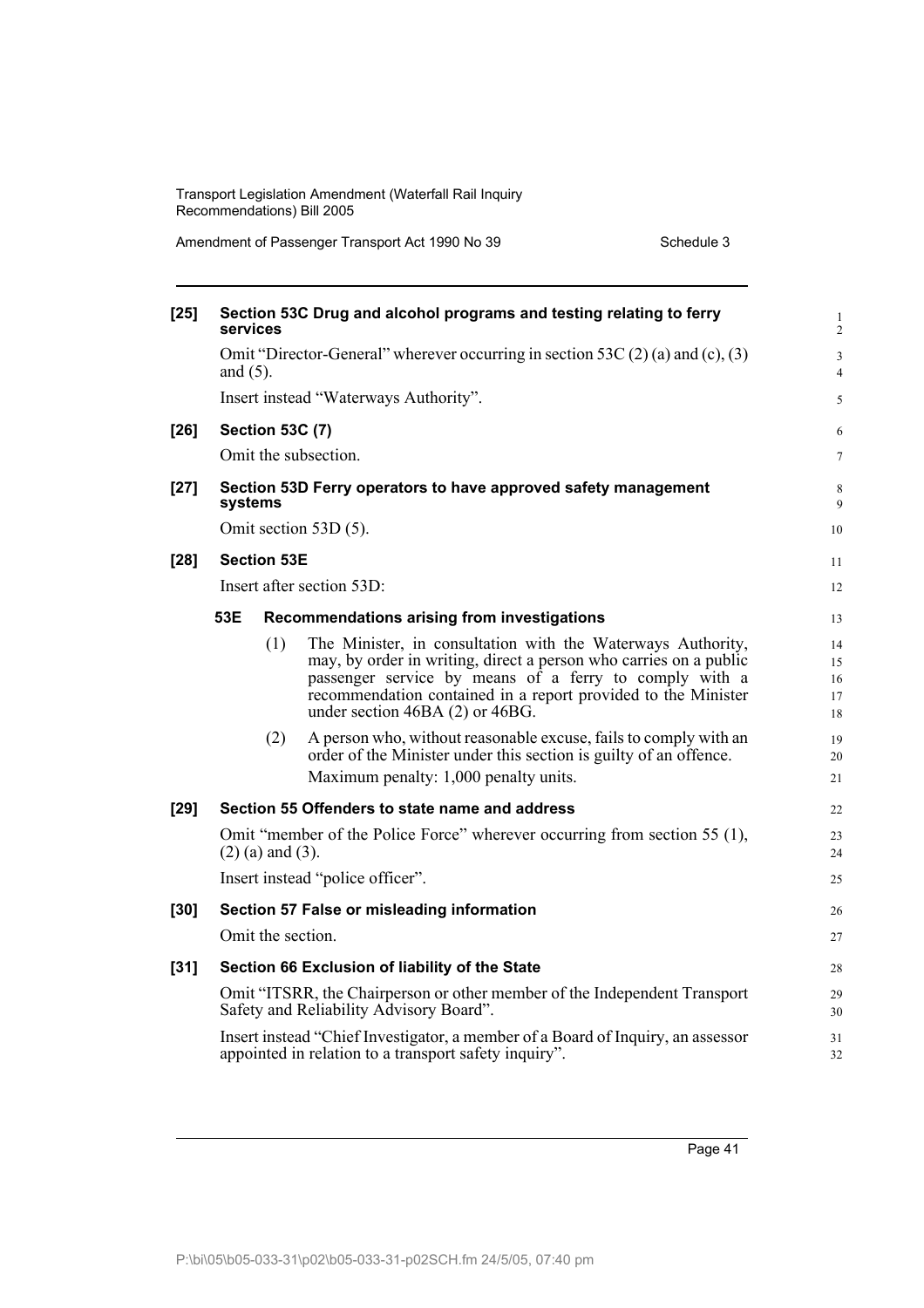Schedule 3 Amendment of Passenger Transport Act 1990 No 39

| $[32]$ |        | <b>Section 66</b> |                                                                                                                                                            | $\mathbf{1}$                 |
|--------|--------|-------------------|------------------------------------------------------------------------------------------------------------------------------------------------------------|------------------------------|
|        |        |                   | Omit "ITSRR" where secondly occurring. Insert instead "Chief Investigator".                                                                                | 2                            |
| $[33]$ |        |                   | <b>Schedule 3 Savings and transitional provisions</b>                                                                                                      | 3                            |
|        |        |                   | Insert at the end of clause $2(1)$ :                                                                                                                       | 4                            |
|        |        |                   | Transport Legislation Amendment (Waterfall Rail Inquiry                                                                                                    | $\sqrt{5}$                   |
|        |        |                   | Recommendations) Act 2005 (but only to the extent that it<br>amends this Act)                                                                              | $\sqrt{6}$<br>$\overline{7}$ |
| $[34]$ |        |                   | Schedule 3, Part 8                                                                                                                                         | 8                            |
|        |        |                   | Insert after Part 7:                                                                                                                                       | 9                            |
|        | Part 8 |                   | Provisions consequent on enactment of                                                                                                                      | 10                           |
|        |        |                   | <b>Transport Legislation Amendment</b>                                                                                                                     | 11                           |
|        |        |                   | (Waterfall Rail Inquiry Recommendations)                                                                                                                   | 12                           |
|        |        |                   | <b>Act 2005</b>                                                                                                                                            | 13                           |
|        | 40     |                   | <b>Definitions</b>                                                                                                                                         | 14                           |
|        |        |                   | In this Part:                                                                                                                                              | 15                           |
|        |        |                   | <b>Independent Transport Safety and Reliability Advisory Board</b><br>has the same meaning that it has in the <i>Transport Administration</i><br>Act 1988. | 16<br>17<br>18               |
|        |        |                   | <b>ITSRR</b> means the Independent Transport Safety and Reliability                                                                                        | 19                           |
|        |        |                   | Regulator constituted under the Transport Administration Act                                                                                               | 20                           |
|        |        |                   | 1988.                                                                                                                                                      | 21                           |
|        |        |                   | <b>the amending Act</b> means the Transport Legislation Amendment<br>(Waterfall Rail Inquiry Recommendations) Act 2005.                                    | 22<br>23                     |
|        | 41     |                   | <b>Guidelines and directions by ITSRR</b>                                                                                                                  | 24                           |
|        |        | (1)               | Any guidelines issued by the ITSRR under section 9D, and in                                                                                                | 25                           |
|        |        |                   | force immediately before that section was amended by the                                                                                                   | 26                           |
|        |        |                   | amending Act, are, after that amendment, taken to have been<br>issued in accordance with that section by the Director-General.                             | 27<br>28                     |
|        |        | (2)               | Any direction given by the ITSRR to an accredited service                                                                                                  | 29                           |
|        |        |                   | operator under section 9D that has not been complied with before                                                                                           | 30                           |
|        |        |                   | that section was amended by the amending Act is taken to have<br>accordance with that section<br>given<br>the<br>been<br>1n<br>by                          | 31                           |
|        |        |                   | Director-General.                                                                                                                                          | 32<br>33                     |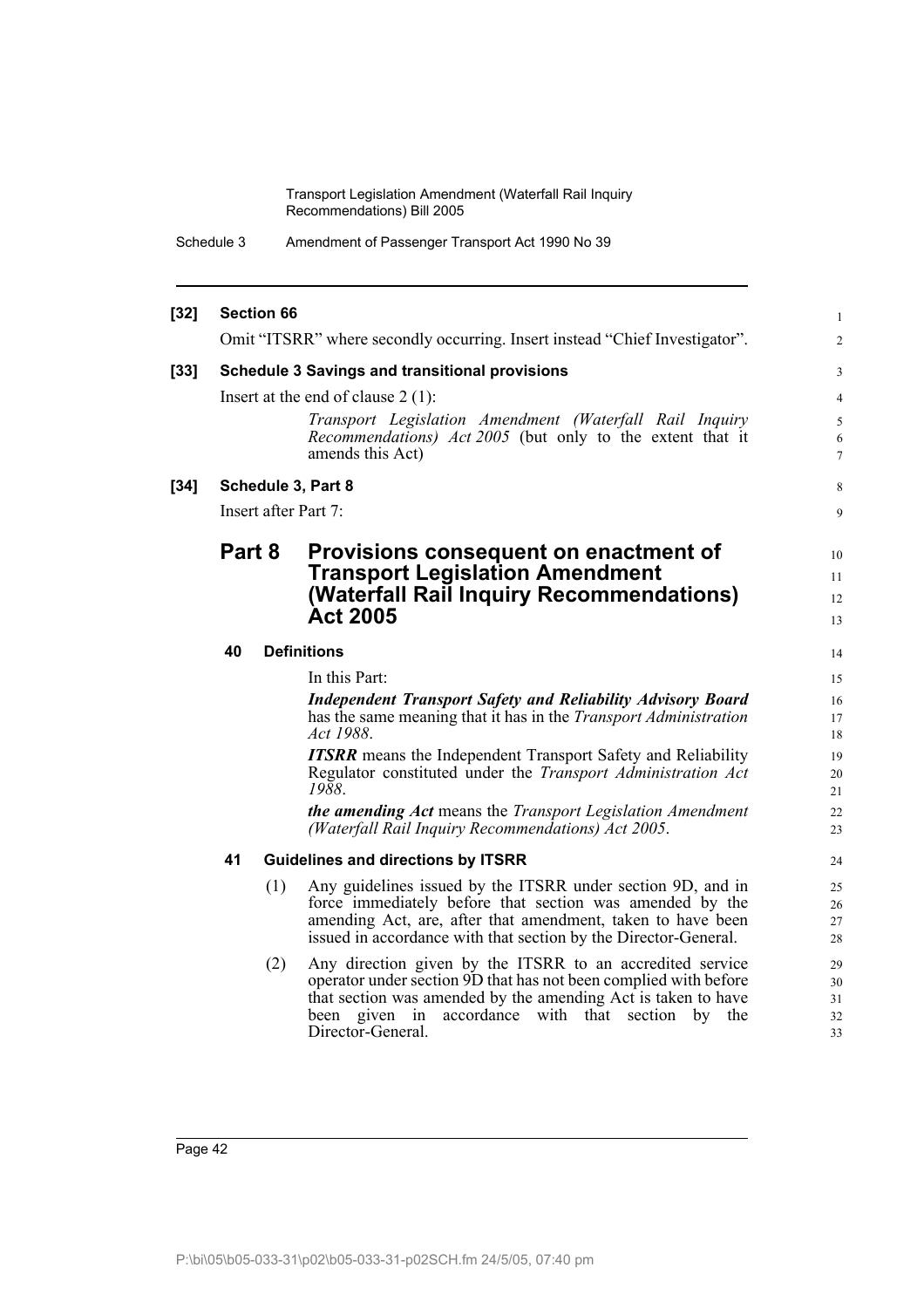Amendment of Passenger Transport Act 1990 No 39 Schedule 3

## **42 Investigation of bus or ferry accidents or incidents**

Sections 46BA and 46BC, as inserted by the amending Act, apply to an accident or incident that occurred before, on or after the commencement of those sections.

## **43 Existing inquiries**

- (1) Any inquiry being carried out by the ITSRR or the Chairperson of the Independent Transport Safety and Reliability Advisory Board (*the Chairperson*) under section 46B immediately before the substitution of that section by the amending Act is to be completed by the Chief Investigator as an investigation under section 46BA as inserted by the amending Act.
- (2) For any inquiry to which subclause (1) applies, the ITSRR or the Chairperson is to provide all relevant information and documents to the Chief Investigator to permit the Chief Investigator to complete the investigation.

## **44 Provision of information to regulator**

Section 46E (3), as substituted by the amending Act, applies to information provided to the Chief Investigator before, on or after the substitution of that subsection.

## **45 Authorised officers**

- (1) A person who was an authorised officer immediately before section 46W was substituted by the amending Act is taken to have been:
	- (a) appointed as an authorised officer by the regulator under that section as substituted and subject to the limitations specified in the person's instrument of appointment, and
	- (b) authorised under clause 3 (1) (a) of Schedule 5, as amended by the amending Act.
- (2) This clause does not prevent the variation or revocation of any limitations specified in the person's instrument of appointment.

### **46 Authority to enter**

An authority issued by the ITSRR under section 46R and in force immediately before that section was amended by the amending Act is taken to have been issued on the same terms by the regulator under that section as amended.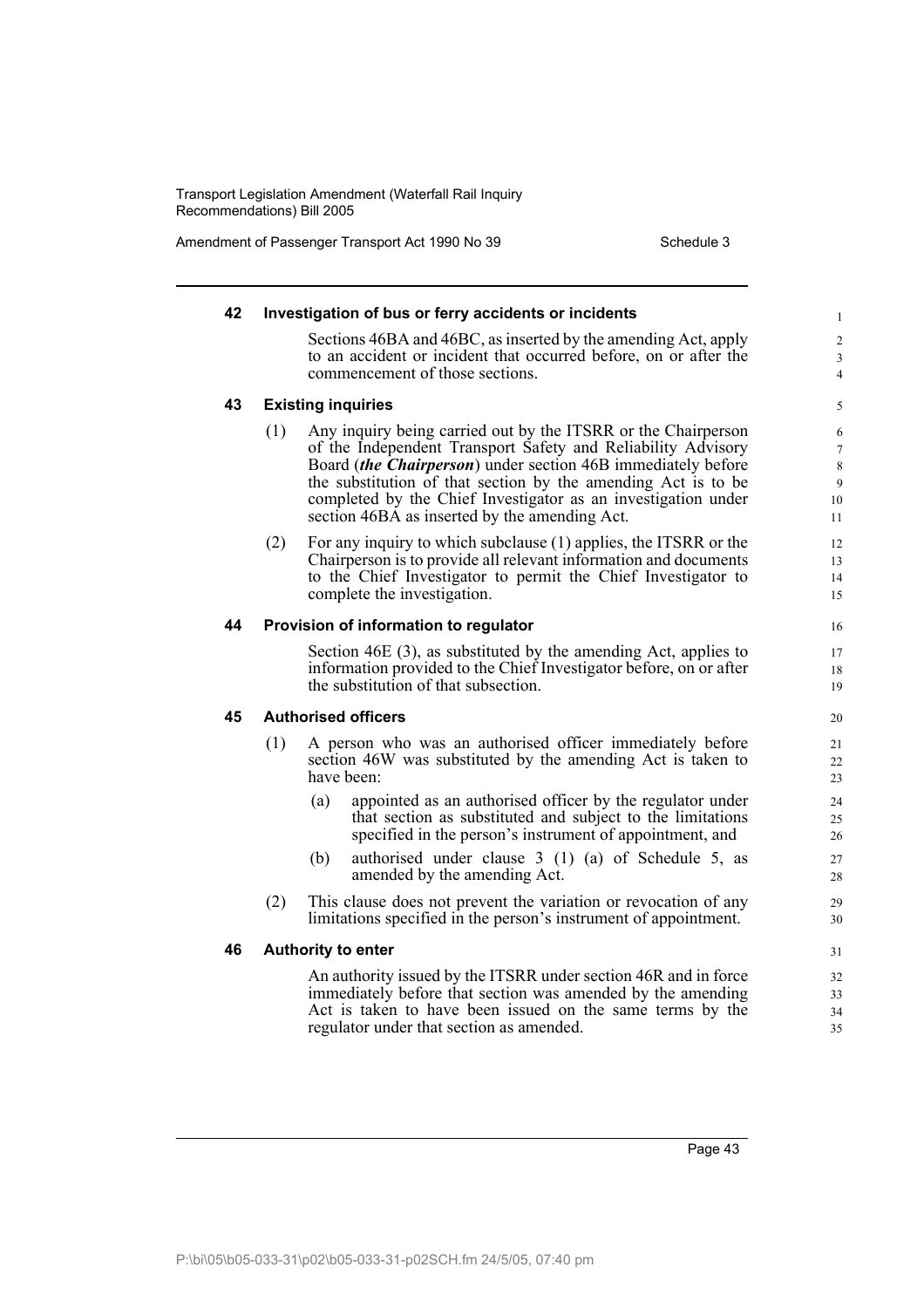Schedule 3 Amendment of Passenger Transport Act 1990 No 39

## **47 Assistance to authorised officers**

A notice in writing served by the ITSRR on the occupier of premises under section 46S, and in force immediately before that section was amended by the amending Act, is taken to have been served on the same terms by the regulator under that section as amended.

> 7 8

18 19

20 21 22

23 24

## **48 Guidelines**

Guidelines issued by the Director-General under section 53C and in force immediately before that section was amended by the amending Act are, after that amendment, taken, for the purposes of that section, to have been issued in accordance with that section by the Waterways Authority.

## **49 Exclusion of liability**

Section 66 continues to apply to the ITSRR, the Chairperson and other members of the Independent Transport Safety and Reliability Advisory Board in relation to any act or omission occurring before that section was amended by the amending Act.

| [35] | Schedule 5 Transport safety employees—alcohol or other drugs                |  |  |  |
|------|-----------------------------------------------------------------------------|--|--|--|
|      | Omit clause 1.                                                              |  |  |  |
| [36] | Schedule 5, clause 3 (1) (a)                                                |  |  |  |
|      | Omit "appointment of authorised officers and the authorisation of persons". |  |  |  |
|      | Insert instead "authorisation of persons (including authorised officers)".  |  |  |  |
| [37] | <b>Schedule 6 Transport safety inquiries</b>                                |  |  |  |

Omit the Schedule.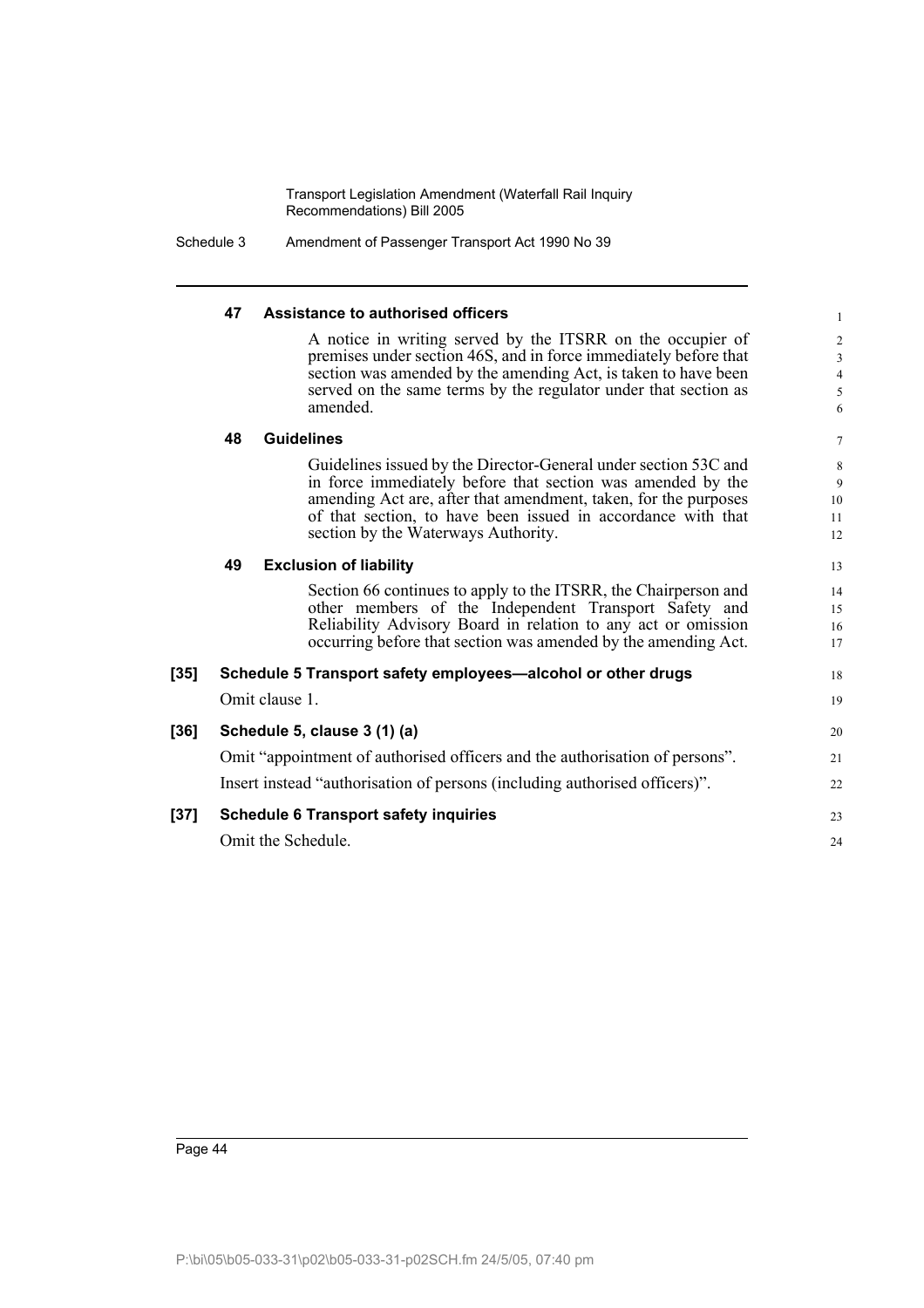Amendment of other Acts and regulation Schedule 4

<span id="page-54-0"></span>

| <b>Schedule 4</b> |                               |     | <b>Amendment of other Acts and regulation</b>                                                                                                                                                                                                                                                                                             | $\mathbf{1}$                     |
|-------------------|-------------------------------|-----|-------------------------------------------------------------------------------------------------------------------------------------------------------------------------------------------------------------------------------------------------------------------------------------------------------------------------------------------|----------------------------------|
|                   |                               |     | (Section 3)                                                                                                                                                                                                                                                                                                                               | $\overline{2}$                   |
| 4.1               |                               |     | Freedom of Information Act 1989 No 5                                                                                                                                                                                                                                                                                                      | 3                                |
| [1]               |                               |     | <b>Schedule 1 Exempt documents</b>                                                                                                                                                                                                                                                                                                        | 4                                |
|                   |                               |     | Omit clause 20 $(1)$ (f) and (g). Insert instead:                                                                                                                                                                                                                                                                                         | 5                                |
|                   |                               | (f) | matter relating to an investigation or inquiry into a railway<br>accident or incident under section 66, 67 or 67B of the Rail<br>Safety Act 2002, or                                                                                                                                                                                      | 6<br>7<br>8                      |
|                   |                               | (g) | matter relating to an investigation or inquiry into a<br>transport accident or incident under section 46BA or 46BC<br>of the Passenger Transport Act 1990.                                                                                                                                                                                | 9<br>10<br>11                    |
| [2]               |                               |     | Schedule 1, clause 20 (2) and (3)                                                                                                                                                                                                                                                                                                         | 12                               |
|                   |                               |     | Omit the subclauses. Insert instead:                                                                                                                                                                                                                                                                                                      | 13                               |
|                   | (2)                           |     | Despite subclause $(1)$ (f), a document containing matter referred<br>to in that paragraph ceases to be an exempt document:                                                                                                                                                                                                               | 14<br>15                         |
|                   |                               | (a) | in the case of a document containing matter relating to an<br>inquiry under section 66 into an accident or incident that is<br>not also the subject of an investigation under section 67 or<br>an inquiry under section 67B, if the inquiry under section<br>66 is included in a list forwarded to the Minister under that<br>section, or | 16<br>17<br>18<br>19<br>20<br>21 |
|                   |                               | (b) | in the case of a document containing matter relating to an<br>investigation under section 67 or an inquiry under section<br>67B, when the report into the investigation or inquiry is<br>tabled before both Houses of Parliament.                                                                                                         | 22<br>23<br>24<br>25             |
|                   | (3)                           |     | Despite subclause $(1)$ (g), a document containing matter referred<br>to in that paragraph ceases to be an exempt document when the<br>report into the investigation or inquiry is tabled before both<br>Houses of Parliament.                                                                                                            | 26<br>27<br>28<br>29             |
| 4.2               |                               |     | <b>Marine Safety Act 1998 No 121</b>                                                                                                                                                                                                                                                                                                      | 30                               |
| [1]               | <b>Section 94 Definitions</b> |     |                                                                                                                                                                                                                                                                                                                                           | 31                               |
|                   |                               |     | Insert in alphabetical order in section 94 (1):                                                                                                                                                                                                                                                                                           | 32                               |
|                   |                               |     | <b>Chief Investigator</b> means the Chief Investigator of the Office of<br>Transport Safety Investigations appointed under section 45 of the<br>Transport Administration Act 1988.                                                                                                                                                        | 33<br>34<br>35                   |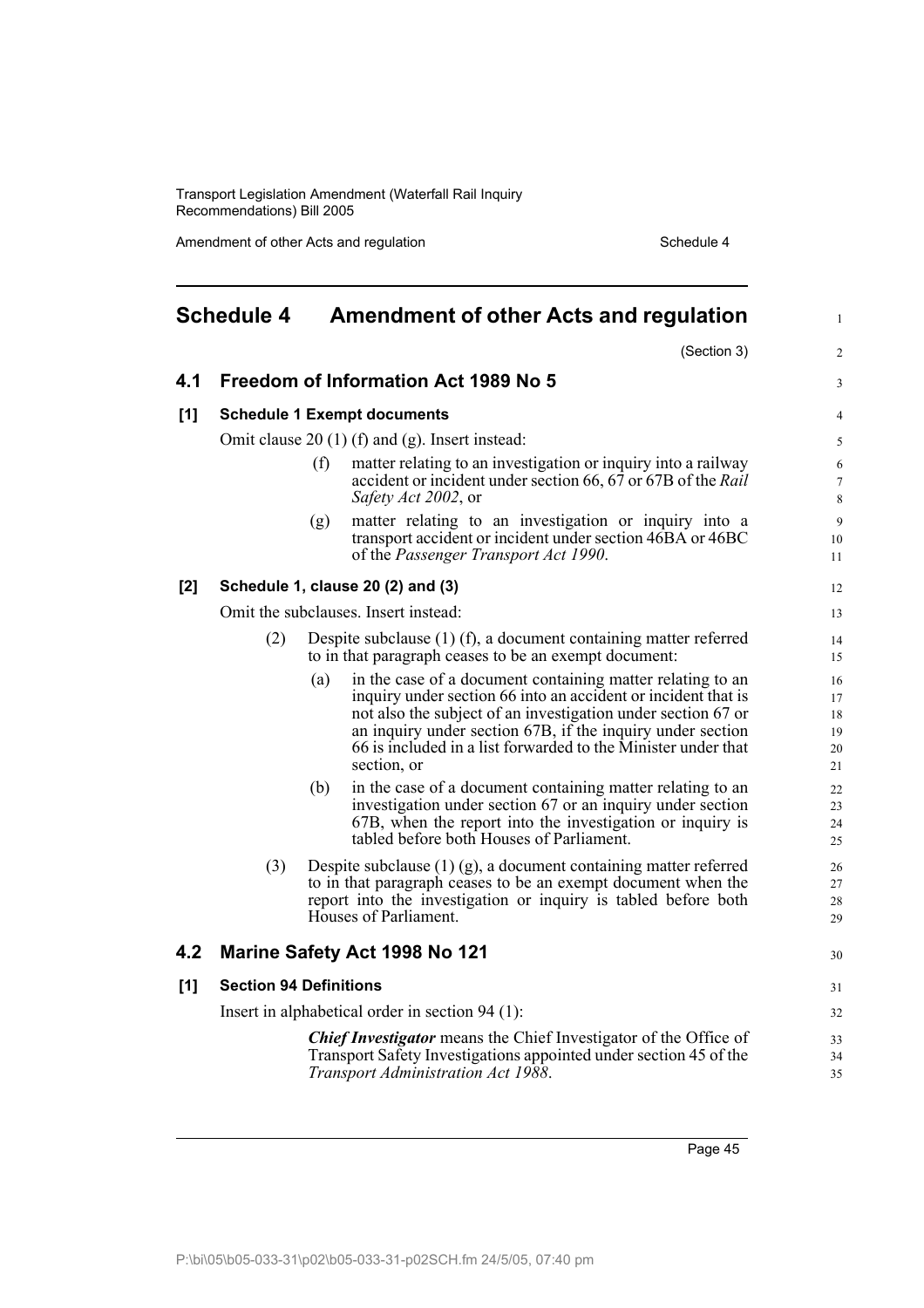| Schedule 4 | Amendment of other Acts and regulation |
|------------|----------------------------------------|
|------------|----------------------------------------|

| [2]   | Section 94 (1), definitions of "Independent Transport Safety and<br>Reliability Advisory Board" and "Independent Transport Safety and<br><b>Reliability Regulator"</b>                                                  | $\mathbf{1}$<br>$\overline{2}$<br>$\overline{3}$ |
|-------|-------------------------------------------------------------------------------------------------------------------------------------------------------------------------------------------------------------------------|--------------------------------------------------|
|       | Omit the definitions.                                                                                                                                                                                                   | 4                                                |
| $[3]$ | Section 96 Appointment of authorised officers (other than harbour<br>masters and police officers)                                                                                                                       | 5<br>6                                           |
|       | Omit "the Independent Transport Safety and Reliability Regulator," from<br>section $96(1)$ .                                                                                                                            | $\boldsymbol{7}$<br>8                            |
| [4]   | <b>Section 96 (1)</b>                                                                                                                                                                                                   | 9                                                |
|       | Insert "or the Chief Investigator or a person appointed under section 65 (1) of<br>the <i>Transport Administration Act 1988</i> " after "local authority".                                                              | 10<br>11                                         |
| [5]   | Section 105 Appointment of investigator                                                                                                                                                                                 | 12                                               |
|       | Omit "Chairperson of the Independent Transport Safety and Reliability<br>Advisory Board" from section 105 (1A).                                                                                                         | 13<br>14                                         |
|       | Insert instead "Chief Investigator".                                                                                                                                                                                    | 15                                               |
| [6]   | Section 111 Action by Minister following report of investigation                                                                                                                                                        | 16                                               |
|       | Omit "the Director-General of the Ministry of Transport, the Independent<br>Transport Safety and Reliability Regulator or the Independent Transport<br>Safety and Reliability Advisory Board" from section 111 (2) (h). | 17<br>18<br>19                                   |
|       | Insert instead "the Waterways Authority or the Chief Investigator".                                                                                                                                                     | 20                                               |
| $[7]$ | Schedule 4 Savings, transitional and other provisions                                                                                                                                                                   | 21                                               |
|       | Insert at the end of clause $1(1)$ :                                                                                                                                                                                    | 22                                               |
|       | Transport Legislation Amendment (Waterfall Rail Inquiry<br>Recommendations) Act 2005 (but only to the extent that it<br>amends this Act)                                                                                | 23<br>24<br>25                                   |
| 4.3   | <b>Public Finance and Audit Act 1983 No 152</b>                                                                                                                                                                         | 26                                               |
|       |                                                                                                                                                                                                                         |                                                  |
|       | <b>Schedule 2 Statutory bodies</b>                                                                                                                                                                                      | 27                                               |
|       | Insert in alphabetical order:                                                                                                                                                                                           | 28                                               |
|       | Chief Investigator of the<br>Office<br>of<br>Transport<br>Safety<br>Investigations                                                                                                                                      | 29<br>30                                         |